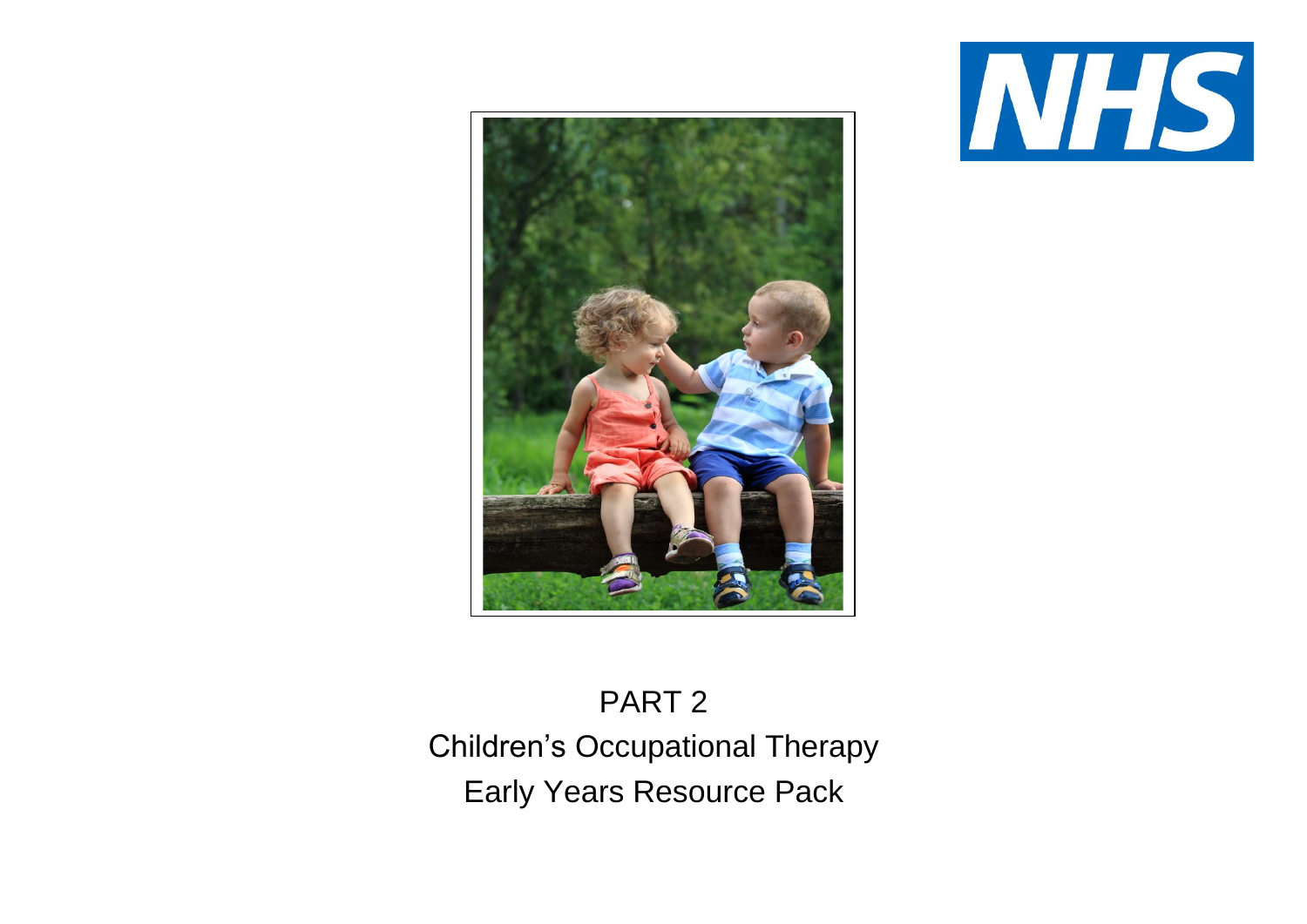#### **Developing a pincer grip**

A pincer grasp is when small items are held • between the tip of the thumb and tip of the  $\bullet$ index finger.

- Encourage sensory play to develop the **Frequency of activities** child's tactile sense, e.g. sand, water and lentil play, use different textured materials.
- Use songs that encourage pointing actions e.g. "head, shoulders, knees and toes", two little dickey birds", "wind the bobbin".
- Look at picture books and encourage the child to point to pictures using the index finger e.g. "where is the dog?", "point to the dog".
- Use of toys that encourage the use of one finger e.g. push button toys, toys with telephone dials.
- When feeding with finger foods encourage the child pick food from the table/plate independently or offer it between your index finger and thumb. It is very difficult to take food precisely with a palmar grasp and therefore, by presenting the food in this way, it will encourage the use of a pincer grip instead.
- Begin to use toys requiring a pincer grip such as form board puzzles with handles (larger handles to start with), pop-up farm, and 'dial' toys requiring different grips. Pop-up men are also good for encouraging index finger
- pointing and a pincer grip.
- Poking or pinching play dough.

Using short pieces of chalk or crayons.

Engage the child with activities from this programme for up to 15 minutes for 3 focused sessions a week. Simply adjusting your current activities and encouraging the child's participation in activities they would not usually not normally choose will support development.

#### **Complete activities from this sheet for 3 months**

#### **Improving our service**

We continue to review our service to make sure that it meets the needs of those who are using it. We would appreciate any suggestions on how we may improve and also comments on what was good about the service.

If you have any compliments, suggestions or complaints, please write to or contact any member of staff in the first instance, or to the Occupational Therapy Service Lead if necessary.

**Contact details: see part 1 of pack**



## **BUSY HANDS USING OUR HANDS**

**Early Years Activity Sheet**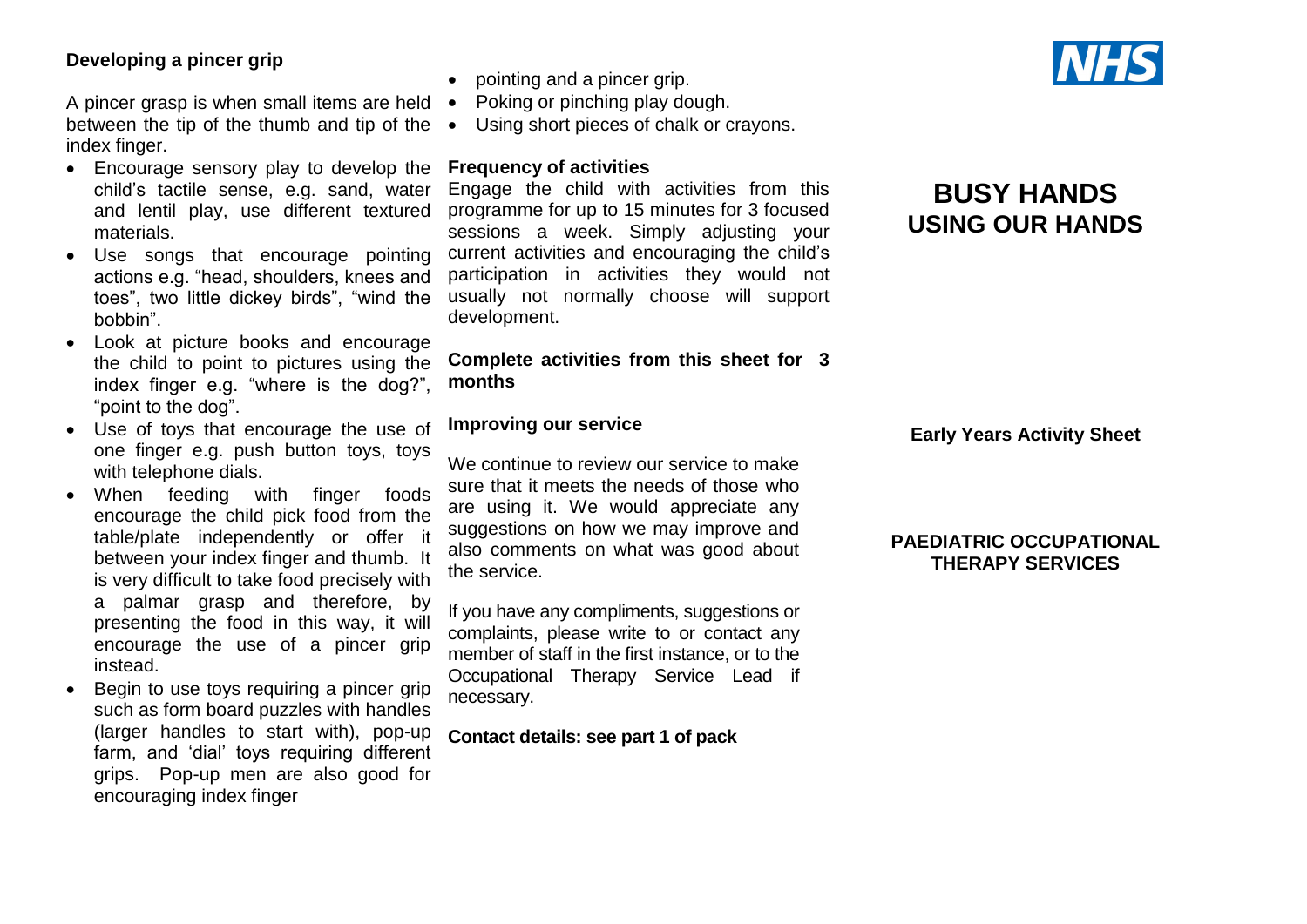#### **Developing Reaching Skills**

When developing reaching skills it is important to ensure that the child is well supported in sitting or lying. The child will not be able to focus on reaching for toys if they are struggling to maintain their position.

#### **Activities**

- The child will initially be more successful at reaching for toys when he does not have to work at sitting e.g. lying on tummy or back underneath a baby gym
- If the child struggles to bring their arms forward, try positioning a small rolled up towel under their shoulders to encourage their arms to come up and forwards.
- Use a variety (those of most interest to the child e.g. shiny or musical toys). Shake them in front of the child so that the toy can be seen. Then actively guide the child's hand to the toy by moving his/her arm from just below the shoulder.
- The child may then open his/her hand to take the toy. Place the child in a variety of different positions to improve the child's upper limb awareness e.g. on tummy, propped on a rolled up towel or supported over an inflatable roll.
- Use feely toys such as a deflated helium balloon, smooth, rough, furry textures etc as well as rattles for the child to look at or feel. This should encourage opening and closing of the hands, or raking at the to repeat the activity. texture.
- Encourage the child to reach out and grasp the spoon or bottle when being fed. **Developing Grasping Skills**

Grasping is picking up and holding an object.

#### **Activities**

- Find toys that are easy to grasp such as rattles with handles, large toy balls or blocks, rings etc
- Encourage banging games such as banging a tray or table top, banging two  $\bullet$ bricks, spoons or rattles together. Encourage banging a drum with beater or banging on toys to make a noise.

#### **Developing Accurate Release**

Accurate release is the child's ability to purposefully and accurately let go of an object. This skill is required in order for the  $\bullet$ child to develop basic fine motor and is a prerequisite to self-help skills.

Whilst carrying out these activities remember to praise the child when they achieve the task. This will motivate them

#### **Activities**

- Encourage the child to give you a toy. Initially get them to put the toy in your hand, even if they are unable to release it (guide with your hand if necessary). Position yourself so that the child has to make a deliberate action to hand you the toy. Use the same instruction every time e.g. "give to me", as the repetition will assist the learning process.
- Play games which involve dropping objects into a container in order to produce a noise or reaction e.g. dropping a toy into a saucepan or bowl of water to make a loud noise or splash.
- Encourage the child to stack toys, e.g. one small stacking cup on top of the largest stacking cup, large building blocks etc.
- Rolling or throwing a small ball can also help develop the release concept.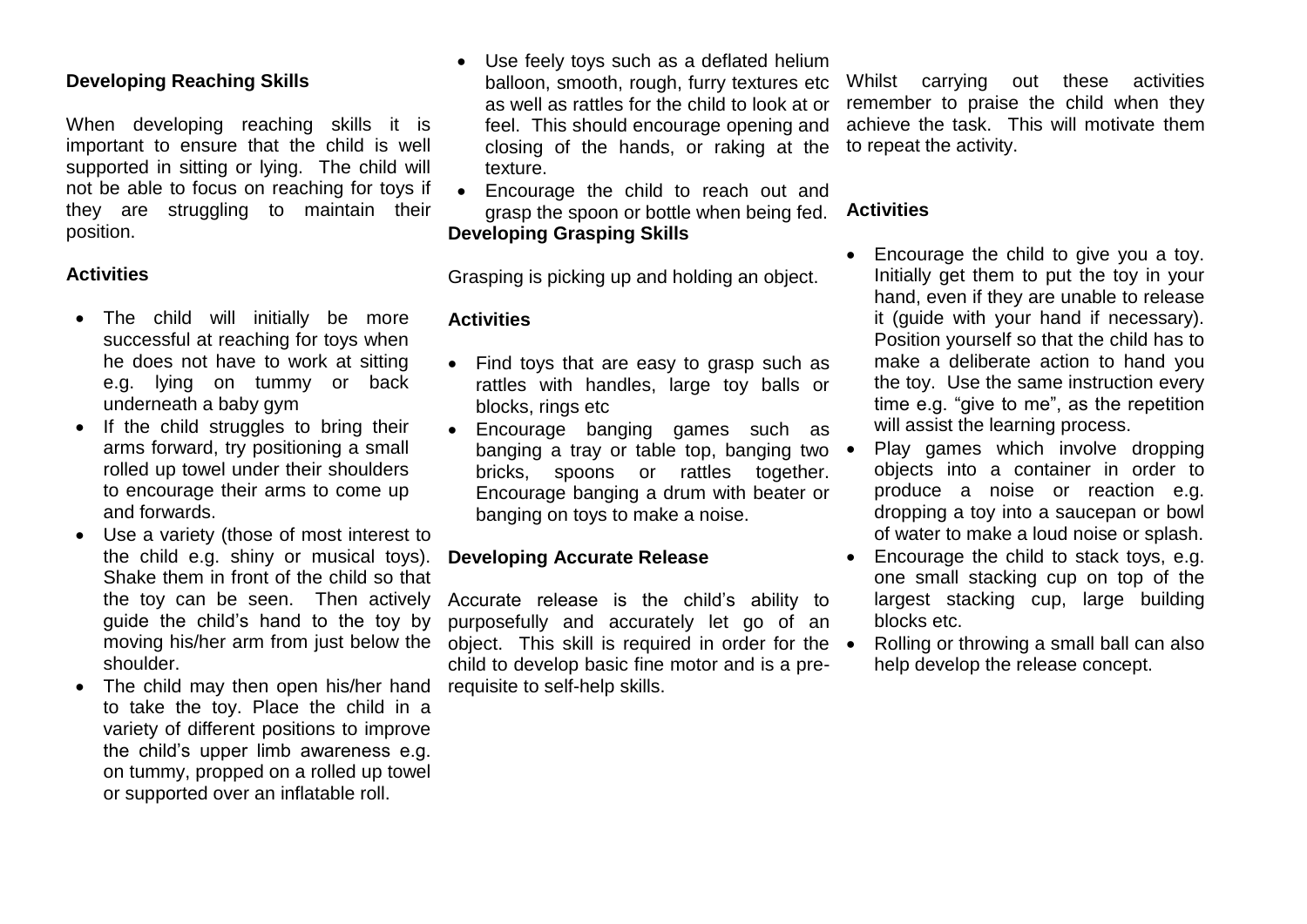#### **Strategies**

- Grade how much help give the child. Initially you may need to use a hand over hand approach but try to reduce how much physical and verbal help you give the child so they become more independent.
- Praise and positively reward the child when they have achieved a part or all of the activity successfully.
- You can try many of these activities in a number of positions e.g. sitting on the floor, in a "4 point kneel" position, high kneeling or sitting at a table or standing.
- If the child struggles with attention and perseverance, try doing the activities following sensory activities e.g. sand play, messy play, as sensory input can help prepare a child to attend. You can also try making the activity part of the sensory experience to aid motivation e.g. stacking cups in water, placing a person in a boat during water play etc.

#### **Frequency of activities**

Engage the child with activities from this programme for up to 15 minutes for 3 focused sessions a week. Simply adjusting your current activities and encouraging the child's participation in activities they would not usually not normally choose will support development.

#### **Complete activities from this sheet for 3 months**

#### **Improving our service**

We continue to review our service to make sure that it meets the needs of those who are using it. We would appreciate any suggestions on how we may improve and also comments on what was good about the service.

If you have any compliments, suggestions or complaints, please write to or contact any member of staff in the first instance, or to the Occupational Therapy Service Lead if necessary.

**Contact details: see part 1 of pack**



## **BUSY HANDS EYE-HAND COORDINATION**

**Early Year Activity Sheet**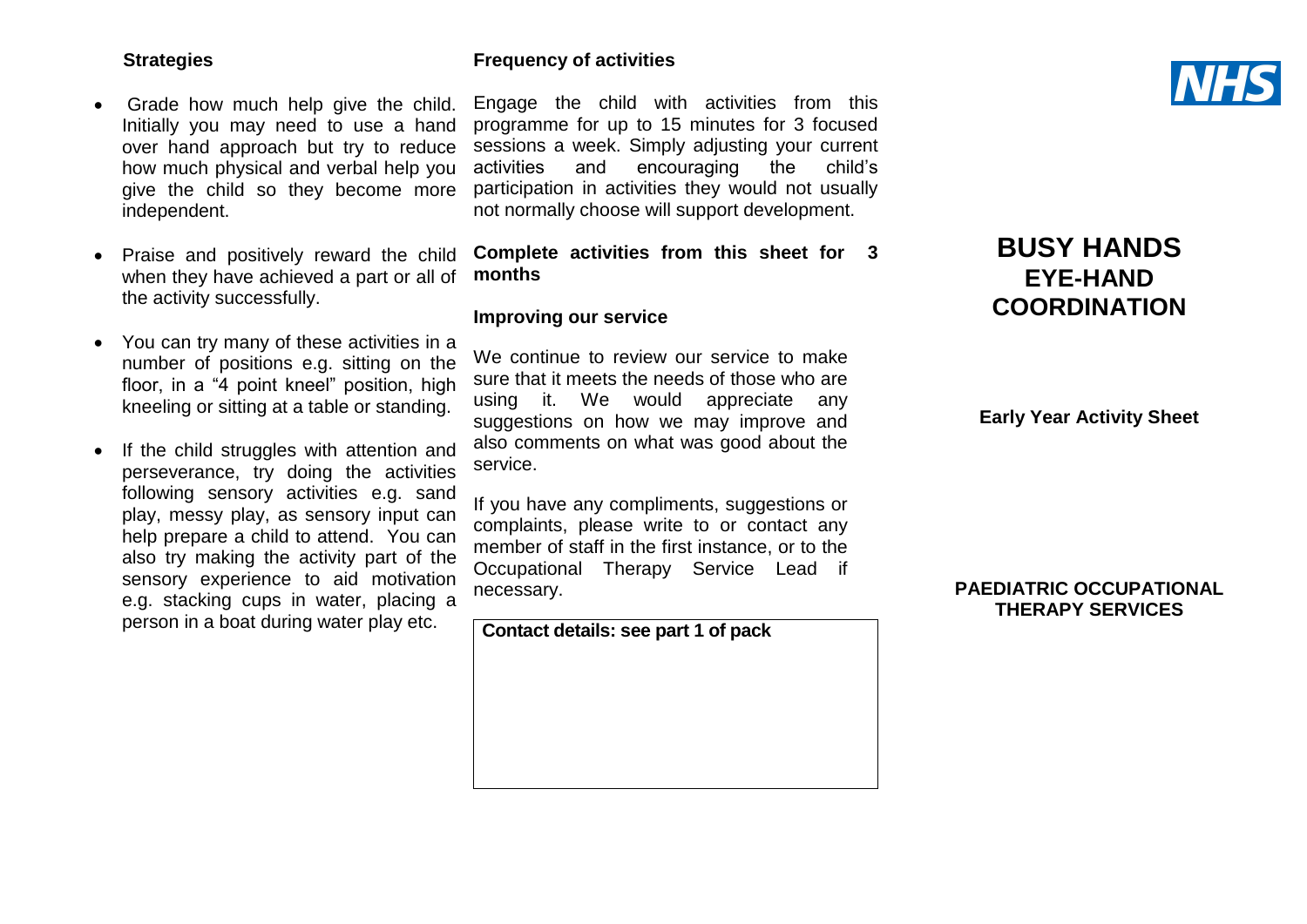Eye-hand coordination is the ability to coordinate the eyes with the finely graded actions of the shoulders, elbows, forearms, wrists and fingers. The eyes and the hands develop skills separately and together as the child participates in daily living and play activities.

The development of eye-hand co-ordination begins as babies first realise that their hands can be used to reach for and touch the object they are looking at. They start with swiping movements which gradually develop into reaching for and grasping an object in a controlled manner. Young children learn what position the body must be in, the direction in which to move, the distance between the hand and the object and the adaption the hand must make to accommodate the size and shape of the object.

Children require good eye control, postural control and body awareness to develop eyehand coordination.

Difficulties with eye-hand coordination can affect the development of fine motor skills, prewriting skills and independence in activities of daily living.

#### **Activities**

#### **Stacking cups & building bricks**

Try hiding a toy of interest under one of the cups Practice threading. Start by encouraging the to encourage the child to engage in the activity. They can then place a cup on top of a toy on the progress to threading a thick lace and lacing a stack to hide it from you.

#### **Threading games**

child to place cotton reels on sticks then card.

#### **Water/Sand Play (pouring games)**

Encourage the child to pour water, sand or rice Play games that involve banging or from one container to another. containers smaller as the child becomes more xylophone. Encourage the child to choose proficient. Also encourage the child to pour their where they are aiming for and prompt focused own drink from a small jug.

#### **Hammering games**

Make the hammering e.g. hammering pegs, playing a visual attention on the activity.

#### **Posting Games**

Encourage the child to post coins into a money box or letters into a post box. Change the direction of the box so the child can practice turning the coin the right way round to fit. Also try getting the child to drop dried peas or beans into a narrow necked bottle to make a shaker.

#### **Small world toys**

Play with toys that encourage accurate placement of toys e.g. putting the man in the car or on the chair (happy land and fisher price play toys are good for this).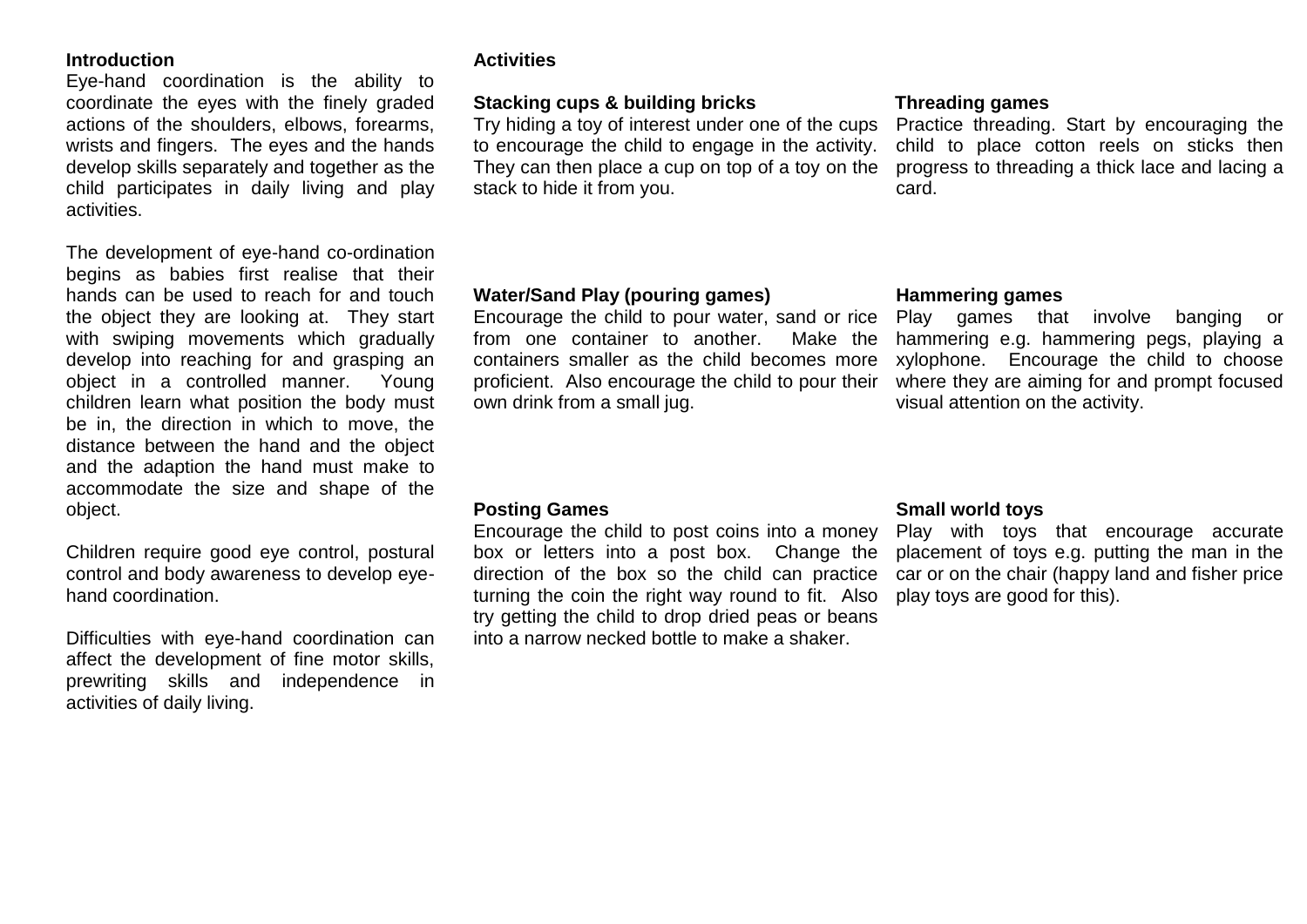- Prepare the child's sensory system prior to fine motor activity by providing deep pressure and touch input e.g. push hands together, wiggle fingers, play with play dough or messy play activity
- If the child struggles to isolate their index finger and thumb give the child a small object e.g. a coin to hold in their palm with three fingers whilst completing the activities. This encourages isolated use of the index finger and thumb
- The child will need supervision during these activities so that you can encourage them to isolate their fingers instead of using a whole hand grasp

#### **Frequency of activities**

Engage the child with activities from this programme for up to 15 minutes for 3 focused sessions a week. Simply adjusting your current activities and encouraging the child's participation in activities they would not usually not normally choose will support development.

#### **Complete activities from this sheet for 3 months**

#### **Improving our service**

We continue to review our service to make sure that it meets the needs of those who are using it. We would appreciate any suggestions on how we may improve and also comments on what was good about the service. If you have any compliments, suggestions or complaints, please write to or contact any member of staff in the first instance, or to the Occupational Therapy Service Lead if necessary.

**Contact details: see part 1 of pack**



## **BUSY HANDS**

## **PRECISE FINGER MOVEMENTS**

 **Early Years Activity Sheet**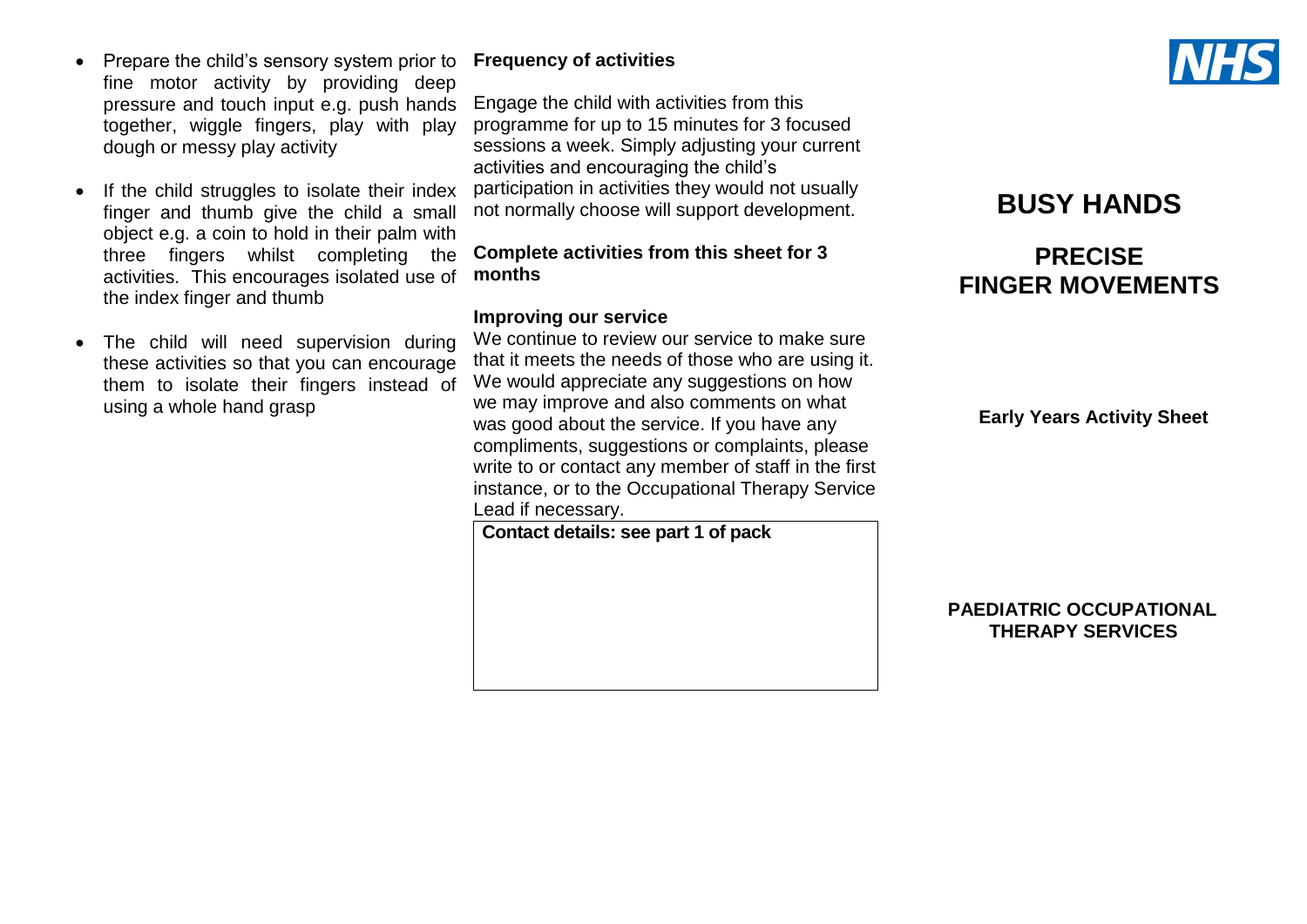The development of precise finger movements is required for the development of many of the fine motor activities completed by children every day in the home and nursery environment.

They are required for the development of pencil skills, scissor skills, playing with toys and independence skills such as doing up the zip on a coat and using a manipulating cutlery.

Fine motor skills can be developed by developing a child's sensory awareness and by practicing games involving finger isolation and manipulation.

Children with poor fine motor skills may have the following difficulties

- Needing to rely overly on visual information to manipulate small objects.
- Difficulty with or avoidance of fine motor activities such as drawing, threading, and games that involve fine motor manipulation.
- They will often seek adult support and rely on adults to complete tasks.

#### **Activities**

#### **Isolating Finger Movements**

- Finger painting
- Pinching and prodding play dough or **Finger Dexterity** plasticine
- Finger puppets
- Finger football
- Counting small objects on the table
- Tracing down a path with index finger on paper or chalk board
- Popping bubbles
- Pointing at pictures in a book
- Finger action songs e.g. Tommy thumb, round & round the garden

### **Encouraging use of a pincer grip**

The pincer grasp is when small items are held between the tip of the thumb and tip of the index finger.

- Pop bubble wrap paper
- Place small pegs into a peg board
- Placing plastic coins in a money box
- Picking up chocolate buttons/raisins off the table
- Small handled inset puzzles
- Opening & closing clothes pegs
- Use tongs/tweezers to pick up small objects and place them in a container

 Commercial games such as flicking frogs, monkey tree, "kerplunk", pick-up sticks, tiddlywinks

Finger dexterity involves being able to grasp objects in the hands and fingers for precision and accuracy. This is a skill children learn through play and it is through repetition and practice that their movements become:

- More refined (can pick up smaller objects)
- More accurate with manipulation and placement of objects
- Faster whilst maintaining accuracy

#### **Activity suggestions**

- 5 beads & lace thread beads as quickly as possible (start with large beads and progress to smaller ones)
- $\bullet$  15 Lego pieces fit them together as quickly as possible
- $\bullet$  Ice cream container & 10 clothes pegs  $$ place the pegs around the top of the box using finger & thumb to open and close them
- 5 coins & 5 empty match boxes open each box place one coin inside then close the box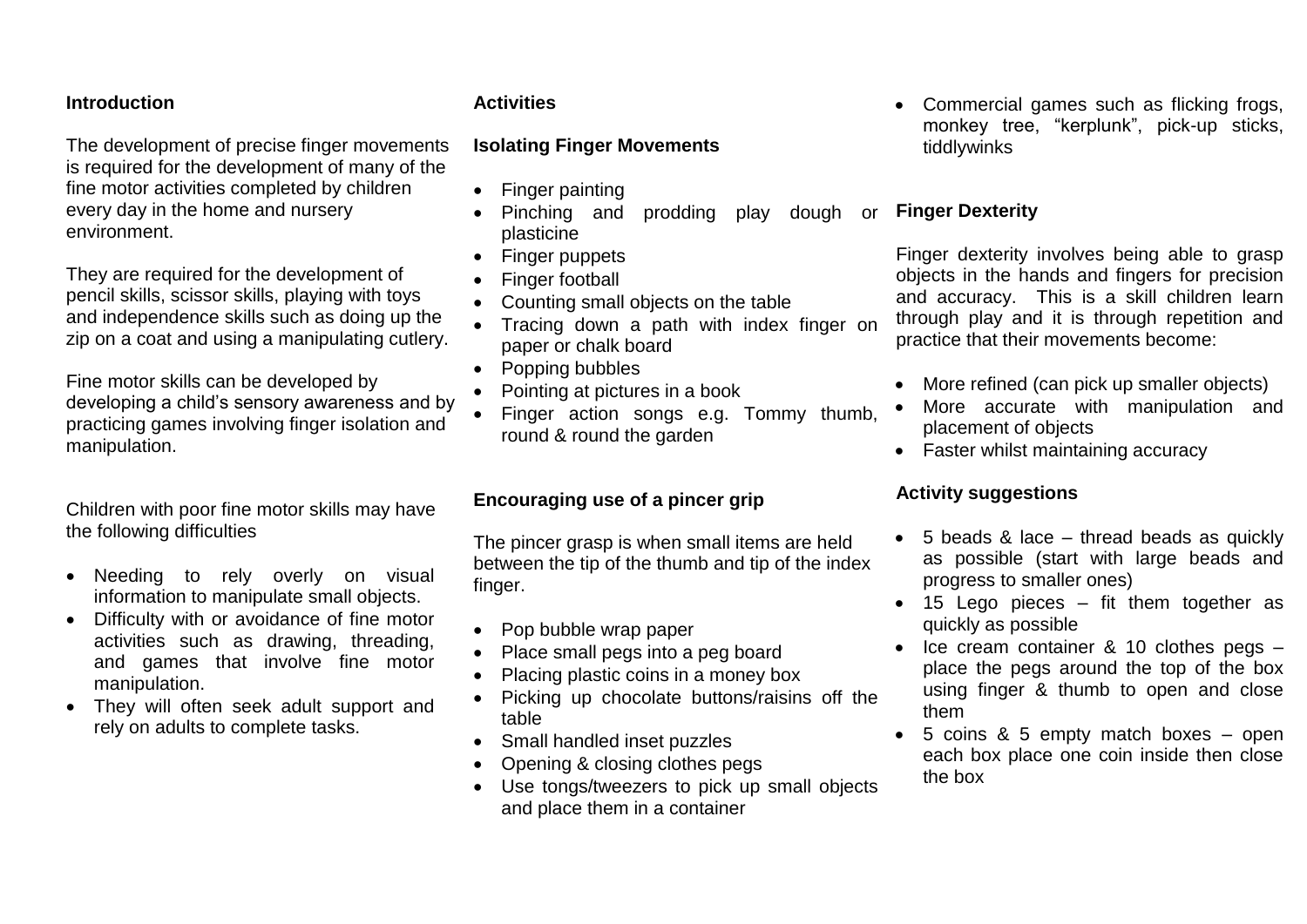#### **Example of mark making and drawing**



#### **Frequency of activities**

Engage the child with activities from this programme for up to 15 minutes for 3 focused sessions a week. Simply adjusting your current activities and encouraging the child's participation in activities they would not usually not normally choose will support development.

#### **Complete activities from this sheet for 3 months**

#### **Improving our service**

We continue to review our service to make sure that it meets the needs of those who are using it. We would appreciate any suggestions on how we may improve and also comments on what was good about the service. If you have any compliments, suggestions or complaints, please write to or contact any member of staff in the first instance, or to the Occupational Therapy Service Lead if necessary.

**Contact details: see part 1 of pack**



## **MAKING MEANINGFUL MARKS**

**Early Years Activity Sheet**

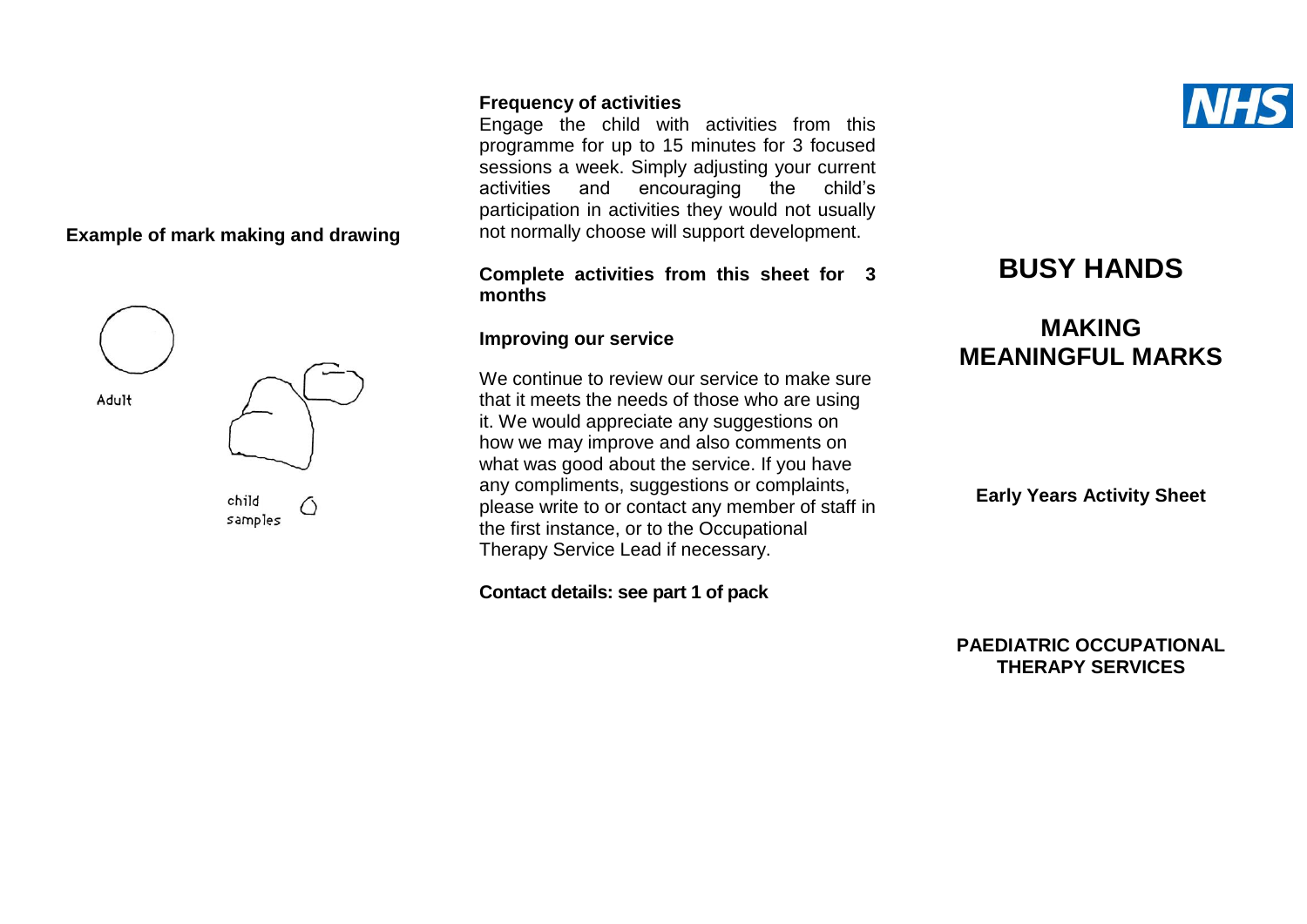The making of marks that imitate another person's marks, is important because it helps a child learn eye-hand coordination. A child also learns that making marks can be . meaningful and a form of communication. Drawing aids the development of pre-writing skills such as pencil control, ability to copy designs and correct posture.

#### **Activities**

- Try drawing on sandpaper, patterned wallpaper, in sand or mud.
- Draw in lotions, pudding, whipped cream, icing sugar, chocolate spread and shaving foam.
- Experiment with different colours of chalk, markers, crayons, pens, pencils and paints.
- Draw in shallow trays of sand.
- Draw on cakes with coloured icing tubes or draw with cheese spread on bread or crackers.
- Make scribble drawings with the child. After allowing time for the child to make their own marks, demonstrate making marks such as  $\vert - \vert 0 \vert$
- Encourage activities such as fuzzy felt and making pictures out of shapes.
- Draw on Aluminium foil
- Try attaching bells to make a noise while drawing
- Try outdoor activities such as such as rubbing over different textures e.g. concrete, brick or bark.
- Use thick paintbrushes and buckets of water to paint on out door surfaces.

#### **Strategies**

- High frequency sounds are alerting and help a child to orientate to what you are doing. If the child is attending use directional words, e.g. down, across, round.
- Praise the child if they look at the mark, as you make it. Praise any attempt, they make, that is approaching your example. If the child continues to make marks that do not resemble your line, say, "you did a…" and draw alongside them, imitating their marks, before introducing fresh paper and trying again.
- Use thick pencils, felt markers and crayons this helps the fingers relax and helps with control
- Use verbal cues or voice intonation when drawing
- Encourage large movements when making marks, this encourages use of the muscles of the whole arm and shoulder against gravity and helps to reinforce the ''mental picture' of the pattern.
- Vary positions for mark-making activities, e.g. lying on tummy on floor, high kneeling at easel or paper attached to a wall etc.
- Throughout the day, reinforce awareness of shapes and point out to the child when their mark making resembles a particular shape, object or letter.
- To encourage visual attention to mark-making attract their attention to your demonstration e.g. "look….. zzzzipp!".
- Ask the child open-ended questions to encourage them to describe their designs, e.g. "that's beautiful…tell me about your picture", or "what are you writing about?"
- Encourage the child to experience a wide range of different mark-makers and surfaces on which to make their patterns. Materials used to stimulate the senses, are excellent to reinforce learning and will help keep the child's interest.
- Take turns to complete pictures with the child e.g.; I'll draw the head then you draw the eyes.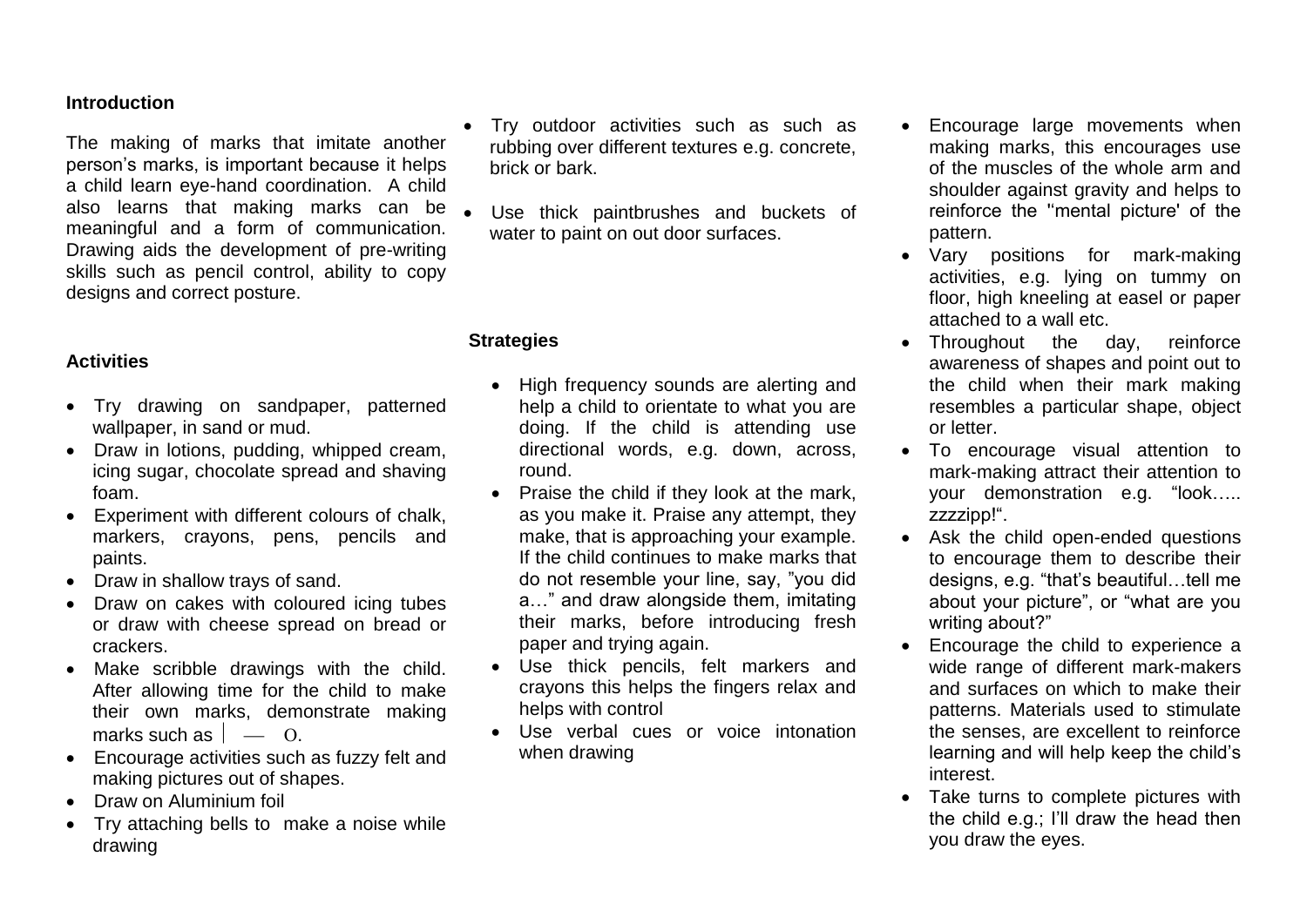#### **Strategies**

- $\bullet$  If the child finds these activities challenging they are likely to need 1:1 support to help them practice and learn these skills. Choose the activity and work with the child for a short time encouraging them to achieve the task
- Grade how much help give the child. Initially you may need to use a hand over hand approach but try to reduce how much physical and verbal help you give the child so they become more independent. Praise and positively reward the child when they have achieved a part or all of the activity successfully.
- Vary positions for pre-writing activities, e.g. lying on tummy on floor, high kneeling at easel or low table, paper attached to a wall etc.
- If the child struggles with attention and perseverance, try doing the sensory activities before drawing with crayons or pens e.g. drawing in sand, play dough, as sensory input can help prepare a child to attend.
- Don't focus too quickly on forming letters, try to make drawing fun!
- Encourage activities where child's hand is not supported e.g. hand puppets and musical instruments

#### **Frequency of activities**

Engage the child with activities from this programme for up to 15 minutes for 3 focused sessions a week. Simply adjusting your current activities and encouraging the child's participation in activities they would not usually not normally choose will support development.

#### **Complete activities from this sheet for 3 months**

#### **Improving our service**

We continue to review our service to make sure that it meets the needs of those who are using it. We would appreciate any suggestions on how we may improve and also comments on what was good about the service.

If you have any compliments, suggestions or complaints, please write to or contact any member of staff in the first instance, or to the Occupational Therapy Service Lead if necessary.

**Contact details: see part 1 of pack**



## **BUSY HANDS PRE-WRITING SKILLS**

Early Years Activity Sheet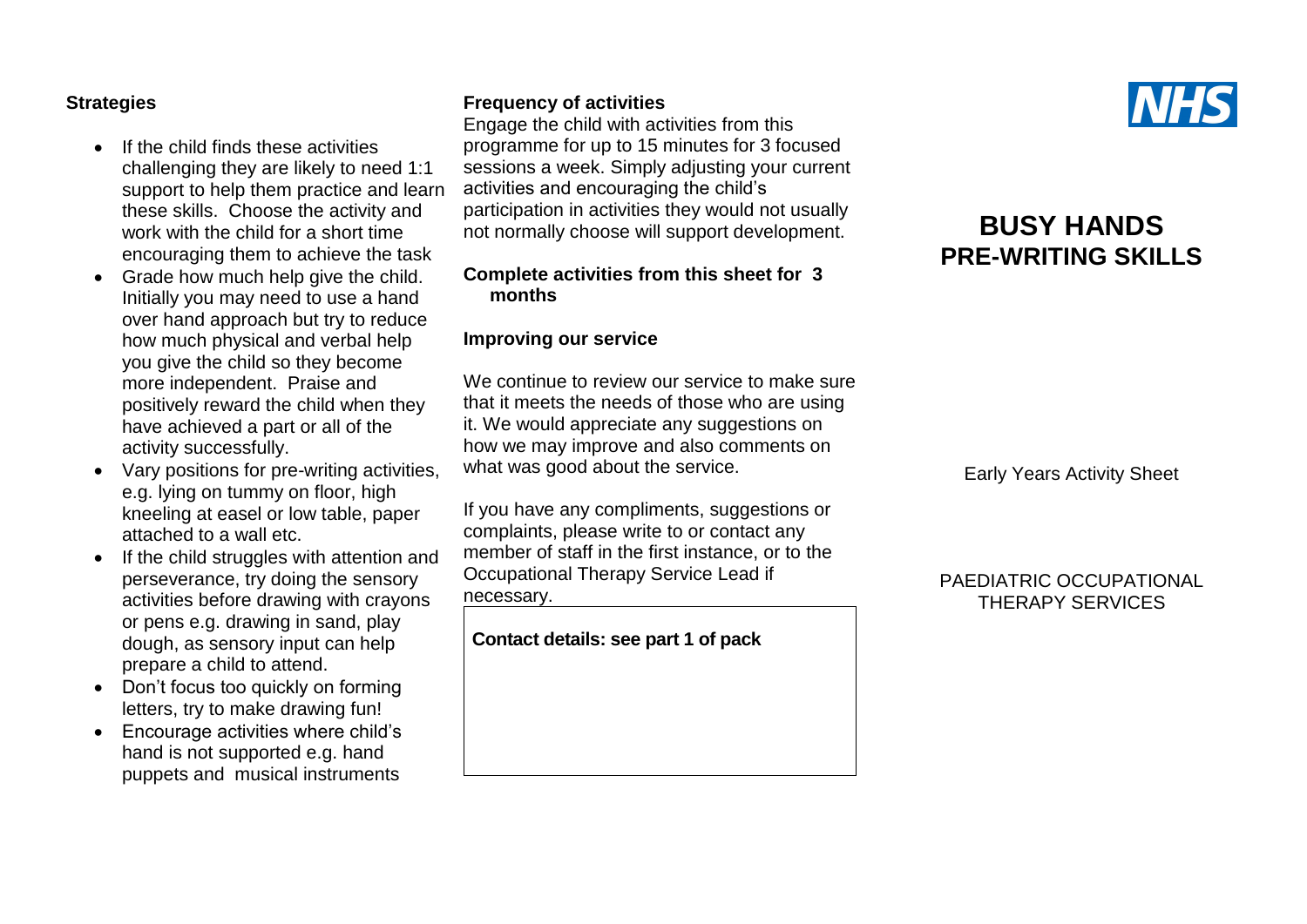Writing is a complex perceptual, motor and cognitive skill. Pre-writing skills are all the activities children take part in to prepare them for writing instruction. A good wrist position makes it easier to develop hand skills. The best position for most activities is straight or slightly back. In this position the fingers can move more freely and the muscles in the hand are able to develop. This allows the child to do more complex activities such as dressing, drawing and writing.

#### **Activities**

- Experiment with different colours of chalk, markers, crayons, pens, pencils and paints.
- Try drawing on sandpaper, patterned wallpaper, in sand or mud.
- Draw with whole hand as well as index finger in lotions, pudding, whipped cream, icing sugar, chocolate spread and shaving foam.
- Draw on cakes with coloured icing tubes or draw with cheese spread on bread or crackers.
- Make feely name or shape by writing/drawing shapes on card board and then gluing rice sand or sprinkles on the glue. When dry the child can trace over the shapes with their fingers
- Cornflower and food colouring.
- Make shapes with noodles or spaghetti.
- Draw large shapes in paint on an easel or paper pinned to the wall.
- **Stencils.**
- Use of mazes to encourage development of pencil control
- Start with getting the child to walk on large shapes/lines on the floor (masking tape or chalk) and drive toy cars through mazes, over crossing lines and diagonals. Then encourage drawing between a horizontal or vertical path. Gradually increase the complexity of the maze with curves, circles and dead ends. Gradually decrease the width of the maze to encourage increased control. These can be done with finger paints, crayons, pencils or paints on a table, at an easel or on paper on the floor or pined to the wall
- Colour pictures of a child's favourite character for motivation. Encourage the child to grade from large to small movements with practice.
- Use streamers or ribbons to make shapes in the air
- Draw on the child's back and get them to guess the shape/letter
- Draw on a pavement with a wet brush or with chalks
- Draw with a wet brush on a chalk board
- Practice dot to dots. Encourage the child to stop on each dot. Use arrows to indicate the next dot to improve forward planning and directionality
- Make shapes and lines out of rolled up play dough. When working on prewriting skills encourage the child to experience a wide range of different mark-makers and surfaces on which to make their patterns. Materials used to stimulate the senses, are excellent to reinforce learning and will help keep the child's interest.
- Encourage large movements when doing the activities as this encourages use of the muscles of the whole arm and shoulder against gravity and helps to reinforce the ''mental picture' of the pattern. Gradually reduce the size to smaller, refined movements.
- Vegetable stamps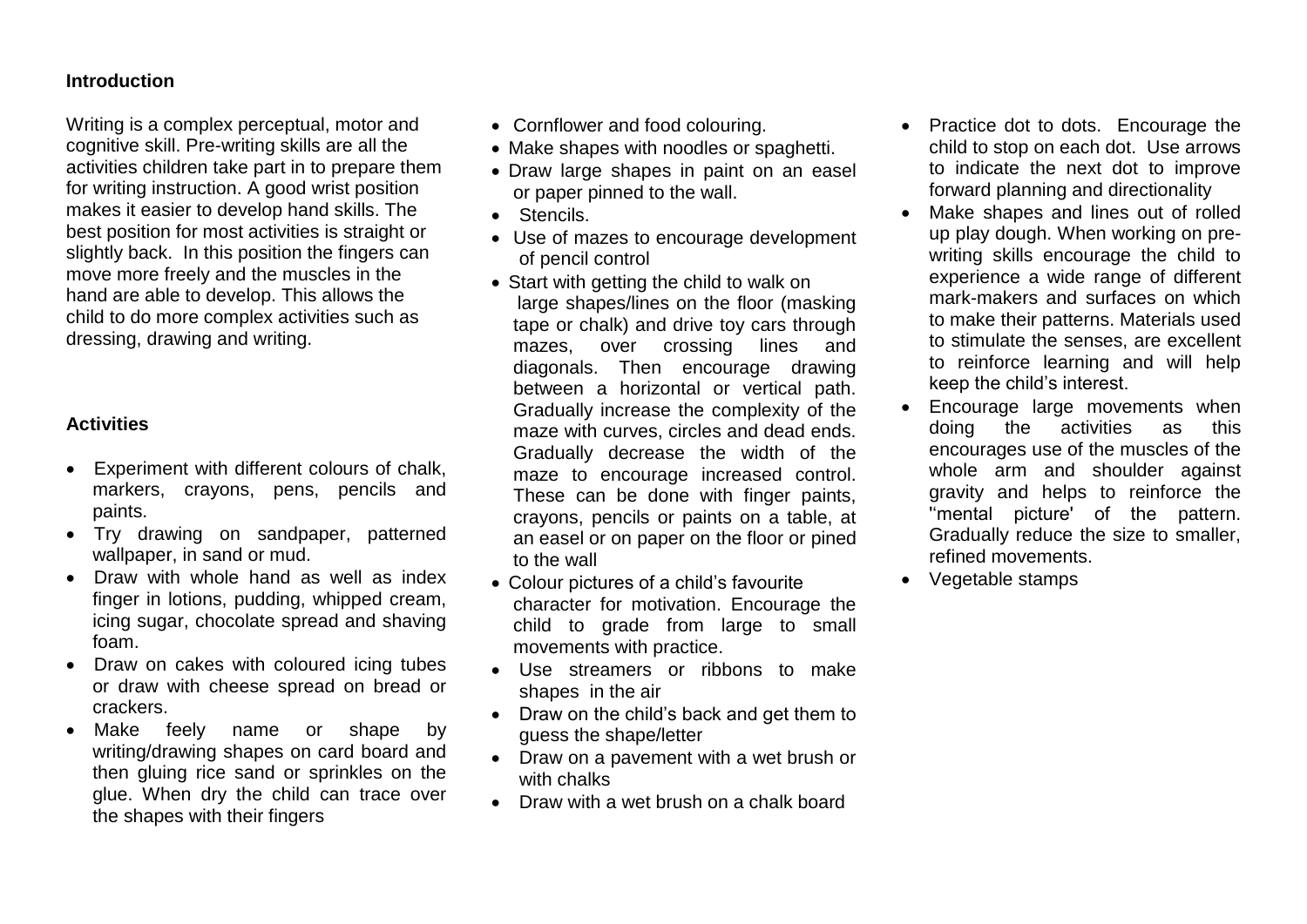**Using two hands where the hands are Frequency of activities doing different actions.**

- Threading  $-$  vary the size and shape of the beads and using threading cards.
- Stabilising Activities rubbings, stencils, drawing.
- Clothes fastening.
- Using knife and fork.
- Pegging out toy clothes.
- Stirring mixture in a bowl.
- Peeling off stickers and sticking them on a sheet.

## **Main Points to remember**

- Always encourage a' thumbs up' position with both hands when cutting.
- Practice using tongs, pipettes and clothes pegs.
- Complete activities, which require the arms to be elevated from the body e.g. stirring, drawing at an easel.
- Complete a variety of activities, which require use of two hands together each hand doing different activities.
- Use a staged approach giving time for the child to perfect the skill before moving on increasing the level of skill required

Engage the child with activities from this programme for up to 15 minutes for 3 focused sessions a week. Simply adjusting your current activities and encouraging the child's participation in activities they would not usually not normally choose will support development.

#### **Complete activities from this sheet for 3 months**

#### **Improving our service**

We continue to review our service to make sure that it meets the needs of those who are using it. We would appreciate any suggestions on how we may improve and also comments on what was good about the service.

If you have any compliments, suggestions or complaints, please write to or contact any member of staff in the first instance, or to the Occupational Therapy Service Lead if necessary.

**Contact details: see part 1 of pack**

## **BUSY HANDS USING SCISSORS**

**Early Years Activity Sheet**

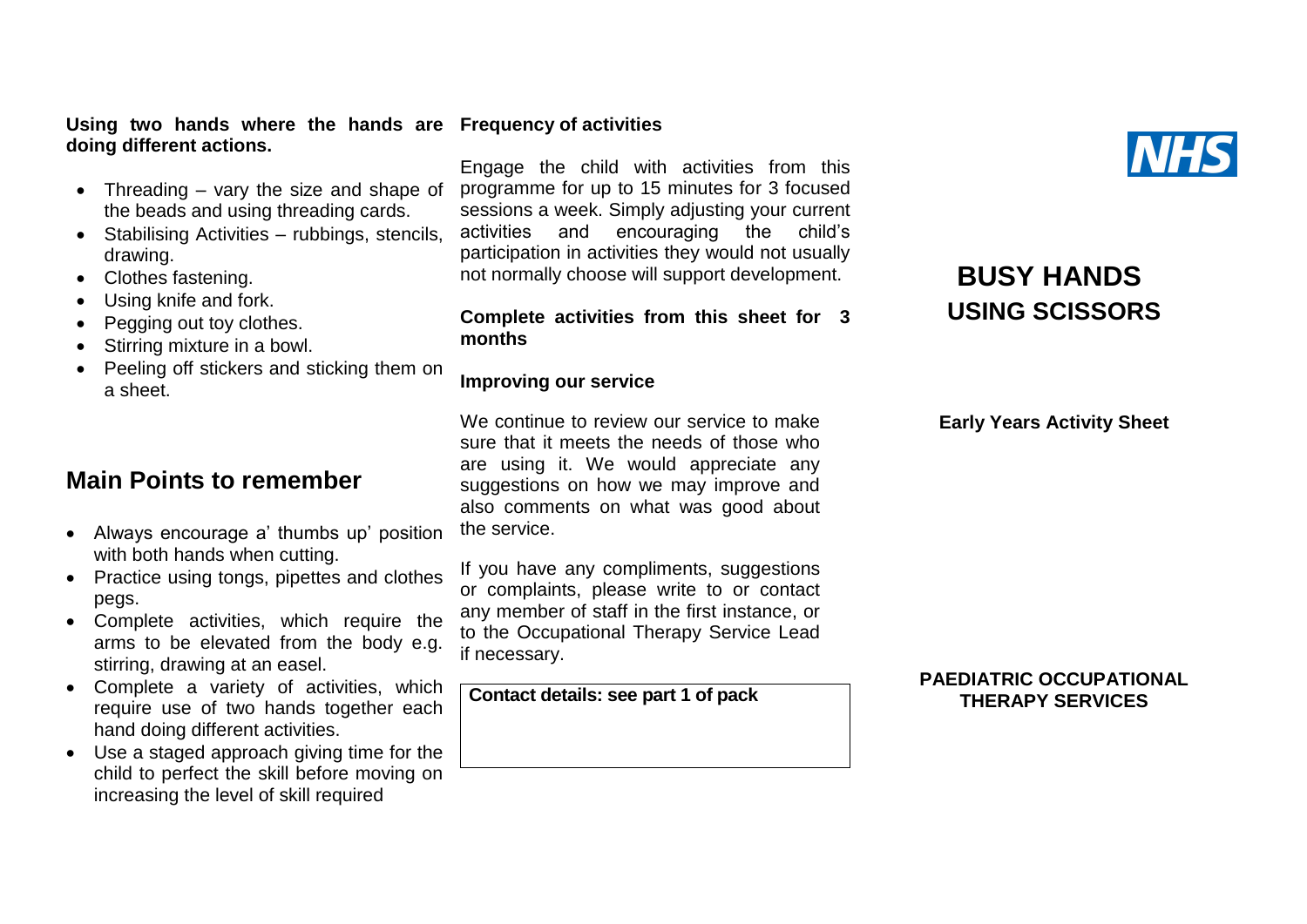Using scissors successfully suggests the child has developed a wide range of skills. They may have the skill to use small scissors by 3-4 years. But the skills will not be fully developed until about 6 years

#### **Handling of scissors**

- Finger Position (Some children may require physical assistance to position their hands appropriately on the **Developing accuracy** scissors).
- Hand position (Always encourage a 'thumbs up' position when cutting i.e. thumbs uppermost).
- Supporting hand position (Always encourage a 'thumbs up' position with the supporting hand).
- Type of Scissors (There are various types of scissors available and it will depend on the nature of the difficulty, as to which type is most appropriate, if any.
- Easi grip scissors are often helpful, initially. (See equipment list in the resource pack).

#### **Snipping**

- Try making "Hedgehogs". Practice snipping straws, which then can be **Stopping** pushed into play dough balls to make hedgehogs.
- Feeding the crocodiles. Use paper strips 1cm wide and snip pieces off the strip, then using clothes pegs as the 'crocodiles'

 Make a lion. Print a face on to the middle of a circle or square of paper or thin card. Encourage the child to snip all around the edge making a mane. The end result could then be put on a straw.

#### **Making a series of cuts**

 Paper Strips. Use varying widths of paper strips to cut across increasing the width as the child's skill improves.

- 'Road cutting'. Introduce thick coloured lines to cut along, initially, use lines at least 2cm thick across a strip of paper 6cm wide. The child should be able to cut across the width of an A4 piece of paper prior to attempting this.
- Encourage the child to cut on the 'road', the width of the 'road', can then be reduced 1/2cm at a time, as the child's accuracy improves.
- When the child is able to cut along straight road introduce gentle curves, then zigzags and then simple shapes such as circles and squares.
- Finally increase the complexity of the shape.

 Using lines drawn on paper, where the line does not reach the other side but stops. Encourage child to cut along the line only stopping when the line stops.

• Making a lantern. Use a basic paper lantern template and encourage the child to cut up the lines in the middle, stopping at the end of the lines. Use this principle in other craft activities.

#### **Appropriate Seating**

Always ensure your child is sitting on an appropriate height chair where their feet can be comfortably flat on the floor with their knees and hips at 90 degrees.

#### **Activities to develop fine motor skills required for scissor skills.**

#### **Using the dominant hand**

- Using tongs to pick up objects and transfer theme e.g. kitchen tongs to pick up cotton balls.
- Games, which include tongs such as operation or wok 'n' roll.
- Use clothes pegs, which need to be squeezed to open.
- Use clothes pegs in games, timing in what time a child can put 10 pegs on the edge of a jar, or how long it takes the child to pick up 10 cotton wool balls, the child could then try to beat their score.
- Use food baser to blow along a Ping-Pong ball into a goal.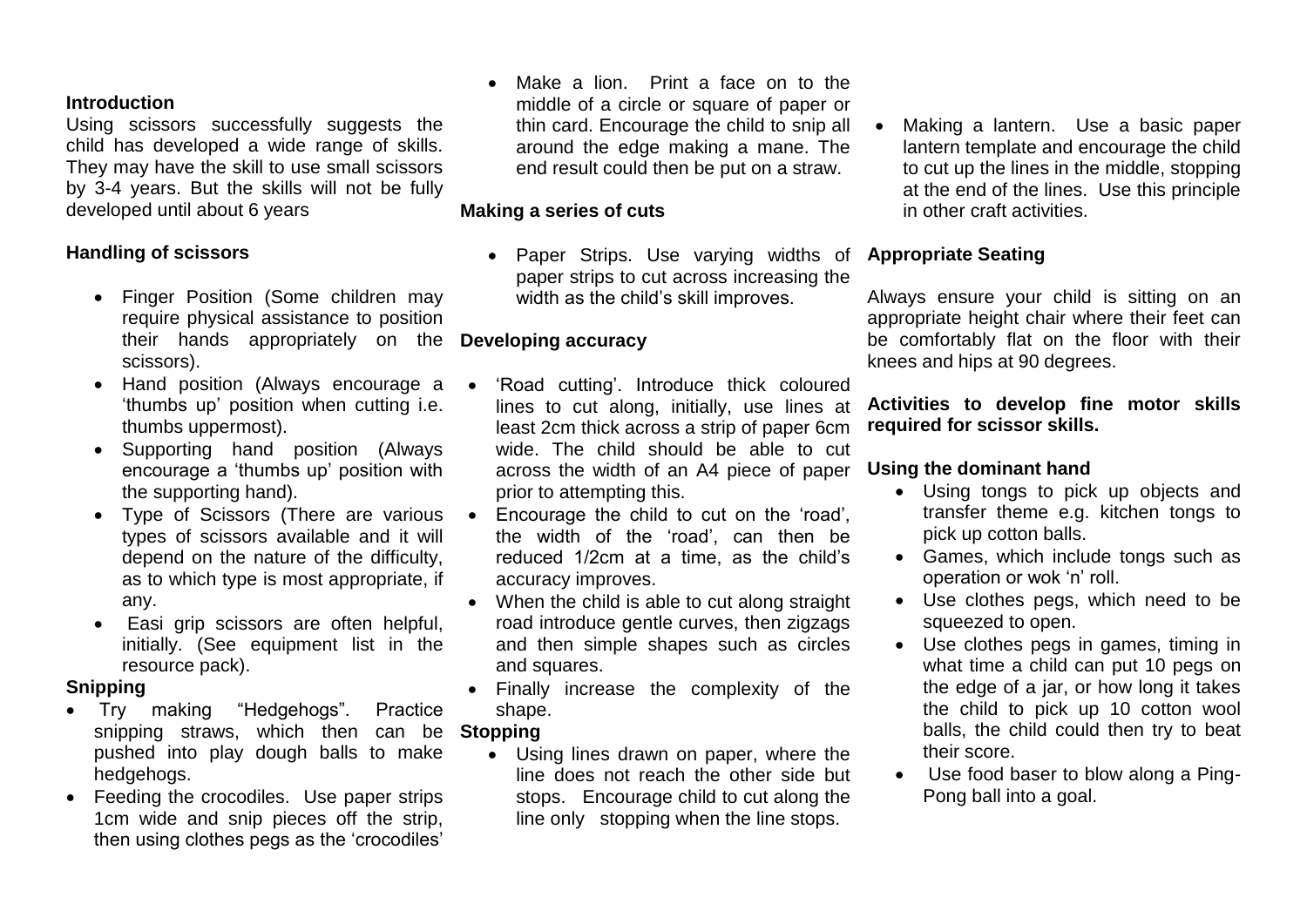feed the crocodiles.

#### **Additional information on Hand strength**

Strong hands are required to complete everyday activity such as holding scissors and pencils correctly, buttoning, turning taps and opening lunch packages. Hand strength increases as children grow and are able to use their hands for more activities. A large increase in grip strength occurs between the ages of three and six years.

#### **Activities**

- Crawling, pulling with arms, swinging, climbing, helps strengthens arms.
- Try activities that offer reasonable resistance as mentioned before scrunching up newspaper into large balls and throw them in a box.
- Squeezing sponges to move water from one container to another.
- Scooping water, rice or sand into different containers
- Use cutters or garlic presses with play dough.

#### **Strategies**

- Don't be too quick to help with more difficult tasks such as opening crisp packages
- If the child's hands look very weak or awkward consult with an Occupational therapist as there be other factors may be involved.

#### **Frequency of Activities**

Engage the child with activities from this programme for up to 15 minutes for 3 focused sessions a week. Simply adjusting your current activities and encouraging the child's participation in activities they would not usually not normally choose will support development.

#### **Complete activities from this sheet for 3 months**

#### **Improving our service**

We continue to review our service to make sure that it meets the needs of those who are using it. We would appreciate any suggestions on how we may improve and also comments on what was good about the service.

If you have any compliments, suggestions or complaints, please write to or contact any member of staff in the first instance, or to the Occupational Therapy Service Lead if necessary.

**Contact details: see part 1 of pack**

## **BUSY HANDS PENCIL GRASP**

**Early Years Activity Sheet**

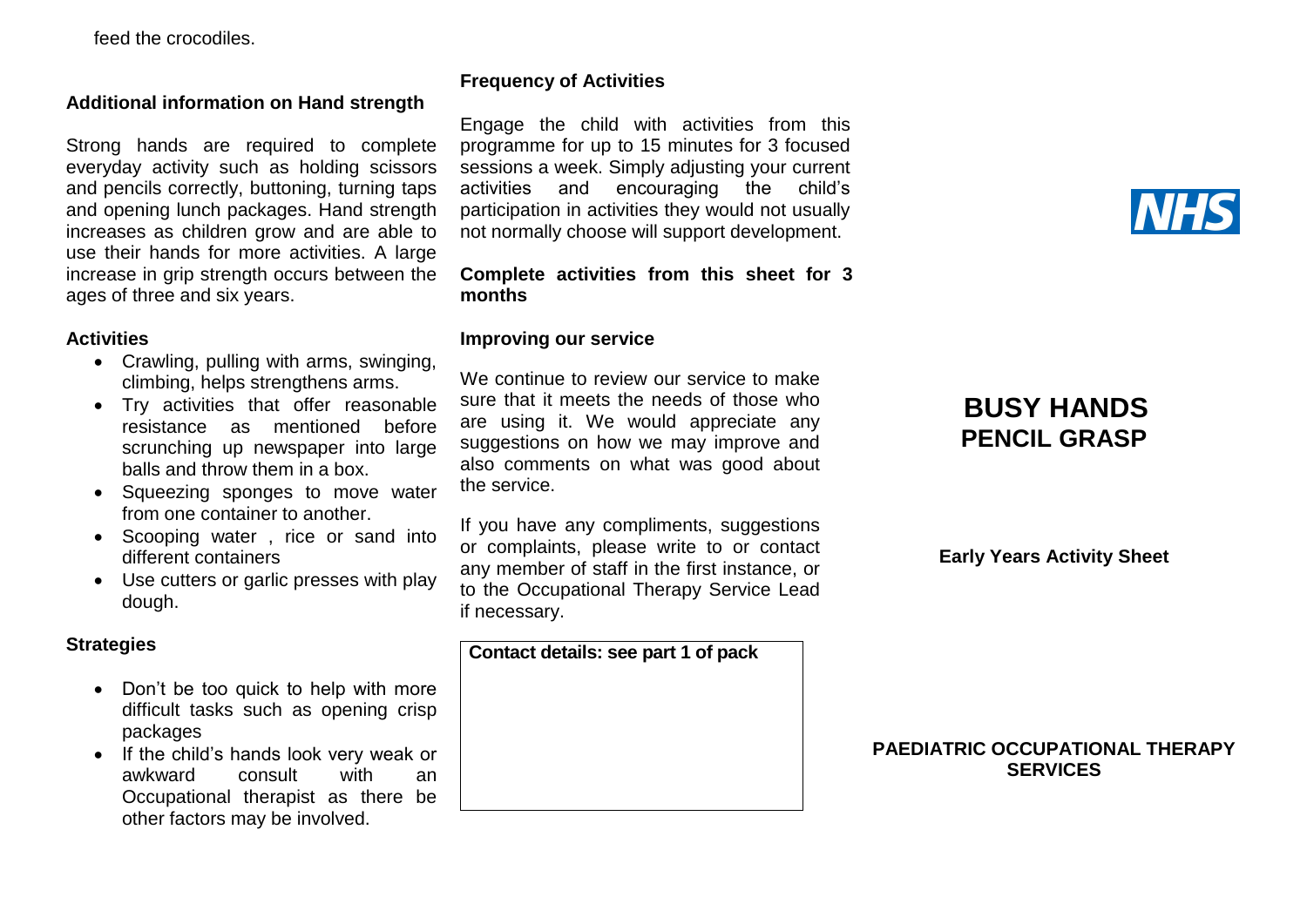The initial stage of developing pencil grasp is a fisted grasp with thumb upwards. As the child develops and refines their finger movements, they may progress to holding the marker with thumb and fingers towards paper and finally to a tripod grasp.

Moving to a tripod grasp is the biggest switch developmentally in the progression of pencil grasp; it is common to see frequent switching back and forth between different grasps.



#### **Activities**

- Find small hidden objects in putty/play dough by digging fingers in and pulling out.
- Clothes pegs use to pick up objects and transfer from one place to another.
- Wind up toys.
- Pop bubble wrap between index finger and thumb.
- Use eyedropper to drop water on targets or make a picture with dye.
- Small squirting water toys.
- Place small items in small pots for child to retrieve, e.g. raisins.
- Roll play dough into sausages and balls and pinch to make animals/models.
- Cut putty/play dough.
- Draw pictures with tube paints or coloured icing tubes
- Screw up pieces of tissue paper into small balls and flick – have a competition and see who can flick the furthest.
- Pick up small objects with tweezers using index finger and thumb.
- Spinning tops.
- Screw nuts and bolts construction games.
- Encourage play with a moneybox inserting coins into slots.
- Use spray bottle, i.e. to water plants, wash windows, and target at objects.
- Open and close zip loc bags using index finger and thumb.
- Poking ice lolly sticks or similar into play dough or putty.
- Pulling lids of pens using fingertips only.

### **Strategies**

- Encouragement and experience of motivating pencil/crayon/chalk activities is essential to develop pencil grasp.
- Use chunky chalks/crayons/ markers/ triangular pencils to help cue a tripod grasp.
- Use short stubs of crayon/chalks/pencil. Plays tug-of-war with thin, straight items e.g. push a coffee-stirrer or lolly stick through the side of a cardboard box for child to pull through, rather than a long implement which the child may be tempted to hold in the palm of their hand.
- Wrap a piece of tape or an elastic band 2cm from the tip of the pencil to prompt and ensure correct positioning.
- Place small items in a narrow container for child to retrieve, such as pegs for pegboards, art materials for sticking.
- Place small snack items in narrow containers for child to retrieve, e.g. raisins in a small box. (Sun-maid produce snack-size boxes). Minicheddars or carrot cubes can be put in a washed spray-can lid.
- To simplify teaching tripod grasp; before giving a pencil encourage the child to place their arm on the table with little finger resting on table and thumb upwards. Place the pencil between the first finger and thumb prompting the child to pinch the pencil. Ensure the pencil is resting on the second finger.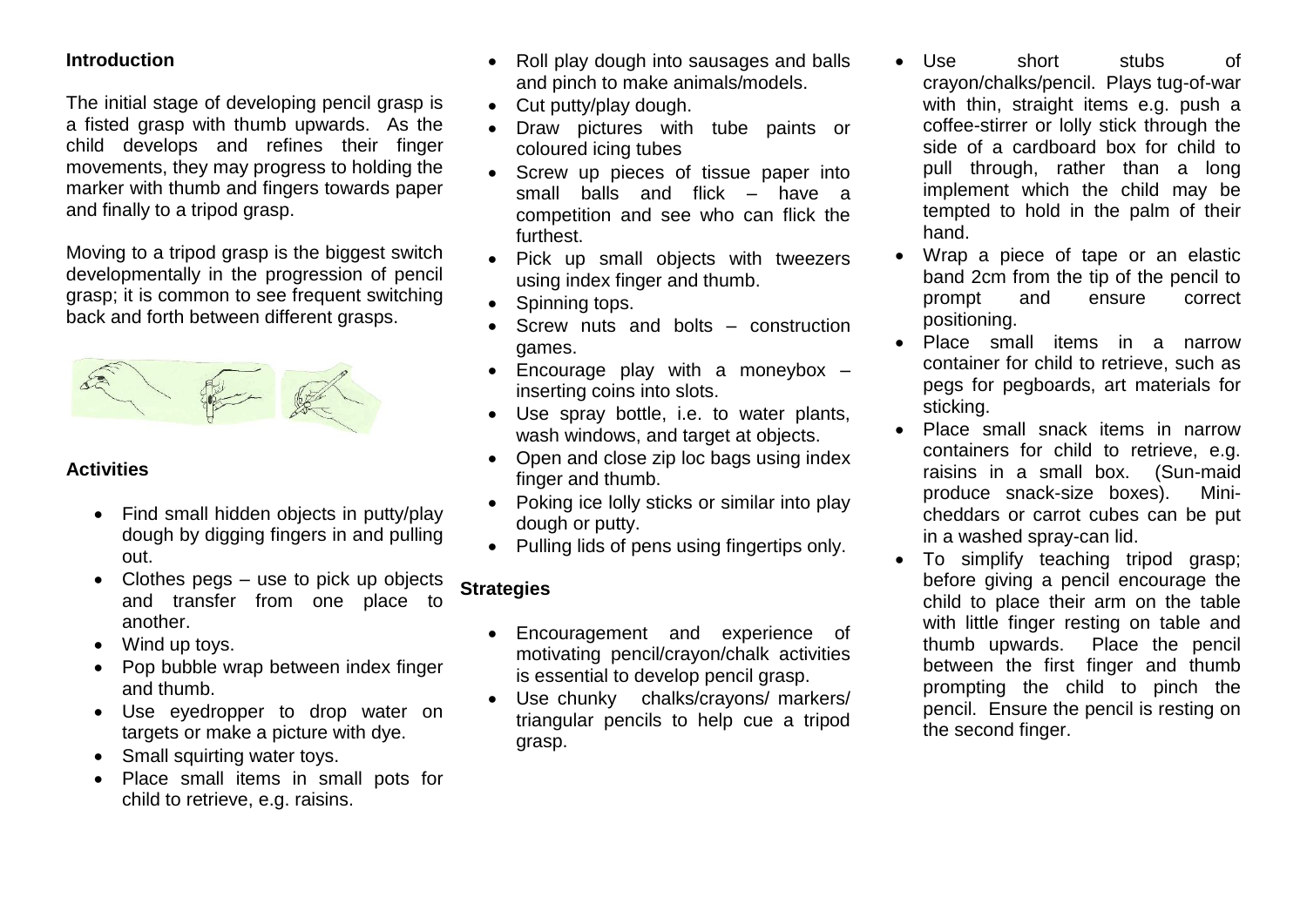#### **Strategies**

#### **Frequency of activities**

• Check the child-seat-desk proportions. The child's feet should rest comfortably on the floor and the child's elbows should rest comfortably on the table. A foot block or box under the child's feet is a good solution if the chair is too high.

- Place a beanbag or weighted lap cushion on the child's lap to add resistance and increase body awareness.
- The child does not always need to be seated for table top tasks. Try activities whilst lying on tummy, in high or half kneeling and standing at a table.
- Present pre-writing activities on a vertical surface using a chalk board, easel, white board or paper taped to the wall. This promotes shoulder, elbow and wrist strength as well as the correct grasp.

Complete at least a 10 – 15 minute session 3 times a week. Always monitor the motivation and interest levels of the child and adjust accordingly.

Complete activities from this sheet regularly for at least 3 months

#### **Improving our service**

We continue to review our service to make sure that it meets the needs of those who are using it. We would appreciate any suggestions on how we may improve and also comments on what was good about the service.

If you have any compliments, suggestions or complaints, please write to or contact any member of staff in the first instance, or to the Occupational Therapy Service Lead if necessary.

#### **Contact details: see part 1 of pack**



## **READY TO MOVE POSTURAL CONTROL**

**Early Years Activity Sheet**

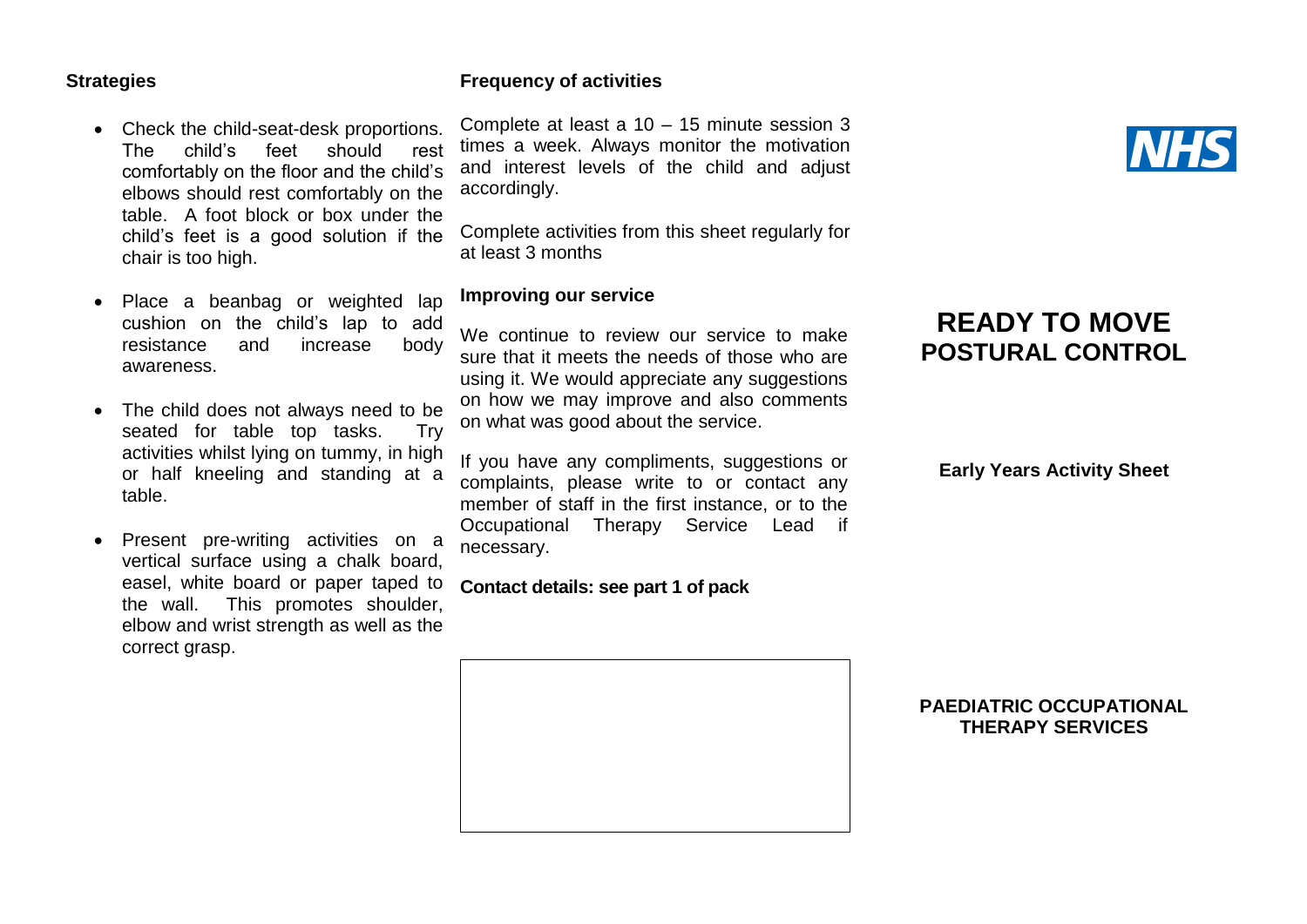#### **Information**

#### **Postural control requires:**

- Adequate muscle tone
- Postural stability (pelvis and shoulder)
- Equilibrium (balance) reactions
- Ability to assume and hold body positions against gravity

The joints of the body need to be stable before the hands and legs can be free to achieve specific skilled fine and gross motor tasks. To begin more complex table top tasks such as scissor skills, the child must be able to maintain a seated position with feet placed firmly on the floor or footrest to aid stability. The arms must be free to do the activity – not to hold up the trunk. The child must be comfortable and have no fear of tipping over. The child's attention will then be free to focus on the fine motor tasks (this includes speech production for children with speech disorders).

Children with poor postural control may present with:

- Clumsy or delayed gross motor skills
- Poor fine motor skills
- Difficulty maintaining an upright posture when seated on the floor or on a chair or when standing still.
- Poor attention and distractibility

#### **Activities**

#### **High kneeling**

Complete activities such as drawing and playing whilst maintaining high kneeling (at a low table or at an activity stuck to the wall). Move to half kneeling to increased the complexity of the task.

### **Knee walking**

Play games where the child has to knee walk to get a toy from one side of the room and bring it back to complete the activity. Make this harder by getting the child to knee walk over obstacles like soft play equipment.

#### **Play statue games**

Get the child to maintain sitting, kneeling or standing whilst remaining very still (like sleeping lions). Then hold their hands and push whilst encouraging the child to remain in the same position.

#### **Animal walks**

Encourage the child to walk like different animals e.g. duck, bear, crab, frog, bunny hops etc. See who can do it best or maintain the position for longest.

#### **Arms away games**

Practice activities where the arms are:

- Above the head e.g. passing ball
- Away from the body e.g. carrying a tray

#### **Curl ups**

Ball position – the child lies on his back and pulls legs, arms and head forward to curl up into a ball and hold for as long as possible.

#### **Pushing and pulling games**

E.g. tug of war, row-row the boat.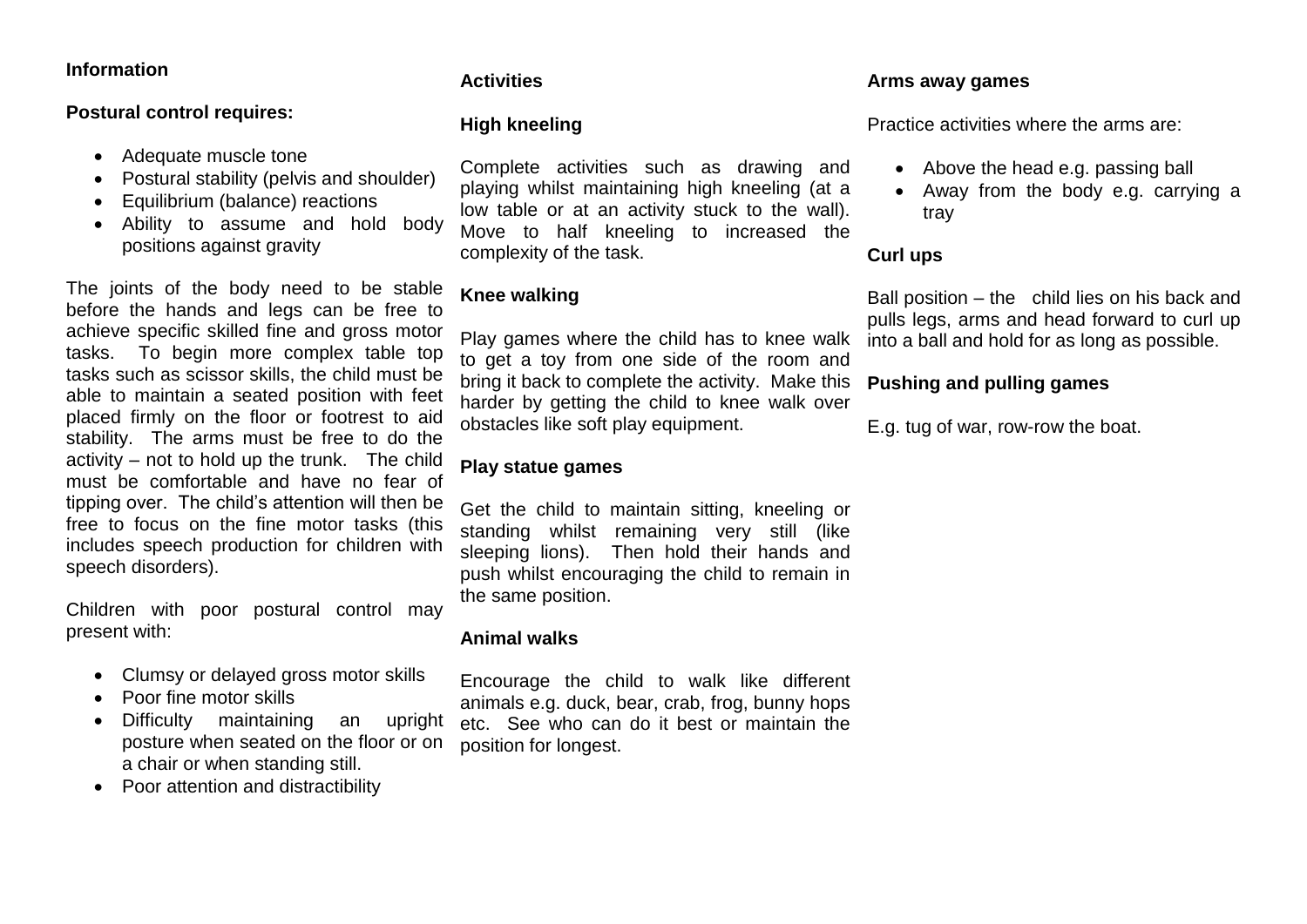#### **Strategies that may help**

- Talk about the "helper" hand and the "doer" hand.
- Consistently prompt a child to use two hands where required. This can be a verbal prompt or a physical one it placing the object in their hand to stabilise
- Dycem matting or clip boards can be used to stabilise objects where the child is unable to use the other hand to stabilise a task due to disability.

#### **Frequency of activities**

Complete at least a 10 – 15 minute session 3 times a week. Always monitor the motivation and interest levels of the child and adjust accordingly.

#### **Complete activities from this sheet regularly for at least 3 months**

#### **Improving our service**

We continue to review our service to make sure that it meets the needs of those who are using it. We would appreciate any suggestions on how we may improve and also comments on what was good about the service. If you have any compliments, suggestions or complaints, please write to or contact any member of staff in the first instance, or to the Occupational Therapy Service Lead if necessary.

**Contact details: see part 1 of pack**

## **READY TO MOVE BILATERAL INTEGRATION**

#### **Early Years Activity Sheet**

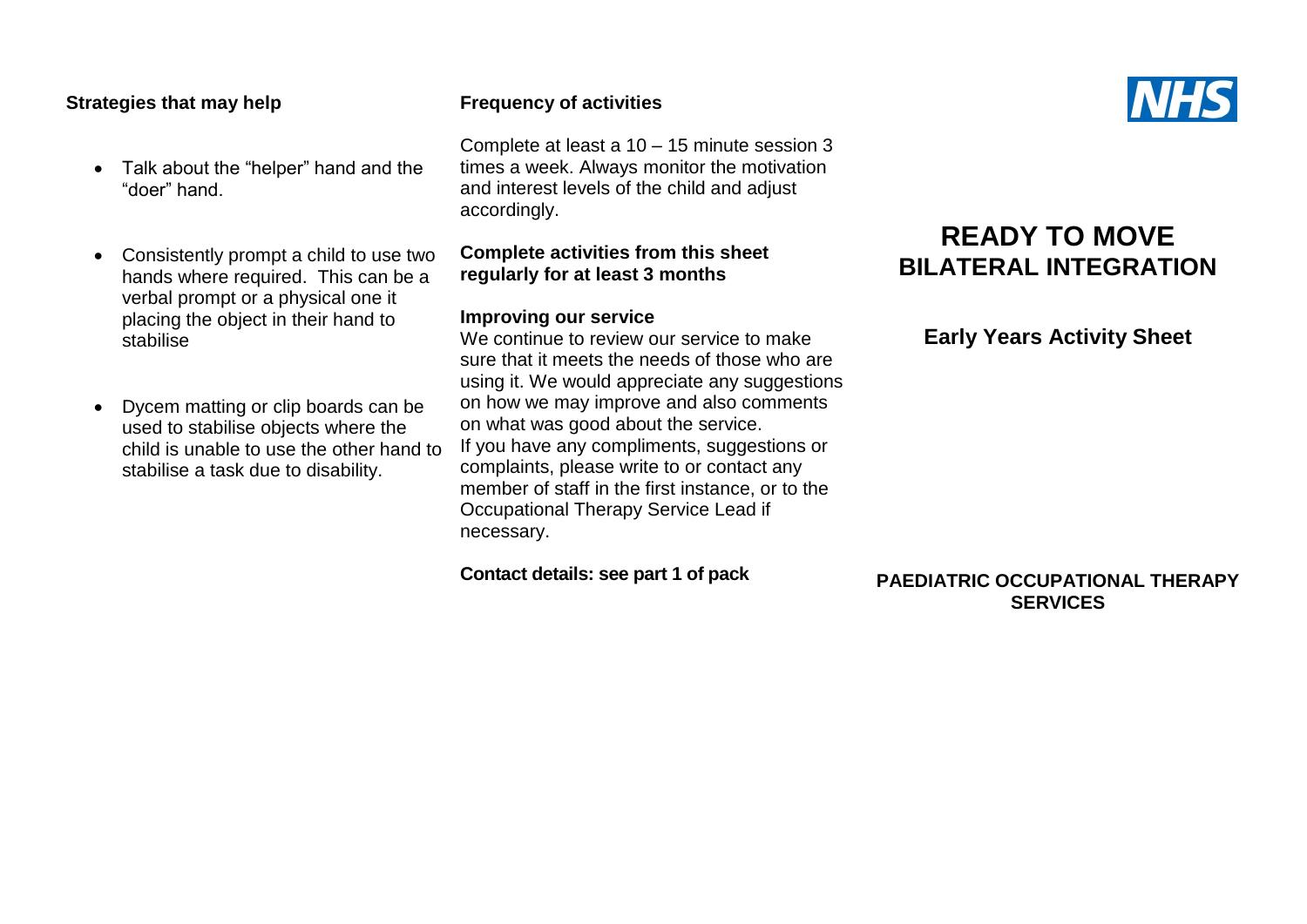The ability to coordinate the right and the left sides of the body and to cross the midline of the body is an indication that both sides of the brain are working well together and sharing information. This coordination is an important foundation for the development of many gross and fine motor skills and is essential for the development of hand dominance for refined, skilled tool use.

Good co-ordination of the two body sides is important for pre-writing and scissor activities as well as the development of independence skills such as using cutlery and getting Bubbles – holding and putting wand in dressed.

Children with poor coordination of two sided of the body together may resent with the following difficulties;

- Avoidance of crossing the midline of the body
- Difficulties with coordinating one hand to move whilst the other stabilises e.g. one hand holding a pen whilst the other removes the lid
- Switching hands during fine motor activities
- Difficulties with gross motor activities involving two sides of the body including jumping and catching a ball.
- Delayed development of hand dominance

#### **Activities**

• Action songs and rhymes These involve using two arms/legs together whilst doing the actions e.g. "wind the bobbin up", "hokey kokey", heads, shoulders, knees bilateral and toes"

#### **Toys that involve pushing and pulling with both hands:**

Interlocking barrels/Russian dolls Taking tops off markers Rolling play dough with a rolling pin Games involving pieces that push or click together – pop beads, Duplo, Megablocks Velcro toy food

#### **Toys with moving parts**

Vehicle play – attaching trains, trailers Wind-up toys e.g. Jack in the box Kaleidoscope

#### **Self help activities**

Most self help activities require the coordination of two hands e.g. holding the bowl whilst eating, pulling up/down trousers after toileting

#### **Jumping Games**

Jumping on the spot, feet together Jumping over a rope or in and out of hoops, feet together

Jumping off low objects, e.g. steps, or on a trampoline, feet together

#### **Everyday activities**

Sweeping the floor or using a dustpan and brush

#### Opening jars

#### Pouring games

Spreading jam/butter on toast

#### **Lacing Activities**

Simple lacing activities give children an opportunity to experiment with hand dominance.

- String beads with a large hole onto a straw or pipe cleaner
- String beads onto a stiff shoe lace (wrap selotape around the end to lengthen the stiff end)
- String small beads onto a shoe lace
- Lacing cards

#### **Craft activities**

Removing stickers from the packet to stick onto a picture is often a very motivating bilateral activity

Ripping paper to make paper-mache or collages

Gluing and sticking

#### **Catching Games**

Catching a balloon

Hitting a balloon with a rolling pin held with both hands

Catching beanbags and large balls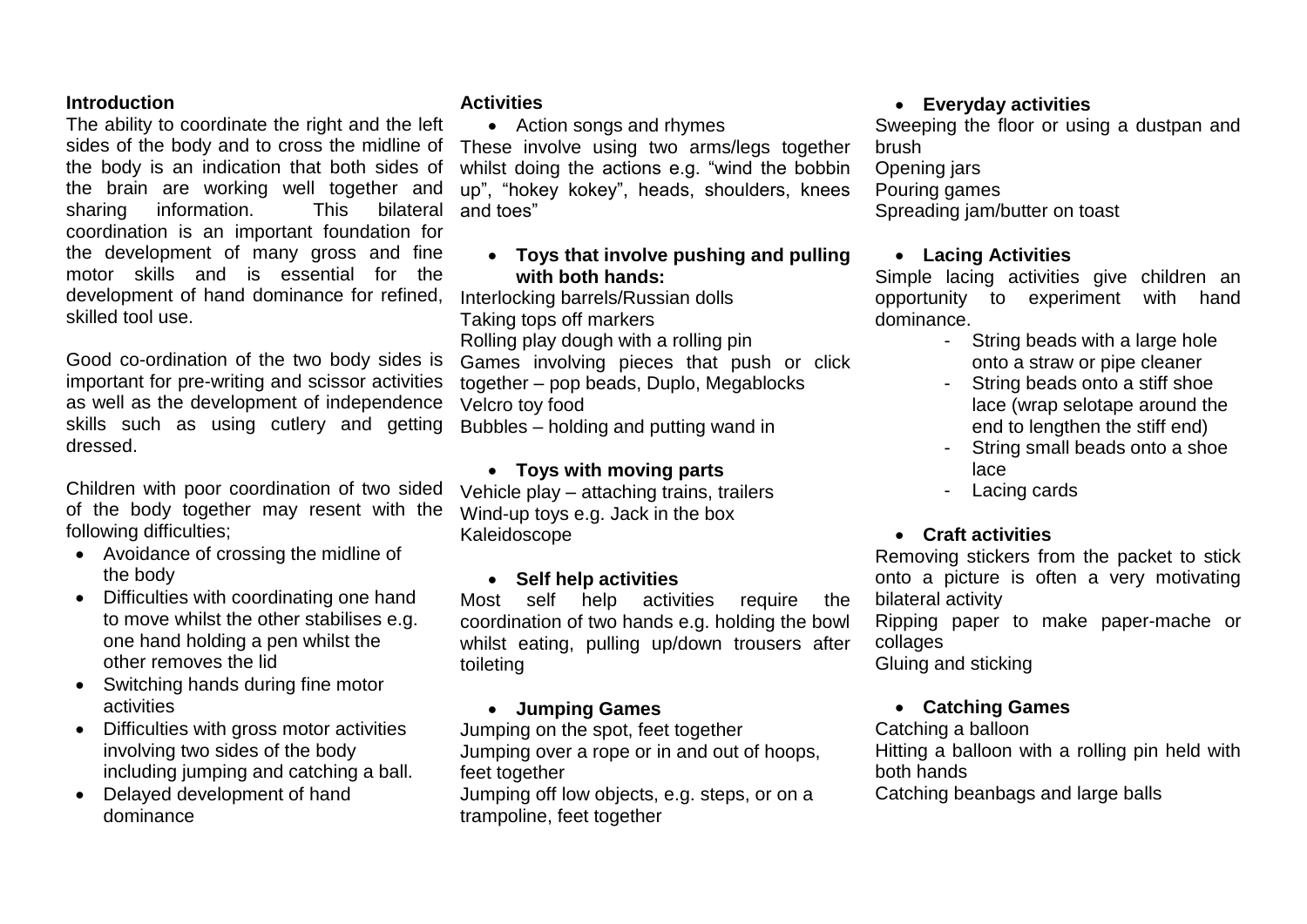#### **Strategies**

- Try using a carpet square for the child to sit on, when they need to sit with the group.
- Use tape to define the different areas of the classroom or define where the child should stand in line.
- Use a timer (an egg timer is very visual) so the child can see how long they have to stay seated for an activity.
- Clear and consistent expectations may be helpful to reinforce with pictures.

#### **Frequency of activities**

Complete at least a 10 – 15 minute session 3 times a week. Always monitor the motivation and interest levels of the child and adjust accordingly.

**Complete activities from this sheet regularly for at least 3 months**

#### **Improving our service**

We continue to review our service to make sure that it meets the needs of those who are using it. We would appreciate any suggestions on how we may improve and also comments on what was good about the service.

If you have any compliments, suggestions or complaints, please write to or contact any member of staff in the first instance, or to the Occupational Therapy Service Lead if necessary.

#### **Contact details: see part 1 of pack**

**READY TO MOVE: ME AND MY SPACE**

#### **Early Years Activity Sheet**



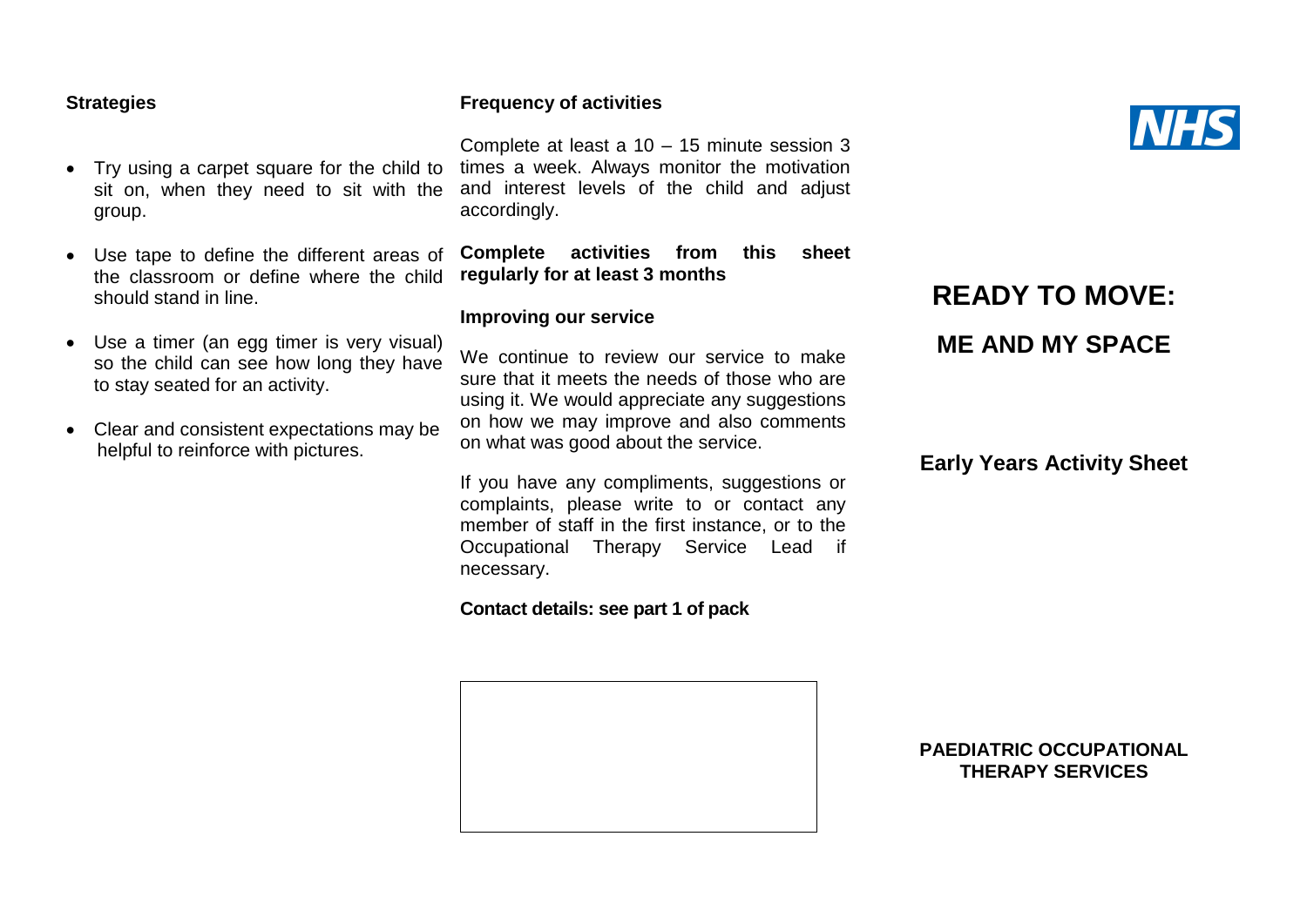Spatial awareness is the child's knowledge of  $\bullet$ their own position and relationship to objects around them. Good spatial awareness . requires the child to have:

- Good body awareness
- Orientation to where they are within gravity
- Understanding of the spatial confines of the environment around them.

A child learns spatial skills through sensory Pushing a toy car along a road mat or a and movement experiences within the environment.

Spatial skills are required for many fine and gross motor tasks e.g. ball skills, pre-writing skills, dressing skills. They are also required for developing communication skills e.g. understanding appropriate boundaries to personal space.

Children who have difficulty with knowing where their body is in space often have poor coordination and independence skills. They will often use other people and objects to help them define their space. They may also have difficulty judging the relationships between one object and another and struggle to develop basic concepts such as shape and  $\bullet$ size

#### **Hand Activities**

- Clapping games where the child has to lines using animal walks such as like a copy you.
- Finger movement games such as "Two little dickey birds, "one finger one thumb", "Tommy thumb"
- Construction toys copying a model e.g. Lego, stickle bricks.
- Form boards, jigsaw puzzles, lotto games and "what's missing" cards
- Mazes drawing inside large mazes with curves and circles.
- train around a track

## **Whole Body Activities**

- Jump over pretend puddles. Use pieces of paper on the floor as puddles (increase and decrease their size)
- Use pieces of paper as footprints. Get the child to follow the footprints around
- Make an obstacle course around the nursery room or garden using ropes, boxes, furniture, cushions etc. Include actions where the child has to go over, under, through and around obstacles backwards and forwards. Get the child to use the spatial language as the go round it.
- Have a treasure hunt asking the child to follow simple instructions.
- Make lines on the floor with chalk or tape. Get the child to walk along them forwards, backwards and sideways. Also follow the
- bear, duck, crab etc.
- Adopt postures and get the child to copy you e.g. stand on one leg.
- Games that include reference to body parts and movement e.g. "Simon Says", Hokey Cokey.

#### **Ball Games**

- Hit a balloon in the air and try to stop it from hitting the floor.
- Rolling a ball through a goal
- Catching a balloon, beanbag, ball
- Hitting a ball along the ground with a bat around obstacles
- Hitting a large beach ball with both hands
- Low level basket ball hoops or targets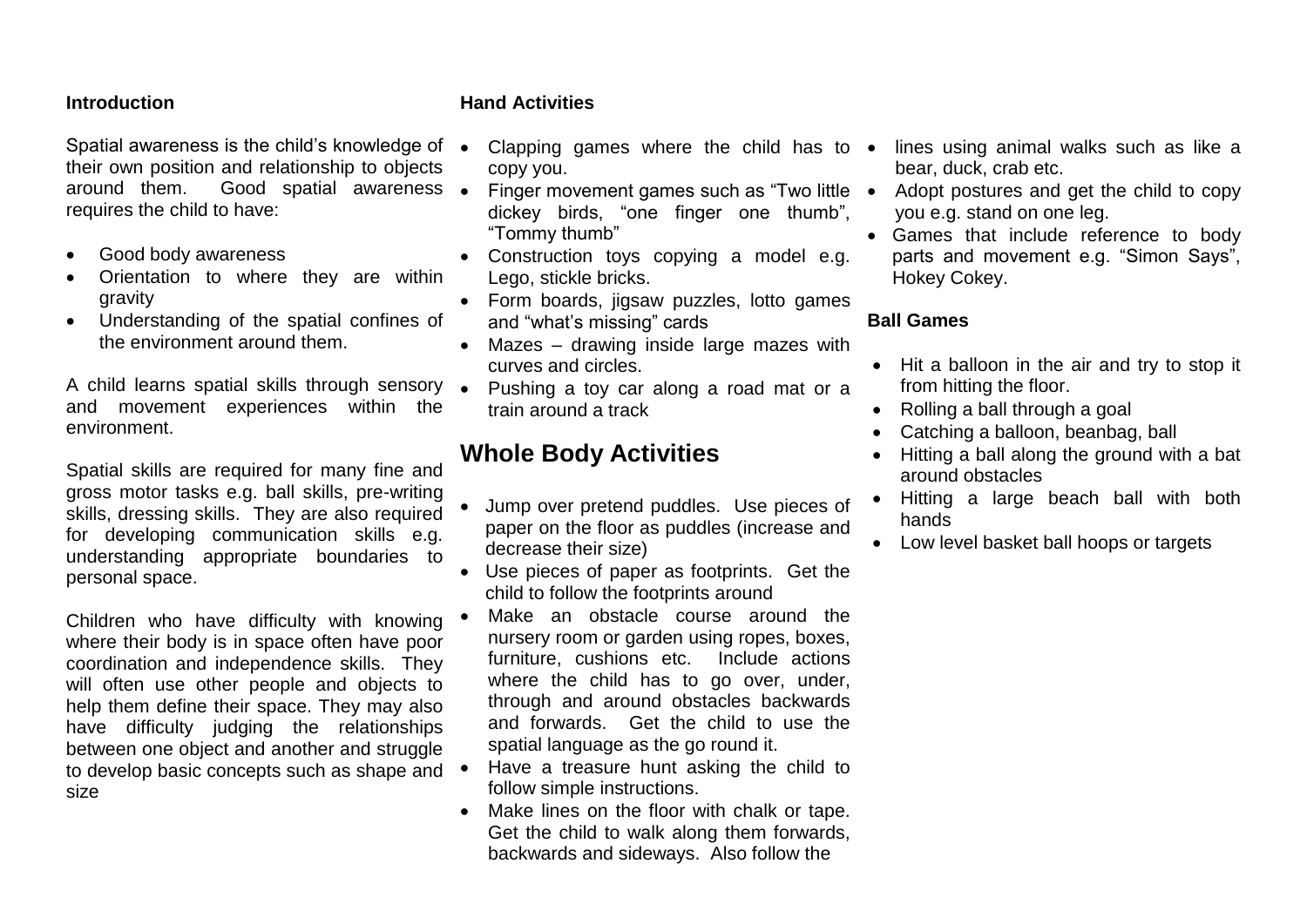#### **Strategies**

- Select a new activity that you think the child can accomplish. Simplify the activity if necessary to ensure the child can achieve it. This might be by doing just one part of the whole activity.
- Grade the activity to the child's skill level so they are able to achieve it. This should reduce frustration and increase motivation.
- Demonstrate the activity and then ask the child to try.
- Help the child identify the steps needed to achieve the task by asking questions like "what do you need to do?", "what next". Don't tell the child what to do.
- Give the child frequent opportunity to practice the skill as it will take a child with motor planning difficulties longer to "polish" a new skill and encourage generalisation of the skill.
- Present instructions for new or unfamiliar activities in the child's best modality i.e. visual, auditory or multi-sensory to encourage learning.
- Watch out for self esteem levels and avoidance of specific activities.
- This child may have excellent language skills and may talk excessively about what they are going to do but avoid actually performing the tasks the find difficult.

#### **Frequency of activities**

Complete a 10 – 15 minute session 3 times a week. It is suggested that you include some cutting at the appropriate stage for your child and then two other activities. Always monitor the motivation and interest levels of the child and adjust accordingly.

Complete activities from this sheet regularly for at least 3 months

**If your child continues to have difficulty with initiating and planning and ultimately an ability to complete activities following implementation of these ideas for three months please refer to the Occupational Therapy service for an assessment of your child's needs and recommendations specific to your child.**

**Contact details: see part 1 of pack**



## **READY TO MOVE: PLANNING AND ACHIEVING**

**Early Years Activity Sheet**

## **PAEDIATRIC OCCUPATIONAL**

**THERAPY SERVICES**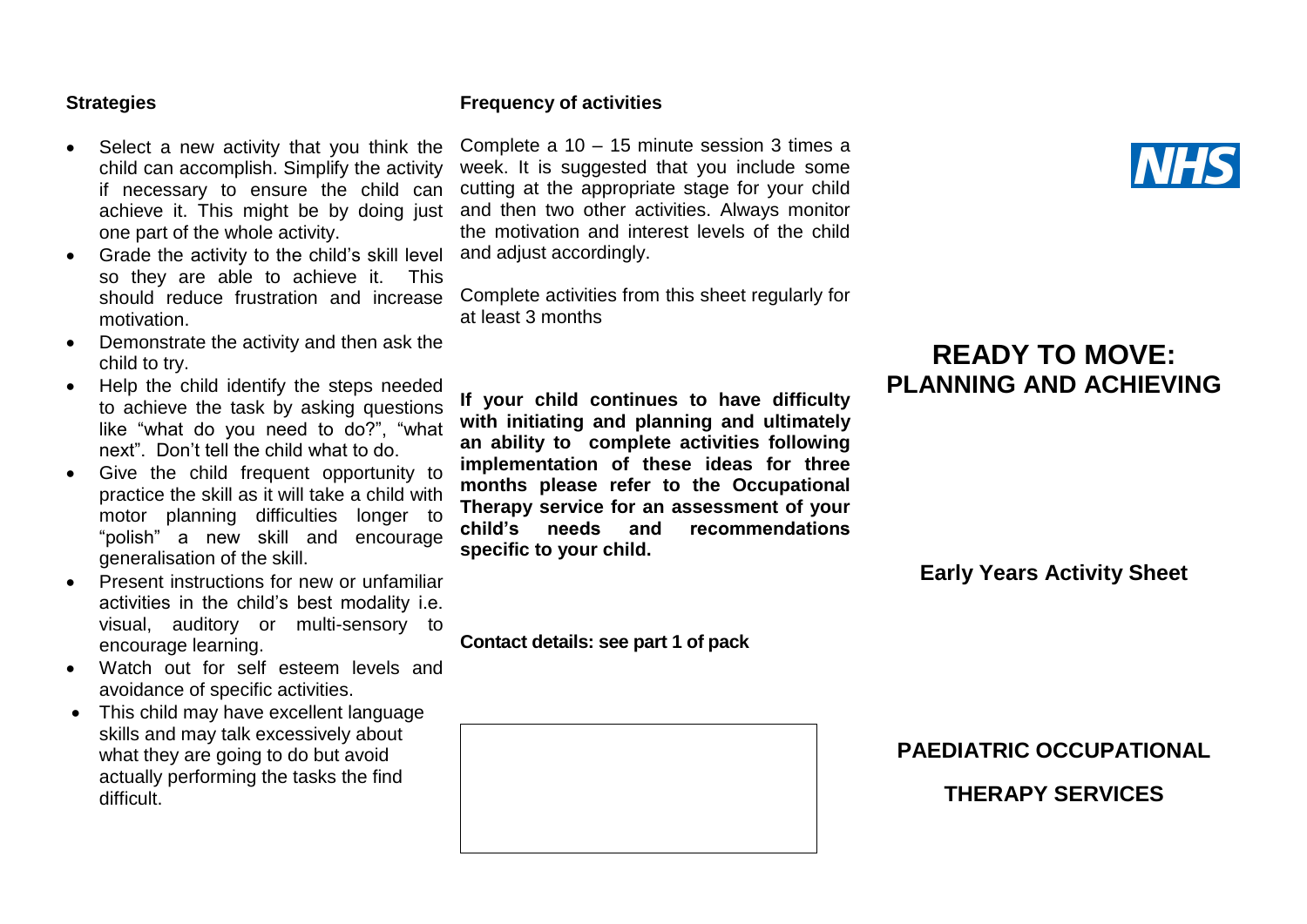Praxis is the ability to plan, sequence and • carry out purposeful movements in order to achieve a desired task.

When a child learns a skill they may initially be slow to complete the task. They may need to take time to think and organise their body and they may not complete the task efficiency. Over time and with practice that person will learn the movement patterns required. They will then have mastered that motor skill and that skill then becomes automatic.

Some children have more difficulty with planning, sequencing and refining the movements required when learning a new skill. They may also have difficulty generalising a skill to another situation. Children with difficulties in motor planning may present with the following difficulties:

- Co-ordination difficulties e.g. delayed gross and fine motor skills
- Poor organisational skills e.g. disorganised for age, poor sequencing
- Perceptual problems e.g. difficulty learning shapes,
- Spatial difficulties e.g. difficulty judging distance
- Poor body awareness
- Copy simple block designs/ construction with Lego. **Hand Activities**
- Sorting games using different shapes and Cross marching opposite leg with arm sized objects.
- Copy patterns when threading or using pegs.
- When learning shapes use a multi sensory approach. I.e. use lots of different mediums for drawing in and with e.g. shaving foam, sand, paint, crayons, and chalk. Use big movements initially, drawing on a large at an easel.
- Using play dough or therapeutic putty which provides more resistance and therefore more sensory feedback. Copy a shape or model made by teacher.

#### **Whole Body Activities**

- Completing obstacle courses where the child has to move through a range of positions e.g. climbing, tunnel and balance beam and where they have to change direction.
- Animal walks e.g. walk like a crab, bear, duck etc
- Copying static body positions and actions e.g. "Simon says" games
- Heel to toe walking along a line Jumping – initially jumping from a step or on a trampoline to get the idea. Then sequence jumping e.g. star jump, knees up, jump with hands on head e
- and star jumps
- Ball games (start with rolling and kicking and move onto throwing and catching

#### **Strategies for use around the child's environment**

- piece of paper on the floor or at a table or Help the child by identifying and defining space e.g. Place tape around the sand corner, the carpet space, etc.
	- Try using a carpet square for the child to sit on at carpet time.
	- Use short instructions such as tidy up time, snack time, carpet time. Or other auditory cues such as bells or tambourine to gain attention.
	- Encourage movement, where appropriate, when the child has pay attention or sit and listen e.g. encourage the child to turn the pages of the story or point to pictures
	- This child will learn the routine and follow it so be aware that when the routine is different the child may require additional support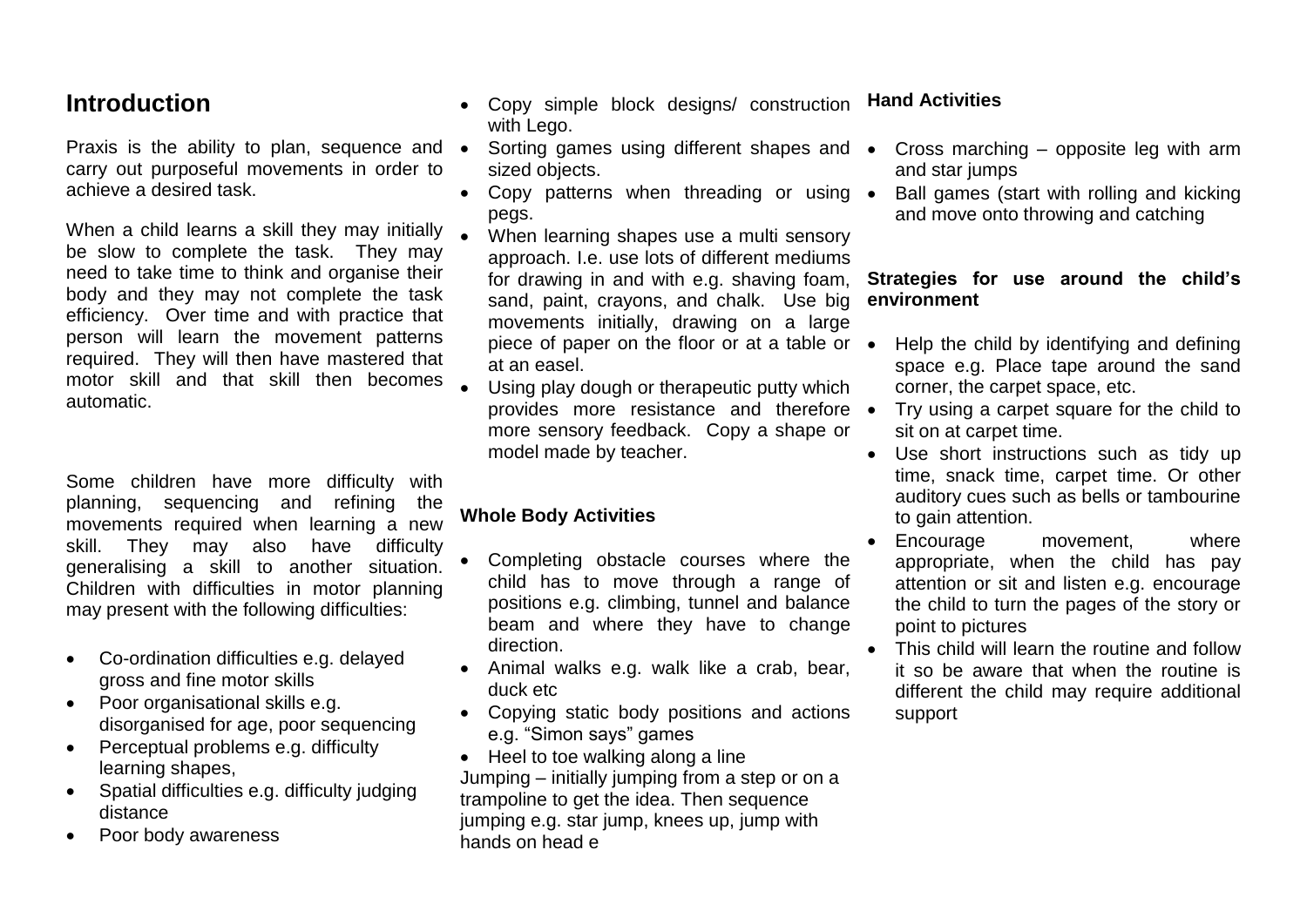#### **Strategies**

- Encourage visual attention by prompting the child to look at the target or the ball before it is thrown.
- Use large balls such as blow-up beach balls, balloons, screwed up paper, beanbags and small balls. The bigger the ball and the slower it moves through the air, the easier it will be for the child when learning to catch.
- Consistently prompt a child to use two hands where required. This can be a verbal prompt or by standing behind the child and physically helping them with the movements requires
- Targets can include hoops, pieces of coloured paper on the floor, floor mats, carpet tiles etc.

#### **Frequency of activities**

Complete a 10 – 15 minute session 3 times a week. Always monitor the motivation and interest levels of the child and adjust accordingly.

Complete activities from this sheet regularly for at least 3 months

Improving our service

We continue to review our service to make sure that it meets the needs of those who are using it. We would appreciate any suggestions on how we may improve and also comments on what was good about the service. If you have any compliments, suggestions or complaints, please write to or contact any member of staff in the first instance, or to the Occupational Therapy Service Lead if necessary.

**Contact details: see part 1 of pack**





## **READY TO MOVE BALL SKILLS**

**Early Years Activity Sheet**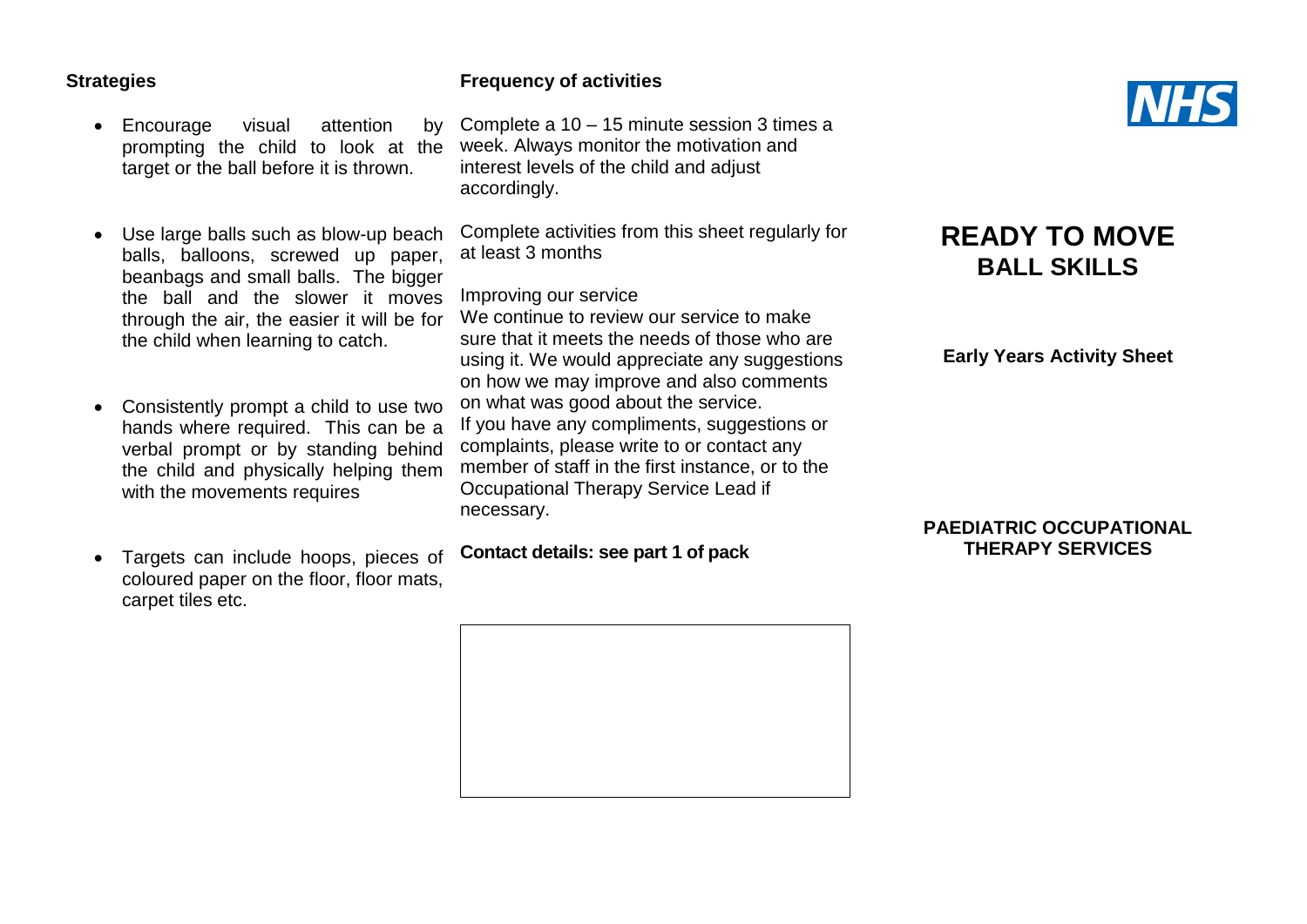#### **Strategies**

**Frequency of activities**

• If the child finds these activities challenging they are likely to need 1:1 support to help them practice and learn these skills. Practice any of these activities a couple of times each with the child for a short time encouraging them to achieve the task.

- Grade how much help give the child. Initially you may need to demonstrate the activity then physically guide the child through the task. As the child improves, try to reduce how much physical and verbal help you give the child so they become more independent. Praise and positively reward the child when they have achieved a part or all of the activity successfully.
- If the child avoids movement activities try doing activities that promote body awareness as these can prepare the child for the physical activity and help calm a nervous child. Activities for this may include activities that involve resistance or deep pressure e.g. helping to carry the equipment needed for the activity, tug of war, wheelbarrow walks and action songs.

Complete at least a 10 – 15 minute session 3 times a week. Always monitor the motivation and interest levels of the child and adjust accordingly.

day. Choose the activity and work **Complete activities from this sheet regularly for at least 3 months**

#### **Improving our service**

We continue to review our service to make sure that it meets the needs of those who are using it. We would appreciate any suggestions on how we may improve and also comments on what was good about the service.

If you have any compliments, suggestions or complaints, please write to or contact any member of staff in the first instance, or to the Occupational Therapy Service Lead if necessary.

#### **Contact details: see part 1 of pack**





## **READY TO MOVE DYNAMIC BALANCE**

**Early Years Activity Sheet**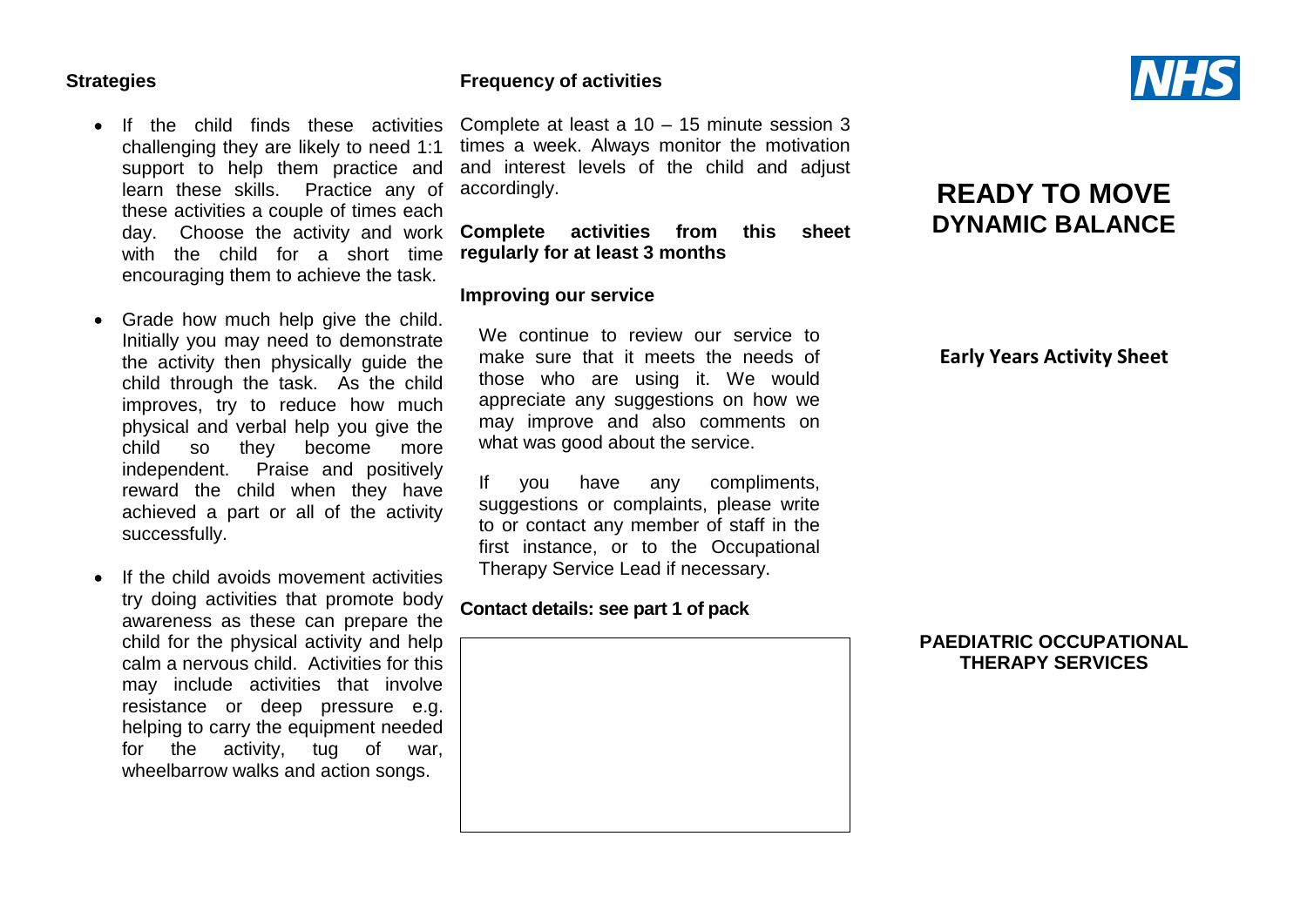Good dynamic balance requires:

- Joint stability
- Postural control in the trunk and pelvis
- Static balance
- Body awareness
- Spatial awareness

Dynamic balance enables us to maintain our balance and move through space effectively whilst completing activities of choice.

A child with difficulties with dynamic balance may appear clumsy, always bumping into things or people or falling regularly. The child with these difficulties may lose his balance easily or appear to move excessively, using momentum to compensate for poor balance reactions.

A child with poor dynamic balance may also be overly frightened by movement. He may not be able to keep up with his peers in the playground and may have difficulty mastering environmental obstacles such as stairs or uneven terrain. He may become fearful, stubborn or so overly stimulated by movement that his behaviour becomes a problem.

#### **Activities**

#### **Obstacle course**

Make an obstacle course around the room. Have things to crawl *under* (e.g. a duvet lying flat), *through* (e.g. a cardboard box with the ends open), *around* (e.g. a chair or stuffed toy), *under* (e.g. a table), *over* (e.g. a bed). Talk the child through the obstacle course and ask them to describe what they are doing.

#### **Stepping stones**

Use paper plates on the floor or mats/large stones in the outdoor play area. Encourage the child to follow a footprint path. Start with the stepping stones close together and gradually spread them out to make the activity more challenging. Experiment with using objects of different heights to increase the challenge.

### **Utilise playground equipment**:

Slides - Encourage the child to go down the slide on their tummy, head first or feet first, as well as just sliding down in the normal way.

Swings - If the child is old enough let them go on their tummy on the swing. Whilst in this position get them to push balls to you or knock over skittles.

bars is highly beneficial if the facilities are available to do this. Climbing apparatus – encourage climbing as it helps develop body awareness and balance.

**Animal Walks**

Play games where the child has to mimic the way that animals walk, such as walking like a crab, a bear or a duck. You can make this into a group activity to music to make it more fun.

#### **Jumping games**

Encourage bouncing and jumping on a trampoline. Encourage the child to practice jumping down from a step, into puddles and into squares that can be drawn on the paving stones with chalk. This can be progressed to jump-scotch and then hopscotch. Playing these games to music or making them team games can make them enjoyable for every child.

#### **Play rolling games**

Roll the child up in a duvet, piece of fur or bubble wrap (with head and feet out). Then unroll them onto a soft surface by pulling the end.

Practice rolling over piles of cushions. Roll over to knock a target down (e.g. skittles or empty cardboard boxes).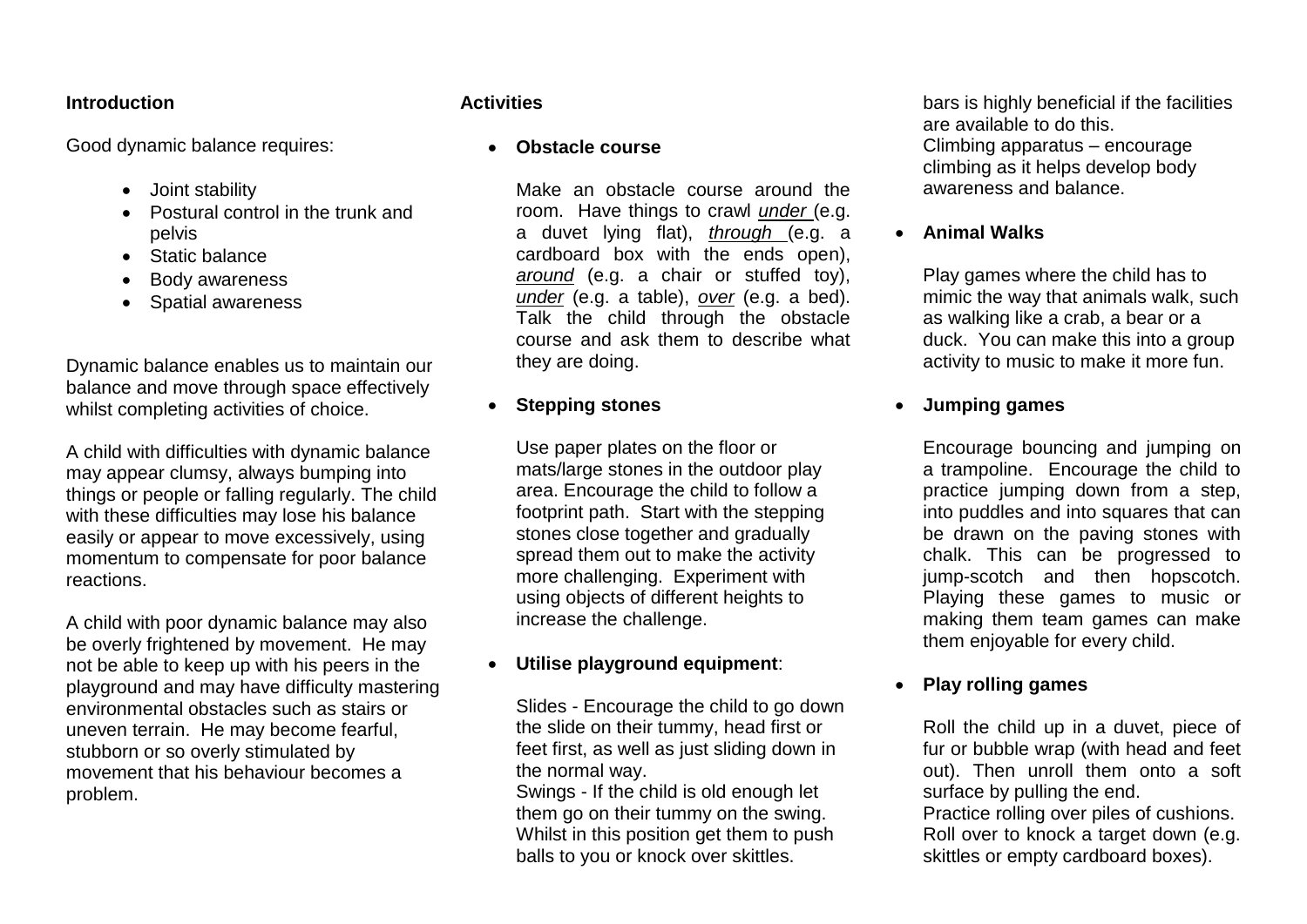#### **Strategies**

- Place a beanbag or weighted lap cushion on the child's lap to add resistance and increase body awareness.
- The child does not always need to be seated for table top tasks. Try activities whilst lying on tummy, in high or half kneeling and standing at a table as these positions will help to improve body awareness.
- Prepare the child's sensory system prior to fine motor activity by providing a brief period of group aerobics e.g. jumping on the spot, circle arms, push hands together and wriggle fingers.
- Present prewriting activities on a vertical surface using a chalk board, easel, white board or paper taped to the wall. This promotes improved upper limb awareness.
- Trial adapted scissors and pen grips.
- Trial a move n sit cushion to increase awareness of posture whilst sitting. Try using a carpet square to define a space for remaining seated.
- Using a table with a cut out for additional side support.

#### **Frequency of activities**

Engage the child with activities from this programme for up to 15 minutes for 3 focused sessions a week. Simply adjusting your current activities and encouraging the child's participation in activities they would not usually not normally choose will support development.

#### **Complete activities from this sheet for 3 months**

#### **Improving our service**

We continue to review our service to make sure that it meets the needs of those who are using it. We would appreciate any suggestions on how we may improve and also comments on what was good about the service.

If you have any compliments, suggestions or complaints, please write to or contact any member of staff in the first instance, or to the Occupational Therapy Service Lead if necessary.

**Contact details: see part 1 of pack**



## **USING MY SENSES BODY AWARENESS**

**Early Years Activity Sheet**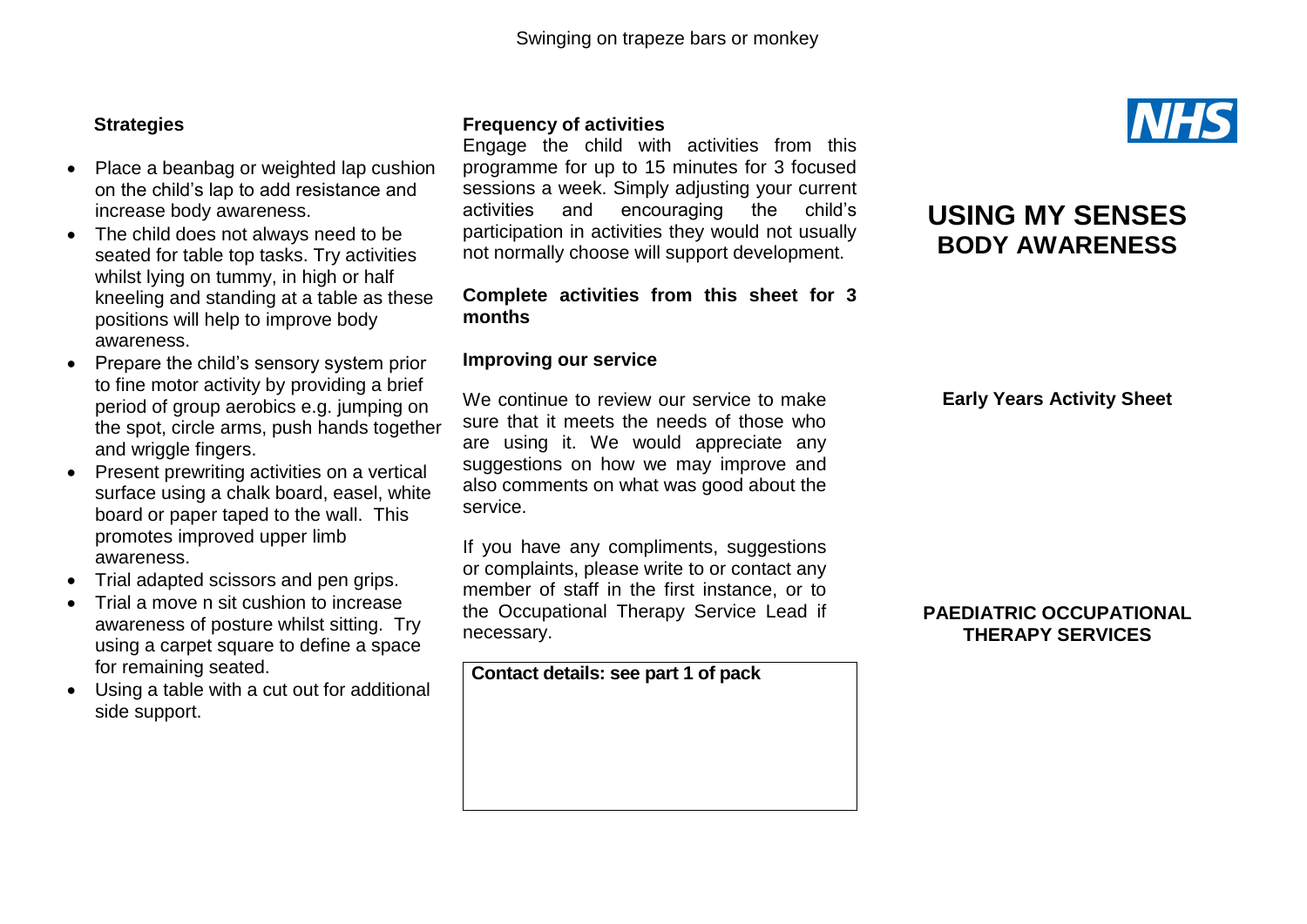Awareness of the body comes from sensations from the muscles and joints. The term proprioception is often used to refer to this sensory system. This system gives us the ability to know where each part of our body is and how it is moving through space without looking. Integration of this information enables children to execute gross and fine motor activities that require subtle changes in posture, force, strength and dexterity. Body awareness can be developed when muscles and joints are working against gravity or resistance or "heavy work".

Children with poor body awareness may have the following difficulties:

- Needing to rely on visual information to move through space and therefore may not be able to move properly if they cannot see where their arms and legs are.
- Poor awareness of their position in space, in relation to objects and people so may be clumsy and always bumping into things.
- May break toys or press too hard or softly with pencils because they are unable to grade how much pressure to use.
- Delayed fine motor skills due to a lack of sensory awareness of the tools in their hands.

#### **Activities**

**Play dough**

Playing with firm play dough, clay or plasticine. Squeeze, pull, stretch, roll and cut it. Pinch the dough with individual fingers and thumb.

#### **Obstacle course**

Set up an obstacle course that involves climbing over, under, through and round, etc. Use cushions, cardboard boxes, duvets, air beds, skittles, etc. Encourage the child to describe what they are doing  $\bullet$ using spatial language e.g. through, over etc.

#### **Pushing and pulling games**

Encourage the child to try and propel their body across a smooth floor on their tummy  $\bullet$ using their arms and hands only. Play push and pull games such as pulling a wagon filled with toys, "tug-of-war", playfully try to push a wall down or parents over. Row-row the boat.

#### **Outdoor play**

Play on swings, ropes, monkey bars and bouncing on a hopper ball.

#### **Arms away games**

Practice activities where the arms are: above the head  $-$  e.g. passing a ball away from the body – e.g. carrying a tray.

#### **Sensory play**

Digging in sand that is wet or small gravel, carrying buckets of sand/gravel/water.

#### **Wheelbarrow walks**

Do wheelbarrow walks around the room and around obstacles. You may have to hold the child's thighs or hips initially but gradually reduce your support until you are holding only your child's ankles. See how long your child can maintain this position and how far they can go.

#### **Curl ups**

Ball position – the child lies on his back and pulls legs, arms, and head forward to curl up into a ball and hold for as long as possible.

#### **Balloon tennis**

 Play balloon tennis with a rolled up piece paper.

#### **Everyday activities**

 At home have the child assist with carrying shopping, pulling and pushing the vacuum cleaner, carrying toy box.

 In nursery, a child can be a "teacher's helper" by putting books away, carrying boxes/bags of toys or other equipment, or moving chairs for activities.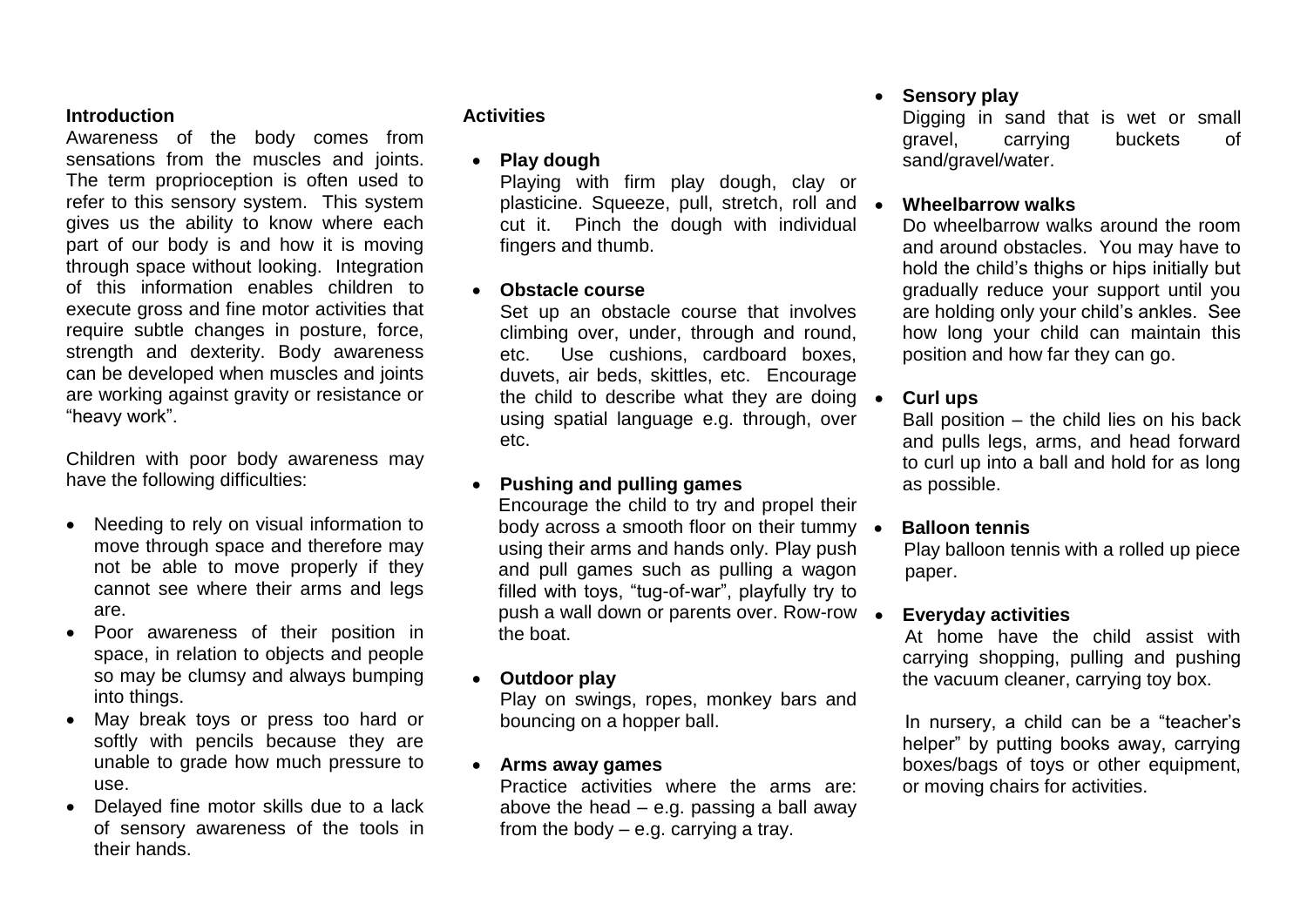#### **Strategies**

#### **Frequency of activities**

- Give clear boundaries and encourage the child to tell you what they are doing.
- Before they use a piece of equipment ask them to tell you what they are going to do. These children may often need close supervision as they may not be safety aware.
- Use activities that have movement but give addition sensory information about where the body is in space e.g. deep pressure through their feet and legs whilst jumping on a trampoline.
- Movement activities may enhance the child's ability to focus and learn so try to allow child to have plenty of movement activities prior to a focused or fine motor activity.
- Don't expect the child to maintain focus and maintain attention for long periods, allow the child to get up and move around.

Engage the child with activities from this programme for up to 15 minutes for 3 focused sessions a week. Simply adjusting your current activities and encouraging the child's participation in activities they would not usually not normally choose will support development.

**Complete activities from this sheet for 3 months**

#### **Improving our service**

We continue to review our service to make sure that it meets the needs of those who are using it. We would appreciate any suggestions on how we may improve and also comments on what was good about the service.

If you have any compliments, suggestions or complaints, please write to or contact any member of staff in the first instance, or to the Occupational Therapy Service Lead if necessary.

**Contact details: see part 1 of pack**



## **USING MY SENSES Movement**

**Early Years Activity Sheet**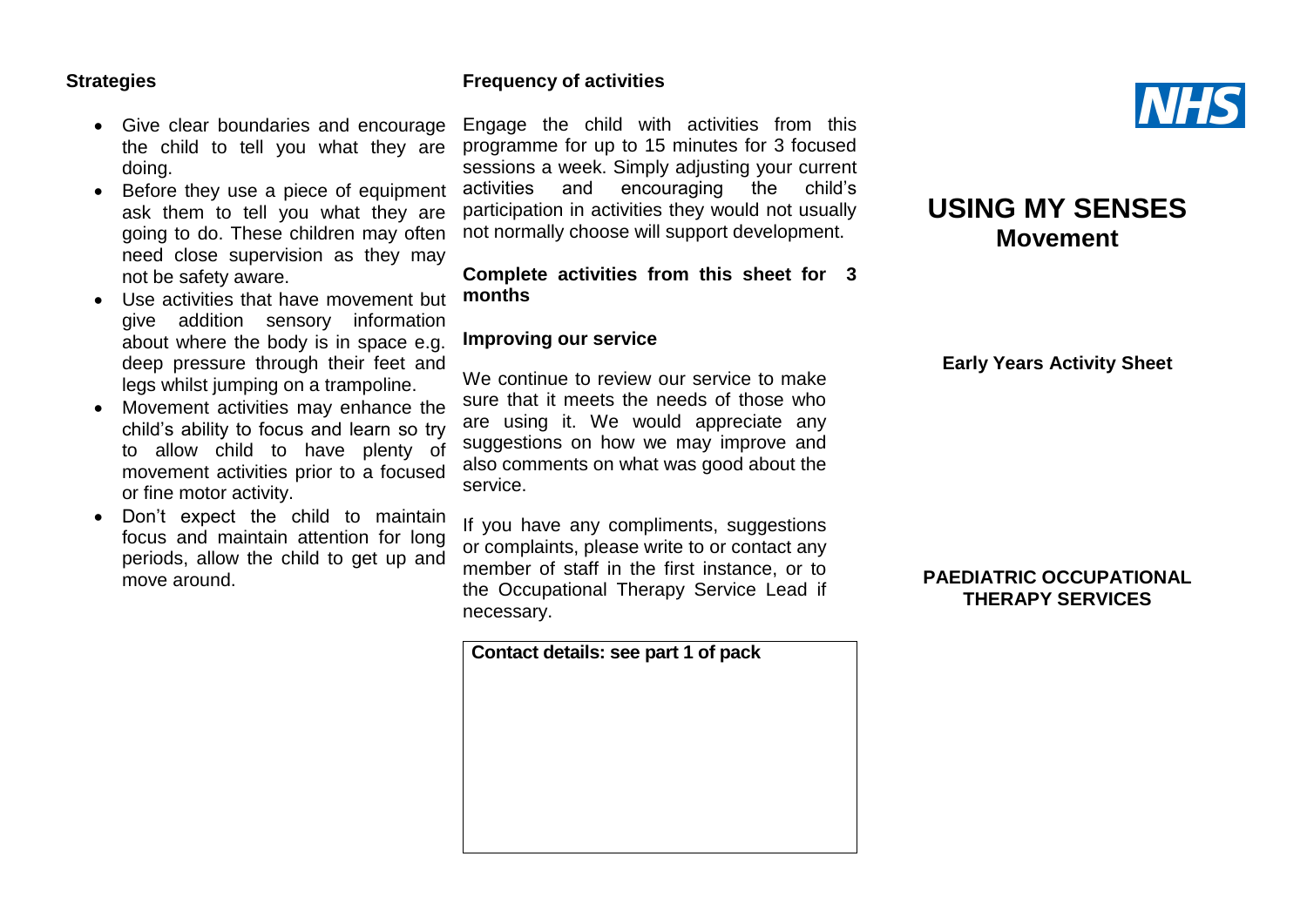One of our sensory systems called the **movement)** vestibular system provides regarding movement, gravity and head positions. It tells us if we moving, how fast challenging. and in what direction.

Some children have a more sensitive vestibular system than others and this can cause insecurity in changing position and when moving. This causes feelings of dizziness and nausea with lots of movement. These children may hide and avoid climbing and other gross motor activities. They may enjoy and be more advanced doing fine motor activities.

Other children struggle to process the information from the vestibular system about movement and balance. They can be constantly on the move and may not be aware of safety: rarely experiencing fear or anxiety when climbing or moving around the environment. They appear to be constantly on the move; seeking movement. These children will seek out gross motor activities climbing and may appear impulsive. They may present as fidgety and restless.

Similar activities will have different effect on the children depending on their needs.

## **Activities for the child who is over responsive to movement (avoiding**

information Activities should be graded from those which are less challenging to those that are

> It is important to be sensitive to the movement needs of the child. The child should always be able to put a foot or hand on the ground if the movement is being controlled by some one else. When considering activities introduce slowly and at the child's pace. Do not force the child to do anything they don't want to do, work within their tolerance.

- Obstacle courses ( indoor and outdoor)
- Play ground equipment including swings and slides
- Rough and tumble play
- Slow rocking movement
- Action songs
- Soft play areas
- Wobble board
- Therapy ball child lies over ball and pushes /pulls against adult's hands.
- Rock child back and forward on a therapy ball whilst they are lying over the ball.
- Controlled movement on see-saws or equipment with wheels

#### **Strategies**

- Use a calm encouraging voice whilst introducing a new activity.
- Encourage the child to watch other children doing the activity first and then watch the adult doing it. Talk them through the activity.
- Change work positions during play e.g. sitting to lying on tummy, side lying.
- Get used to movement up/down, side to side then gradually increase speed and size of movement.
- Children who avoid movement may struggle with unexpected changes in activities and may become very rigid in the way they play or interact; as they may not be able to process unexpected sensory experiences. They often will want to take a lead in play to ensure they can manage the situation.

**Activities for the child who is seeking movement and is keen to be "on the go" all the time.**

- While swinging: child can play target games, adults working with the child can introduce challenges to the activity.
- Using a hammock the child swings self touching the ground.
- Ensure a highly active child has support to develop experiment in play rather than randomly using equipment.
- Encourage activities that require balance.
- Encourage rolling, somersaults.
- Use trampoline, exercises jump, knee sit and turning.
- Snake: child jumps over wiggling rope.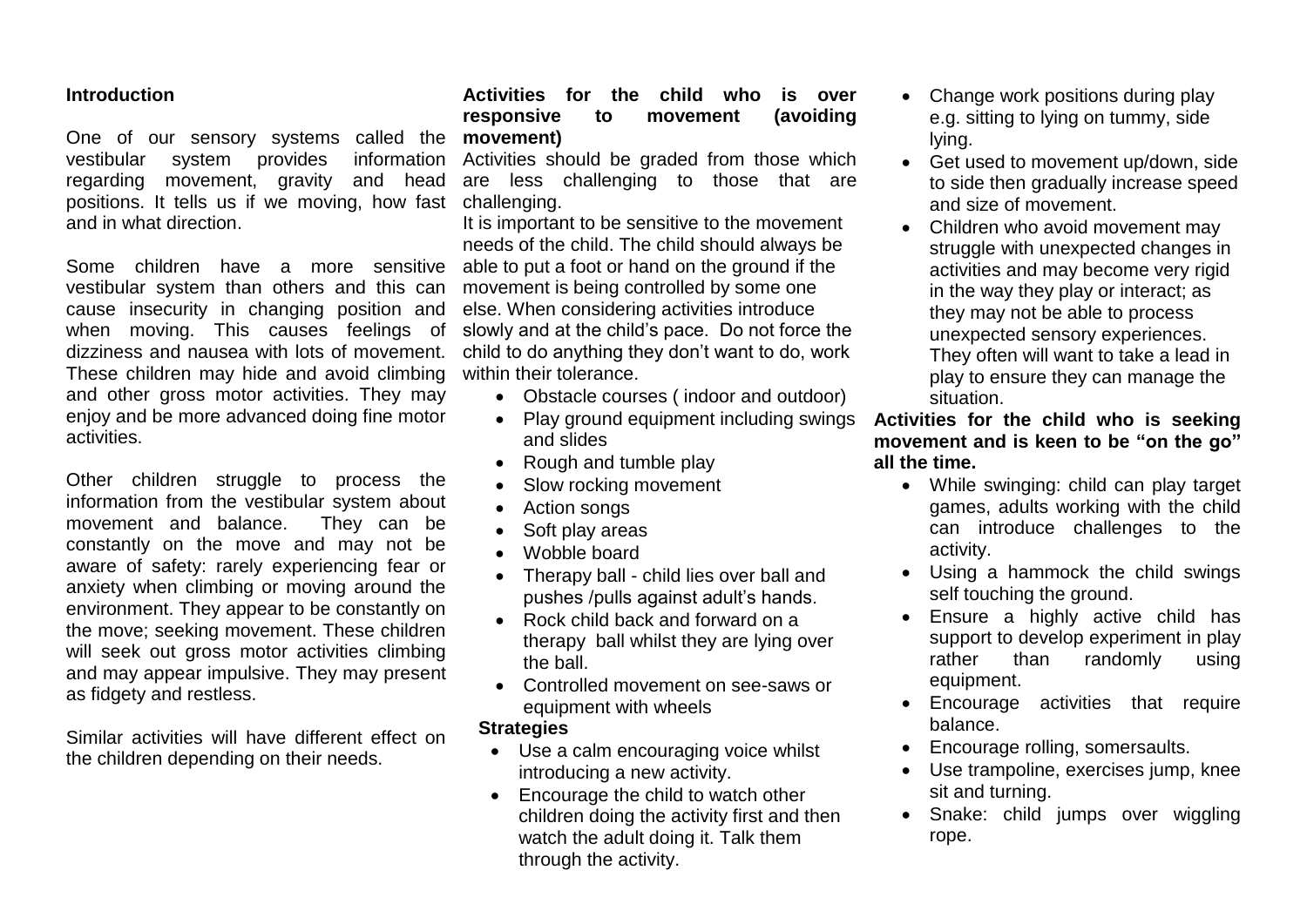#### **Environmental Considerations/Strategies:**

- Reduce the level of noise in and around the classroom e.g. place materials/toys that make loud, unpredictable noise away from the child's work/play area.
- Allow the child to have control of the sound source when loud toys/instruments are used e.g. allow the child to blow the whistle or press the play button on the stereo.
- Limit, forewarn or prepare the child for loud noises where possible e.g. fire alarm test
- Allow the child to wear unplugged headphones or "ear defenders" to limit classroom noise.
- Have access to a "den" or "quiet" area. If the child appears overwhelmed allow the child to sit in a quiet corner to calm down and reorganise. Try furnishing this with a pop-up tent and beanbag so the child can feel secure and contained.
- Use a soft voice and slow down your movements and speech if the child has become stressed.
- Play soft music with a slow rhythm during noisy class based activities to help the child remain focused and calm.

Complete at least a 10 – 15 minute session 3 times a week. Always monitor the motivation and interest levels of the child and adjust accordingly.

#### **Complete activities from this sheet regularly for at least 3 months**

#### **Improving our service**

We continue to review our service to make sure that it meets the needs of those who are using it. We would appreciate any suggestions on how we may improve and also comments on what was good about the service.

If you have any compliments, suggestions or complaints, please write to or contact any member of staff in the first instance, or to the Occupational Therapy Service Lead if necessary.

#### **Contact details: see part 1 of pack**



**Early Years Activity Sheet**

#### **PAEDIATRIC OCCUPATIONAL THERAPY SERVICES**



#### **Frequency of activities**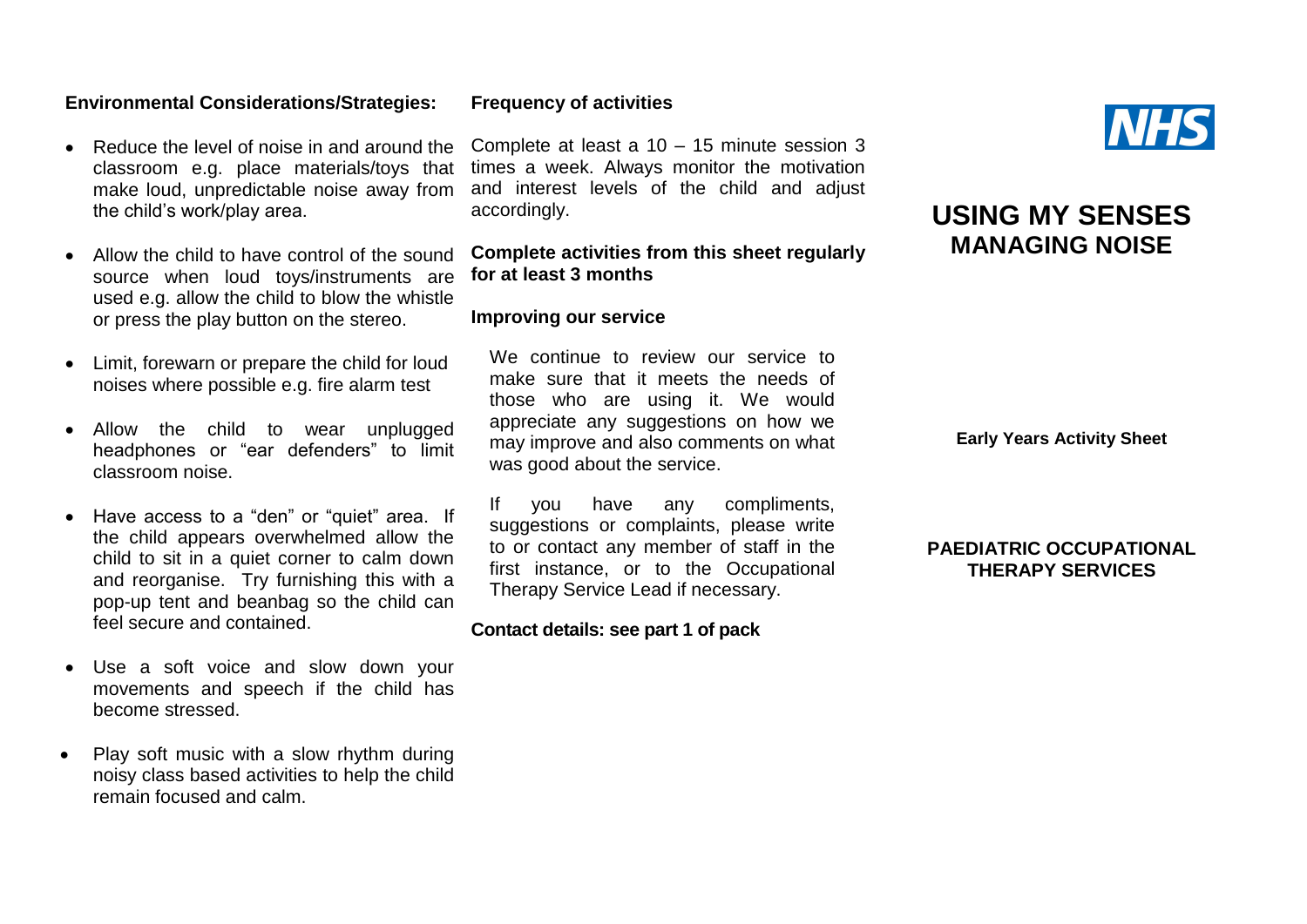Many children present with sensory processing difficulties. These children can present as being either under or over responsive to touch, noise, taste, smell and/or movement.

This leaflet relates to children who are over responsive or have negative responses to noise or sounds that most children do not notice or cope with easily.

The child who is sensitive to noise may:

- Hold their hands over their ears to protect from sounds i.e. bell, telephone
- Complain about the noise level in the room
- Be easily distracted by irrelevant noises in the environment i.e. water in the pipes, fan etc
- Easily frustrated during listening activities
- Need instructions/directions to be repeated. The child may not be able to  $\bullet$ block out background noise, giving the impression that they are not paying attention
- Appear irritable, moody, overactive, lash out or they may withdraw from the noise and become tearful and will want to avoid areas where noise occurs.

Children who are sensitive to noise will find the noise unpleasant, may complain of painful ears and may use avoidance behaviours.

#### **Activities to Improve Auditory Activities to encourage tolerance to Discrimination noise:**

Activities designed to improve auditory • discrimination (sound recognition) can help in reducing auditory defensiveness as they can help a child recognise what a sound is, what it means and where it is coming from therefore, reducing the child's anxiety and stress.

- Get the child to close their eyes. Play a musical instrument and have the child identify what it is and where it is coming from (remember to prepare the child for when the noise is going to start)
- Teach the child that there are differences between sounds in the environment and the sounds people make. Have the child listen to sounds and identify which group they come from e.g. environment (car, lawn mower) or people (clapping, laughing)
- Use rhythm through nursery rhymes or singing. Clap out the beats in the child's • name or the names of objects in the room
- Have the child clap or say when they hear a target sound during a series of isolated sounds e.g. "Listen for the zzz sound". Say the sounds "rrr, p, sss, k, zzz, fff"
- Deep pressure activities e.g. play with clay, climbing and push pull activities can be helpful to calm a child who is stressed by noise. Try doing these activities prior to or following activities that you know will stress the child.
- When nursery is noisy, encourage outdoor play and movement opportunities as this may help the child calm and organise.
- Test out different ways of calming the child e.g. play soft music that is soothing and rhythmical; reduce the amount of visual stimuli, slow rocking movements.
- Allow child to explore noise, music and sounds in controlled environments.
- Take a 5 minute whisper break. Instruct everybody in the class to talk in a whisper for 5 minutes.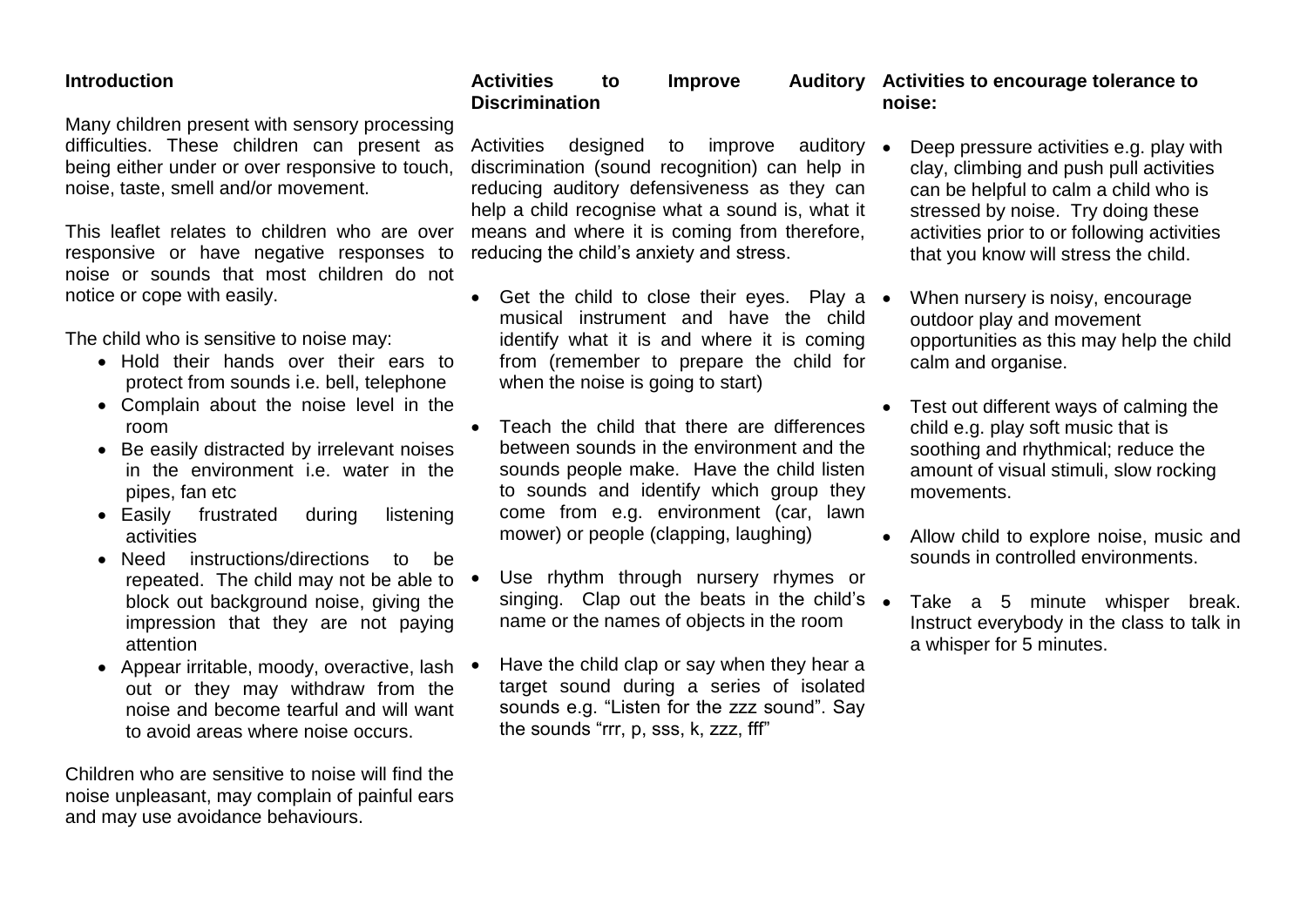When using these suggestions monitor your **Frequency of activities** child for any negative responses for example movement than others so will need to routine is recommended. gradually experience movement activities to gain the touch information.

some children may be more sensitive to Incorporation of activities in the daily setting

Complete activities from this sheet regularly for at least 3 months



## **USING MY SENSES: USING TOUCH**

#### **Improving our service**

We continue to review our service to make sure that it meets the needs of those who are using it. We would appreciate any suggestions on how we may improve and also comments on what was good about the service.

If you have any compliments, suggestions or complaints, please write to or contact any member of staff in the first instance, or to the Occupational Therapy Service Lead if necessary.

**Contact details: see part 1 of pack**

**Early Years Activity Sheet**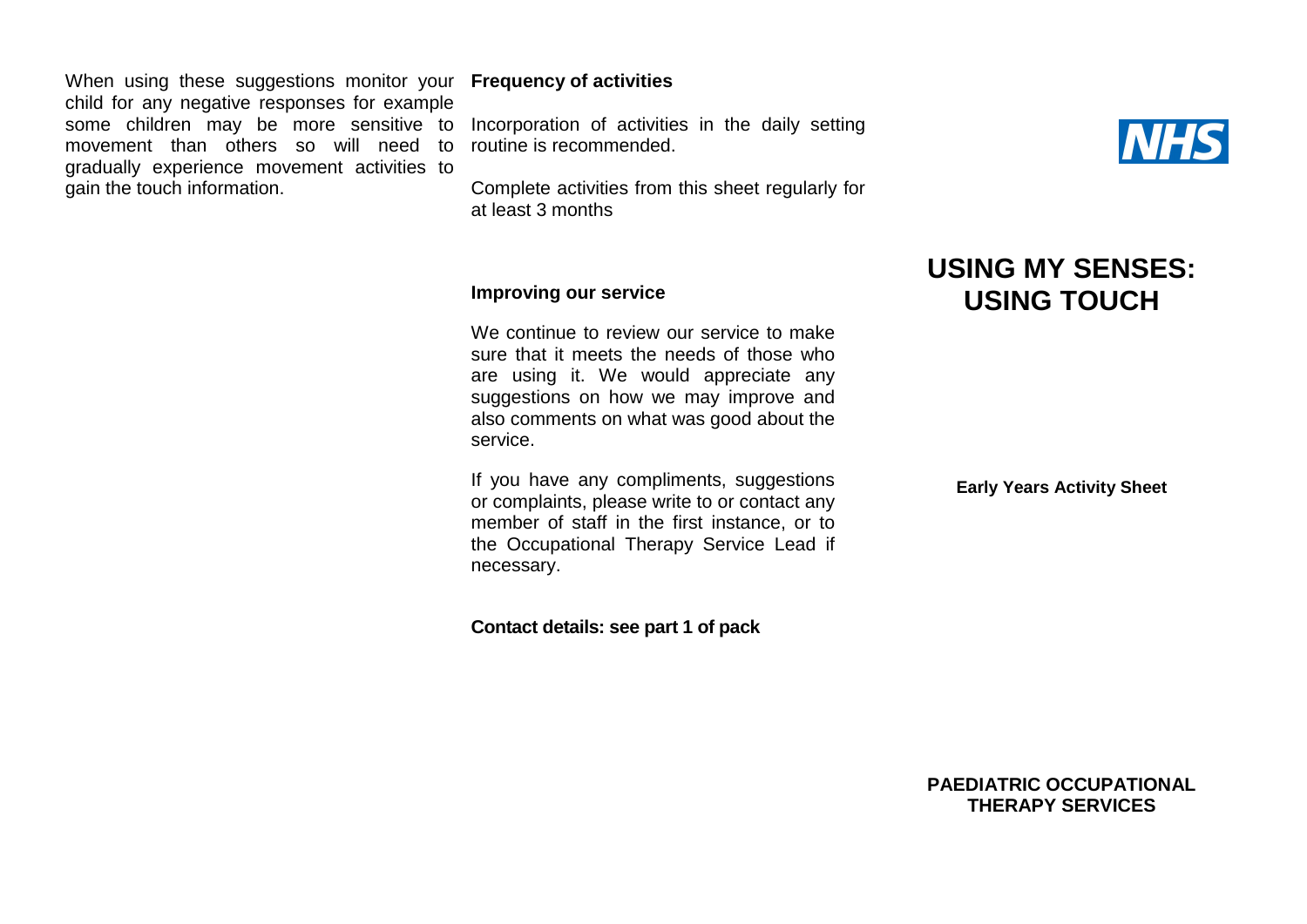#### **INTRODUCTION**

The ability to tolerate a range of textures and explore these through play contributes to the development of fine motor skills. As the child learns to use touch they make sense of what and how they are handling tools and materials. This enables development of coordination needed for a variety of every day skills.

#### **ACTIVITIES**

- Hide small toys i.e. plastic animals, shiny marbles, coins in play dough . Child finds items by squeezing and pulling apart.
- In a deep bucket of rice / small pasta shapes/ sand hide a selection of objects to be found. Older children may guess what it is without looking.
- Finger puppets and singing rhymes for movement of each finger individually.
- Finger painting making marks in different directions.
- Tray lined with foil and a sprinkle of sand / thin layer of shaving foam make marks using finger / rollers / toy cars
- Soft play gives lots of sensory information Draw in different textures with different tools about how and where the body is moving which is needed for coordination and development of posture
- Jumping gives feedback about body position
- Moving to music
- Obstacle courses which involve moving through tunnels, under blankets



#### **STRATEGIES**

- Expose to a wide range of textures
- Include sensory information in usual daily play activities i.e. add lentils / glitter / rice to play dough
- i.e. a lolly stick in flattened play dough, .textured wall paper taped to the floor, a squiggle wiggle writer

Before completing activities with precision i.e. marking on paper make the same marks using big movements in the air this gives more feed back to:

- enable coordination of the smaller movements
- Helping to carry boxes or push them aside at tidy-up time.

Children who need more touch information sometimes seek it through moving / fidgeting / fiddling. These activities are for use at circle time to gain children's attention:

- Sitting on hands: Children sit on hands and count to 5 slowly.
- Push-ups: Children put their hands on the floor beside them and push down, lifting bottoms off floor if they can. Count slowly to 5.
- Tug of war: Children clasp their own hands in front of them, and pull hard, as if to pull them apart, while not letting go.
- Hands on head: Children link fingers in front of them and sit up straight. They put hands on heads and push down, 5 pushes.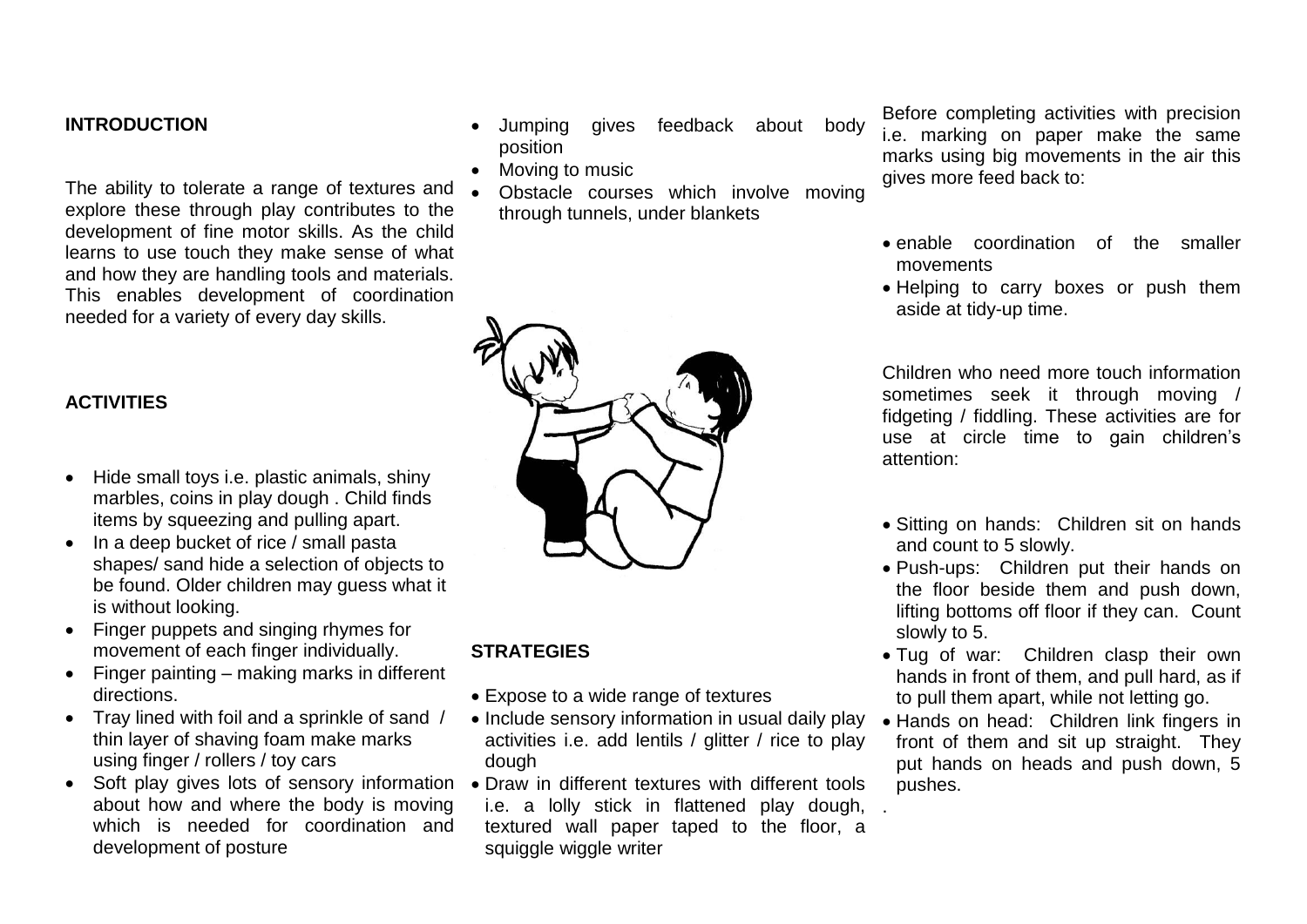#### **Main points to remember**

- Provide exposure of different textures to the child.
- Provide repeated opportunities to explore new textures.
- Encourage your child to touch it and play but at their own pace.
- Maintain a calm positive atmosphere.
- Encourage the child to be part of a group to encourage playing in different textures



#### **Frequency of activities**

Incorporation of activities in the daily setting routine is recommended.

To reduce sensitivities to touch and increase exploration in usual child play activities use these activities at the start of play sessions and immediately before an activity involving textures.

Complete activities from this sheet regularly for at least 3 months

#### **Improving our service**

We continue to review our service to make sure that it meets the needs of those who are using it. We would appreciate any suggestions on how we may improve and also comments on what was good about the service.

If you have any compliments, suggestions or complaints, please write to or contact any member of staff in the first instance, or to the Occupational Therapy Service Lead if necessary.

**Contact details: see part 1 of pack**



## **USING MY SENSES AVOIDING TOUCH**

**Early Years Activity Sheet**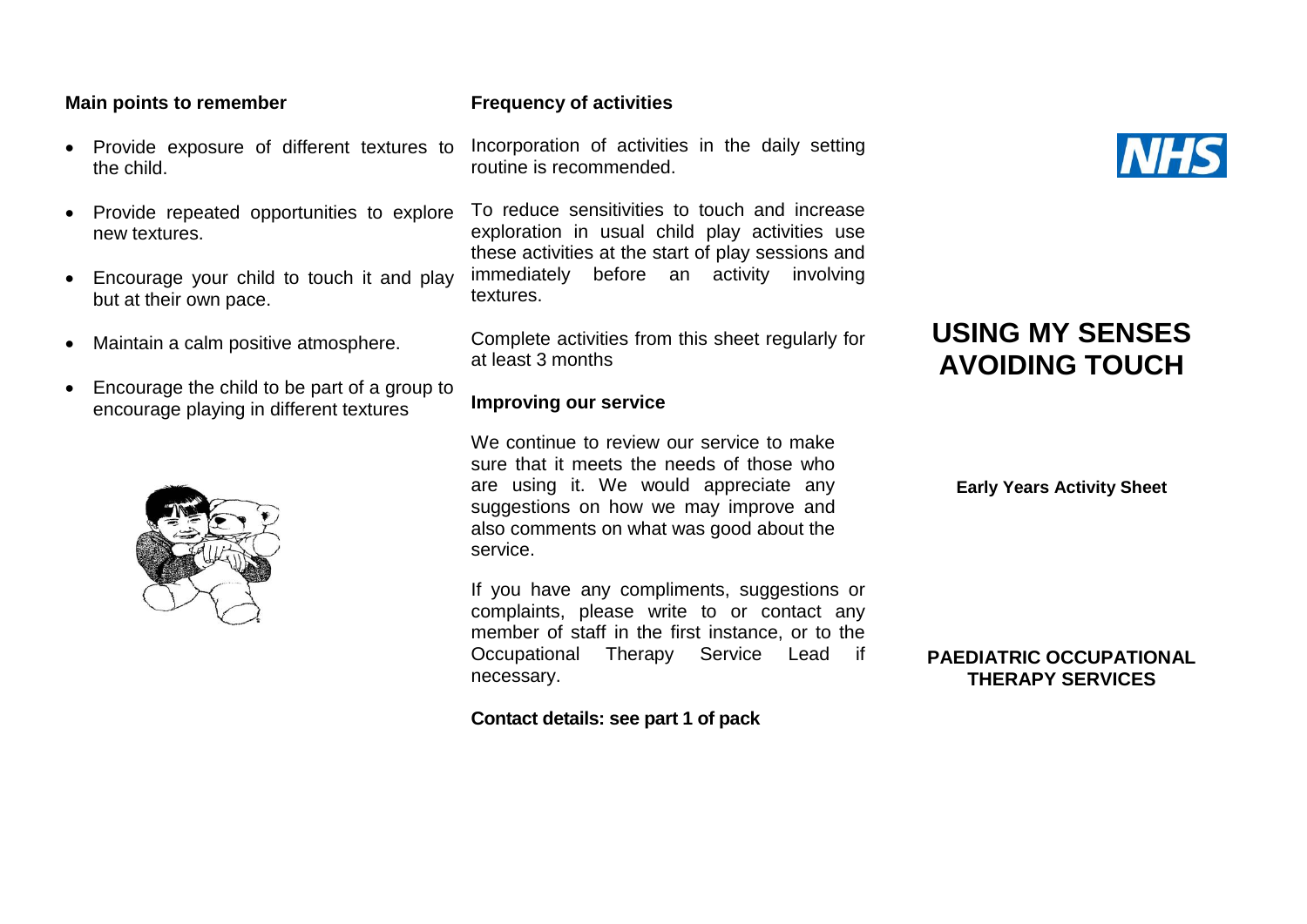#### **INTRODUCTION**

People have different thresholds for their ability to copy with different textures.

Some people are more sensitive to certain textures than others. If a child finds textures very challenging they may avoid using those materials.

#### **ACTIVITIES**

- Hand massage deep pressure can be organising and calming for the human body.
- Hide motivating toys in sensory play materials
- Koosh balls to explore
- Squeezy balls before a tactile activity
- High fives throughout the day.
- Clapping
- Pushing palms together
- Use fun toys in sensory play i.e. plastic dinosaurs or cars in paint to make prints
- When sitting on the floor / chair child places palms flat under thighs and tries to push themselves up from floor / chair

#### **STRATEGIES**

Using a graded approach

Textures are graded from those which are less challenging to those that are very challenging.

Dry/hard textures e.g. rice, pasta, sand.

Soft textures e.g. playdough

Wet textures e.g. wet sand, paint

Slimy/lumpy textures e.g. jelly, cornflower and water mix, tapioca, shaving foam.

- Establish the level you child can tolerate and extend the number of textures in that range your child is exposed to. Gradually move up to the next level.
- If your child requests to wash their hands and finish the activity encourage '1 more turn then finished'. The number of turns can be extended. Reassure the child it's o.k. to be messy
- Give some deep pressure through their hands on the way to the sink and during hand washing and drying
- Continue to provide experience of textures for the child by watching and gradually touching
- Be careful not to show any negative reaction from yourself in front of the child.
- Provide beanbag cushions or soft seating to provide security and read a book together.

• Supervised tug of war



**Considerations in the nursery or classroom**

The child:

- May have difficulty standing in line
- May lash out or react over the top if lightly brushed or knocked by others as they would perceive it as unpleasant / irritating
- May express anxiety if sitting in the middle of the carpet surrounded by others
- Attention and focus on activities may be reduced
- May find it difficult if positioned next to the most enthusiastic explorer of the texture.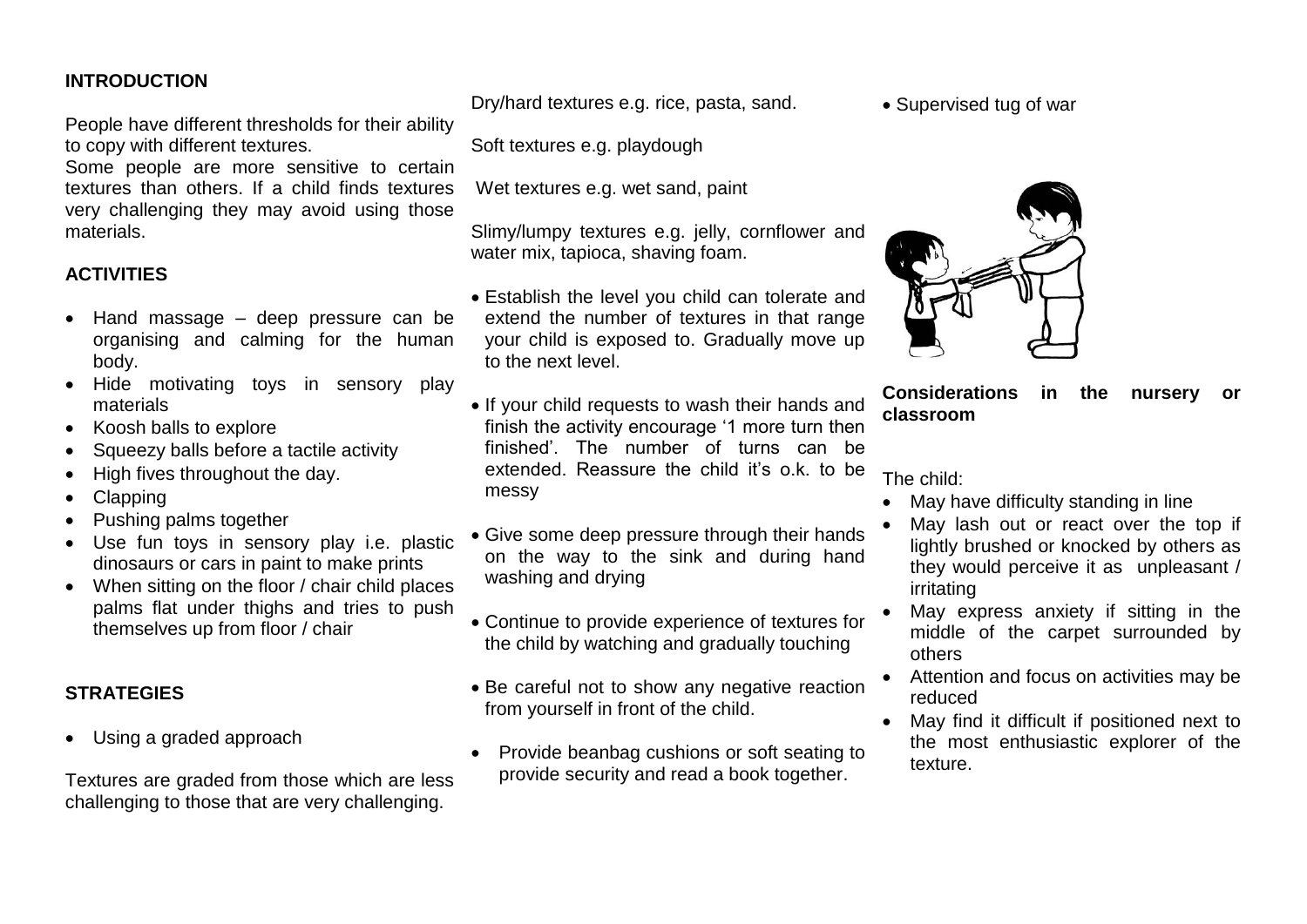**If there are any concerns regarding your child's Frequency of activities ability to swallow or manage liquids please contact their doctor.**

Incorporation of activities in the daily setting routine is recommended. Children who are having difficulties will need specific encouragement to access the appropriate activities to develop skills through guided group / 1-1 activities.

#### **Complete activities from this sheet regularly for at least 3 months**

**Improving our service**

We continue to review our service to make sure that it meets the needs of those who are using it. We would appreciate any suggestions on how we may improve and also comments on what was good about the service.

If you have any compliments, suggestions or complaints, please write to or contact any member of staff in the first instance, or to the Occupational Therapy Service Lead if necessary.

**Contact details: see pack 1**

## **LOOKING AFTER MYSELF**

### DRINKING

**Early Years Activity Sheet**

![](_page_36_Picture_12.jpeg)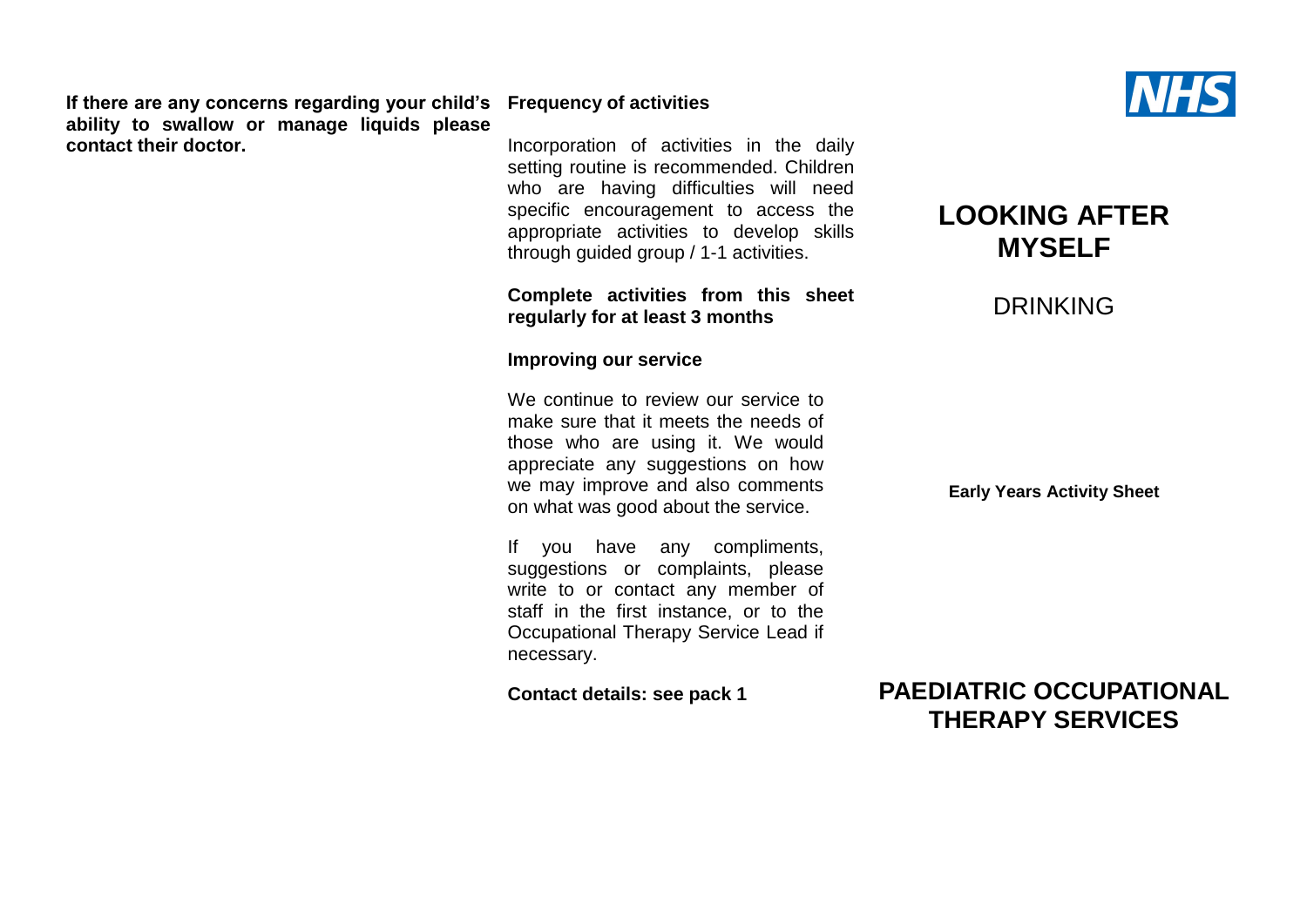#### **INTRODUCTION**

Drinking from an open cup is encouraged from as early as 6months old. It is a stage of development usually achieved by 18mnths – 2years. Children may find it difficult for a variety of reasons: limited experience, reduced fine motor control, difficulty changing form a bottle.

### **ACTIVITIES**

To encourage holding a cup :

- Building towers
- Nesting and stacking nesting cups
- Pulling apart Russian dolls
- Completing activities with the arms unsupported i.e. painting at an easel, rolling play dough between palms
- water play including pouring from bottles and cups
- scooping and pouring beans, rice

To encourage oral motor activities **:** 

- Play 'vacuum cleaner' where you have to suck through a straw to pick up a piece of paper and move it
- Use ice pops which need sucking
- blowing a ping pong ball into a goal with a straw
- blowing paint across a page to make a picture
	- blowing bubbles through a straw

## **STRATEGIES**

To encourage attention:

- Minimise distractions around your  $\bullet$ child.
- Ensure the child has sufficient time to attempt to drink successfully.
- Include drinking as part of your child's normal daily routine.

To encourage drinking from an open cup:

- Encourage use of two hands to hold the cup.
- $\bullet$  Put a small amount of liquid in the cup initially and gradually increase
- Try some thicker drinks initially i.e. smoothies
- With supervision give your child a chance to try drinking independently **Seating**  before helping child.
- Allow frequent opportunities practice the skill.
- The child may pour liquid down themselves this is an important part of learning to grade the tip, a doidy cup stable sitting position on the floor.may help
- Use a variety of cups i.e. egg cup, teaset cup, small child's cup
- A reward system can be used to encourage your child to attempt drinking from the cup.

To learning to drink from a straw:

- Reduce the length of the straw
- Use a firmer straw
- Try a straw with a wider diameter
- Put the straw in some drink then put your finger over the other end of it. Put the straw in the child's mouth and then let some of the drink go into their mouth to help the child get the idea.
- Demonstrate using a straw and make you cheeks suck in to show.
- When using a cartoon gently squeeze the carton to help the drink go up the straw initially.
- Repeated opportunities to practice the technique required is necessary.

Always ensure the child is seated on a chair where they can put their feed flat on the floor and their hips and knees are at 90 degrees when drinking or that they are in a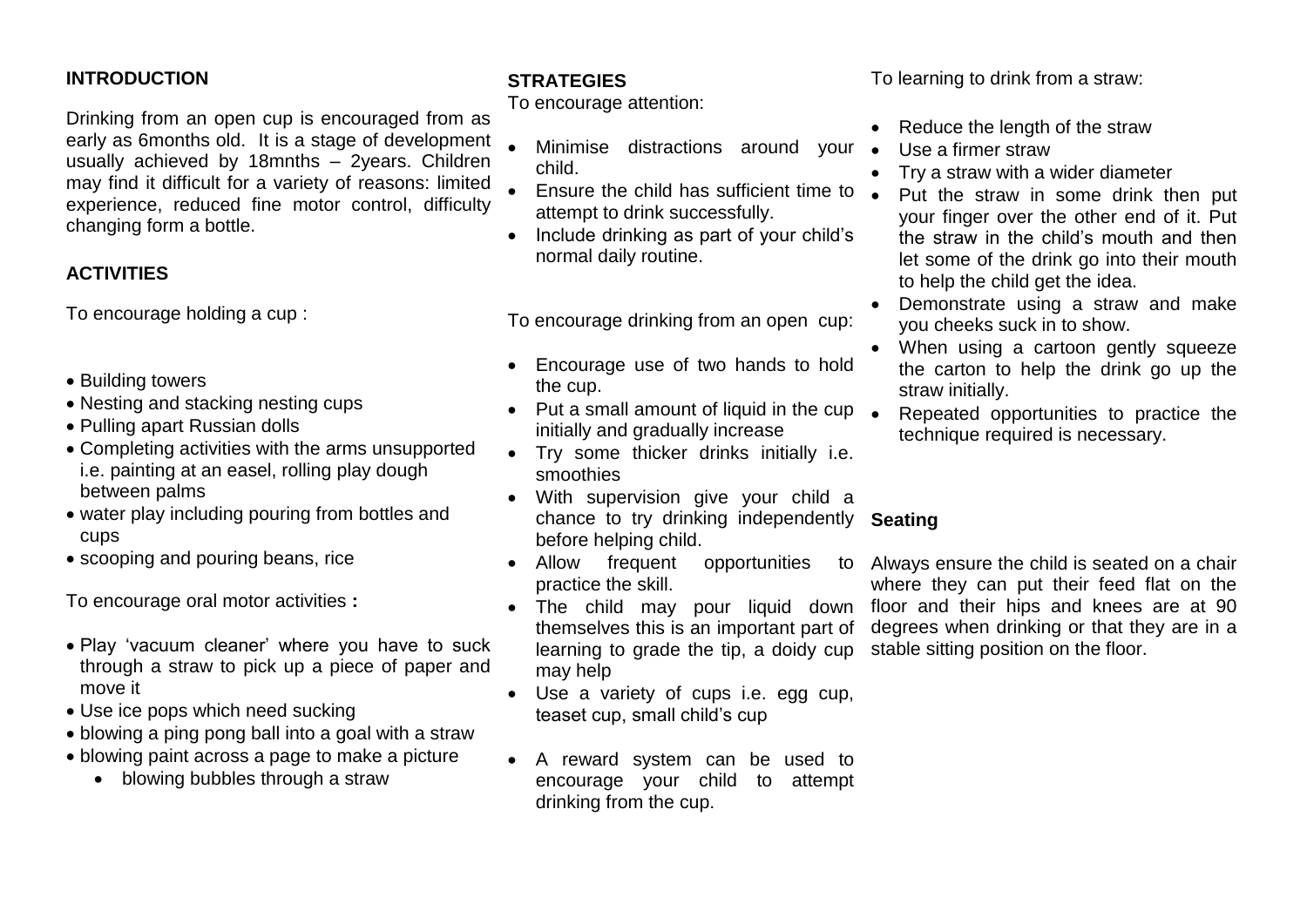**To develop use of knife and fork together:**

#### **ACTIVITIES**

- Practice outside of meal times with bananas or other soft foods.
- Activities which require one hand to stabilise such as rubbings, stencils

#### **STRATEGIES**

- Use a coloured dot on the back of the knife and the fork to prompt the position of the index finger on the cutlery.
- Use of specialist cutlery such as caring cutlery can help with initial learning of hand position on cutlery

#### **Frequency of activities**

Incorporation of activities in the daily setting routine is recommended. Children who are having difficulties will need specific encouragement to access the appropriate activities to develop skills through guided group / 1-1 activities.

Complete activities from this sheet regularly for at least 3 months

#### **Improving our service**

We continue to review our service to make sure that it meets the needs of those who are using it. We would appreciate any suggestions on how we may improve and also comments on what was good about the service.

If you have any compliments, suggestions or complaints, please write to or contact any member of staff in the first instance, or to the Occupational Therapy Service Lead if necessary.

**Contact details: see part 1**

**Early Years Activity Sheet**

**LOOKING AFTER MYSELF:**

**FEEDING**

![](_page_38_Picture_16.jpeg)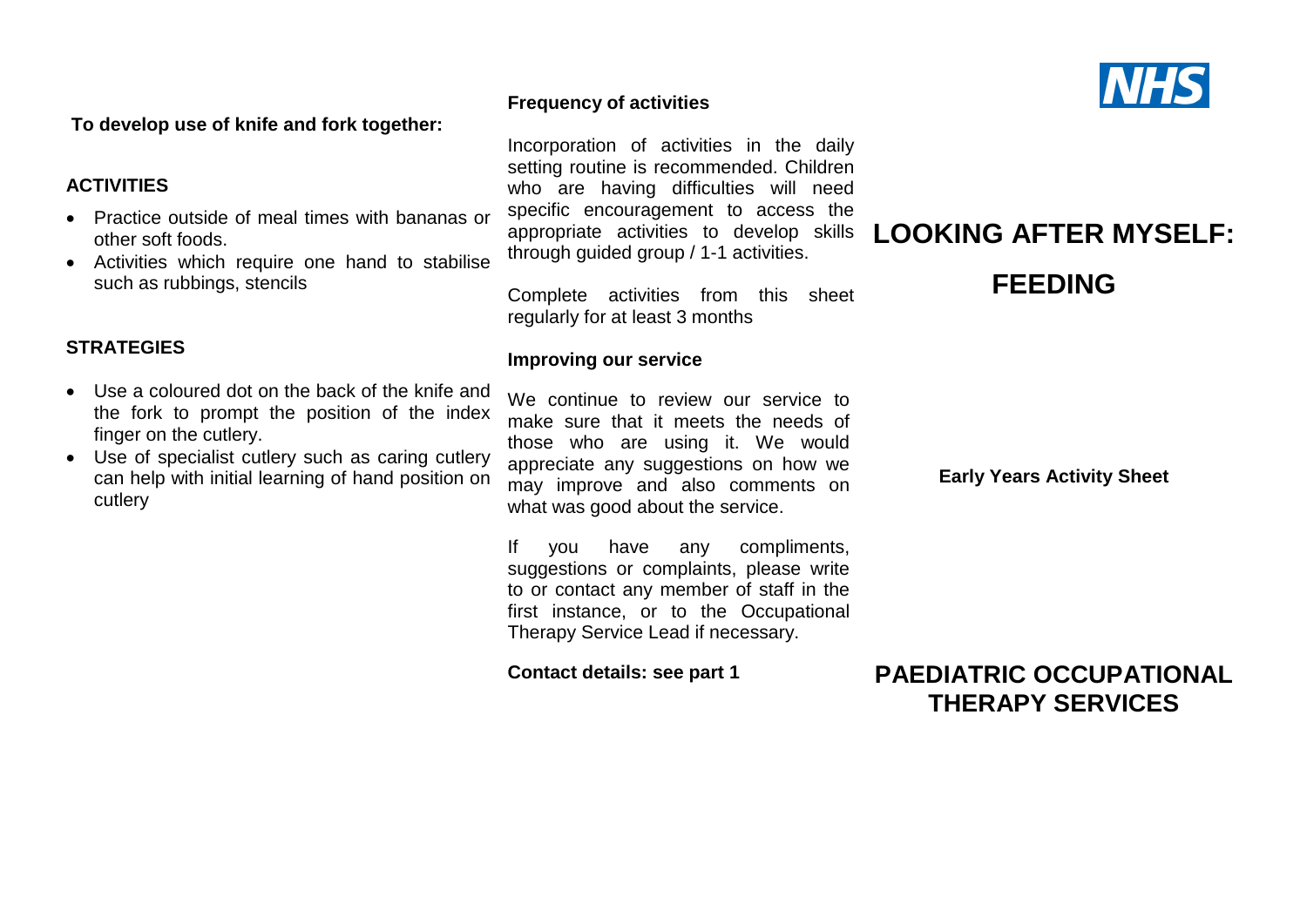### **INTRODUCTION**

Feeding yourself is an important life skill that develops from an early age. A range of skills are required to achieve self-feeding: eye – hand **ACTIVITIES** coordination, use of 2 hands together, fine motor skills and oro motor skills

### **To develop use of two hands together :**

### **ACTIVITIES**

- **Threading cotton reels, large beads**
- Draw with stencils
- Draw around templates, hands
- Playing with play dough rolling, cutting with cutters
- Painting using rollers, stamps, sponges
- Using pegs and pegboard
- Cooking mixing cake mix, spooning into cake tins, rolling cookie dough

### **To develop finger feeding:**

### **ACTIVITIES**

- Offer hand sized safe snacks
- Play activities which need small items to be picked up and placed i.e. raisins into a pot form a bag
- Lick foods off fingers to develop the hand to mouth coordination without needing to hold something

**To develop use of a spoon:**

- Practicing scooping beans, rice, lentils
- Play with spoons in sand and messy play
- During water play include pouring to develop control

### **STRATEGIES**

- Always give the child a spoon if they are showing interest in it.
- Child holds the spoon and the adult provided the minimal guidance required to reach the mouth
- Gradually reduce the assistance required.
- Use thicker foods initially to ensure some success.
- Introduce a fork when proficient at using spoon
- Lipped bowls can help when learning to scoop

### **To develop use of a fork:**

## **ACTIVITIES**

- Practice using pieces of pieces of play dough to stab
- Make cookies and decorate with a fork

### **STRATEGIES**

- Cut up food in to small bite size pieces and demonstrate using a fork to stab pieces and eat.
- Use soft food initially
- Your child may initially require hand over hand.
- When your child got the idea of using a fork to stab the food encourage a good grasp of the fork with the index finger pad on the back of the fork.

### **To develop use of knife:**

### **ACTIVITIES**

- Practice using toy knives to cut play dough
- Use a toy saw
- Toy fruit which is joined in the middle with Velcro.

### **STRATEGIES**

- Use a coloured dot on the back of the knife to prompt positioning of the index finger.
- Try caring cutlery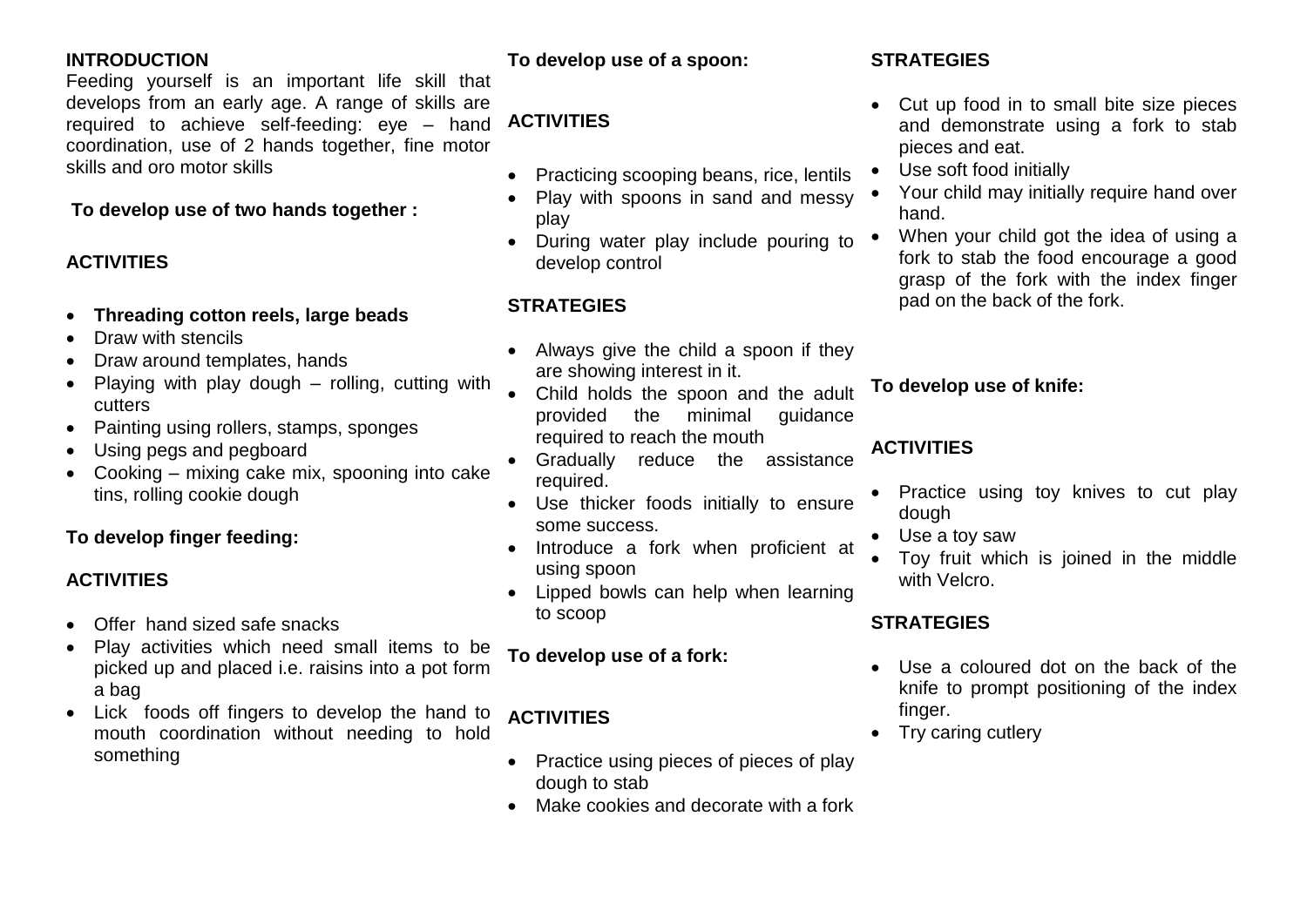#### **Frequency of activities**

Incorporation of activities in the daily setting routine is recommended. Children who are having difficulties will need specific encouragement to access the appropriate activities to develop skills through guided group / 1-1 activities.

Complete activities from this sheet regularly for at least 3 months

#### **Improving our service**

We continue to review our service to make sure that it meets the needs of those who are using it. We would appreciate any suggestions on how we may improve and also comments on what was good about the service.

If you have any compliments, suggestions or complaints, please write to or contact any member of

staff in the first instance, or to the Occupational Therapy Service Lead if necessary.

**Contact details: see part 1 of pack**

# **NHS**

## **LOOKING AFTER MYSELF SELF CARE DRESSING SKILLS**

**Early Years Activity Sheet**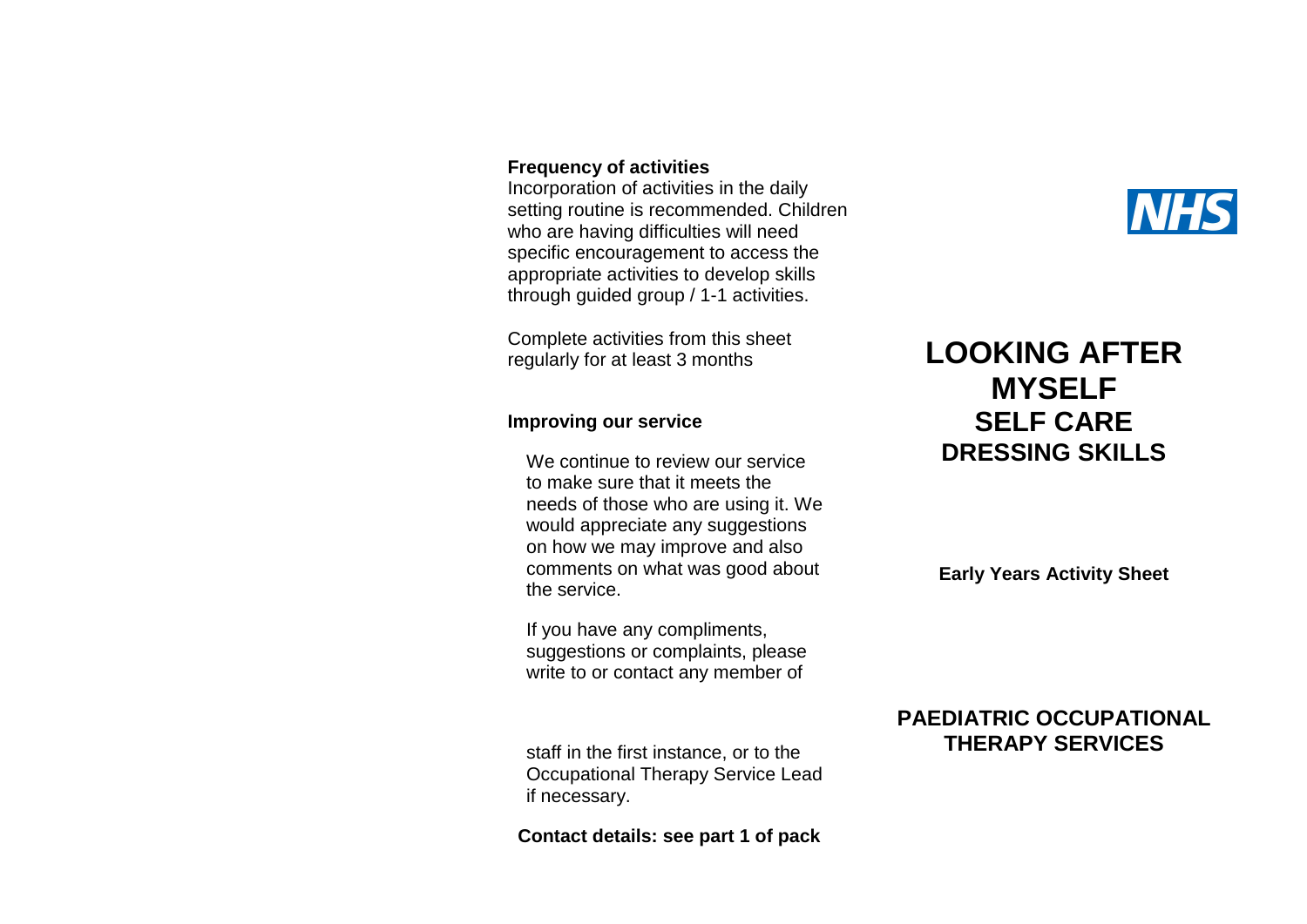Independence in dressing allows a child to have better control over what they can do and helps build their confidence and self esteem. Remember undressing is easier than dressing. Children have to be able to have certain skills to enable them to participate in learning to dress and undress.

Remember while dressing and undressing for us may be a task to be completed as quickly as possible, for babies and toddlers it is time when they have your full attention. If you can make it an enjoyable time for both of you it will be time well spent.

Learning to dress and undress is a complex task and happens over a long time while children are learning lots of other new things as well. Fastenings, tight fitting and bulky clothes will require more skill.

#### **ACTIVITIES**

- Dressing up; putting adult hats and gloves or mittens on for fun with your child on both you and your child.
- Use action songs: peep-a-boo with arms and legs.
- Dress and undressing teddies and dolls.
- Use of educational dolls or cushions with fastening.

#### **STRATEGIES**

- Talking to your toddler or baby while dressing and under dressing.
- Encourage the child to assist you by giving you the part of the body to be dressed or undressed.
- Use all your senses to encourage development of their skills. Touch and feel arms and legs before they are dressed or undressed.
- Talk about the clothes and how the child is helping you to do it i.e. putting your arm in, give lots of praise.
- Use the same routine each time when dressing and undressing.
- Prepare for the dressing or undressing so the child and you can concentrate on the activity once you start.

Back – chaining is a technique adult often use without realising. Most of the dressing task is completed by the adult and the last bit is done by the child; for example doing up the zip on a coat, the adult does the difficult part and the child

- Pulls the zip up to complete the task, followed by lots of praise from the adult.
- Provide clothes with wide necks and that are loose fitting.
- Practise when you are not in a hurry.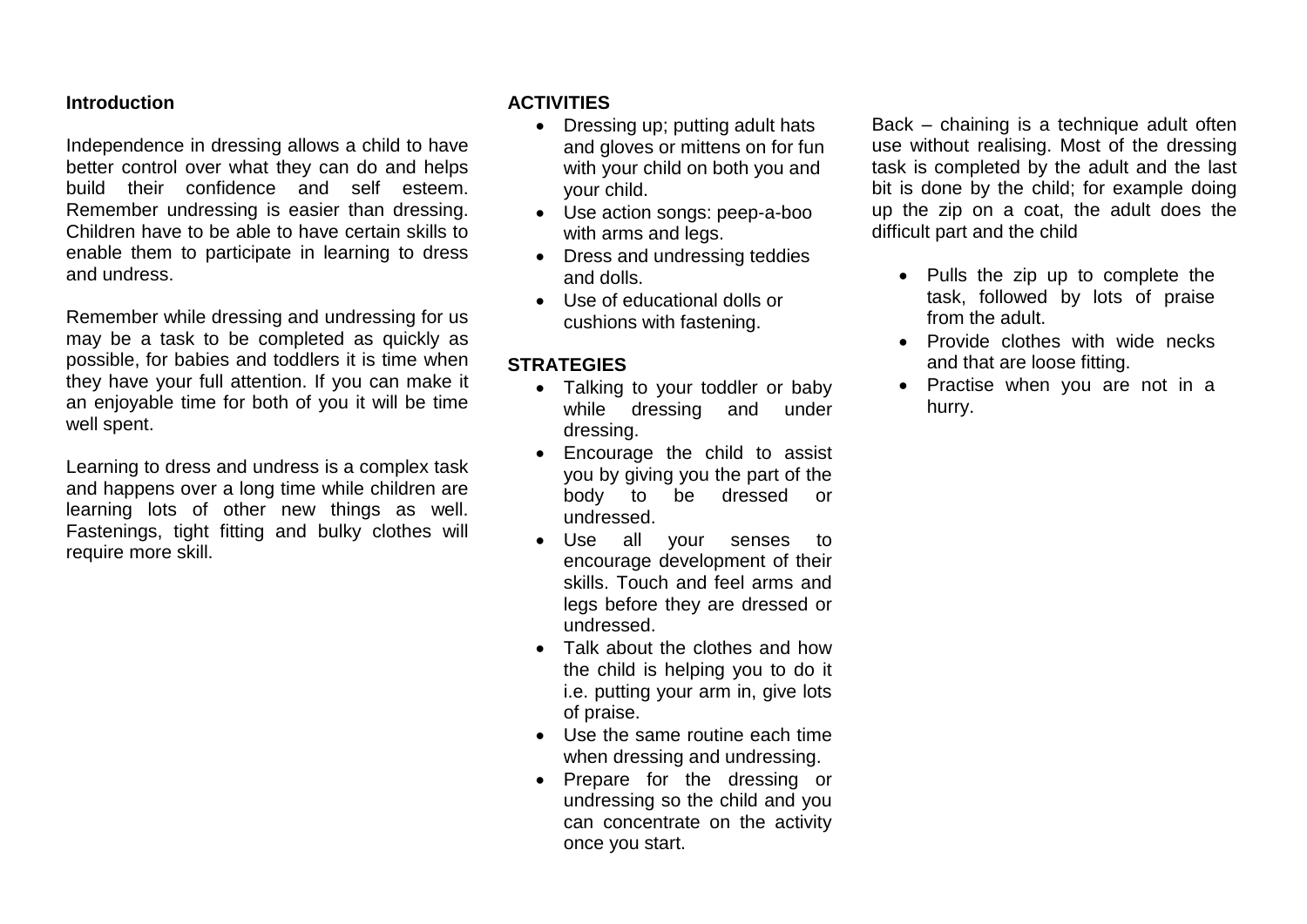#### **Zips**

- Use larger Zip where available
- Practice on dolls or teddy bear clothes.
- Practice on other people.
- Create a pouch sealed with a zip to practice on. Hide a motivating toy in the pouch.

#### **Technique**

- Start with pull up the zip the adult helping to hold the base.
- will holding the base to then pull up the zip

#### **Poppers**

- Some poppers require less strength to push together than others.
- Practice on doll and teddy bear clothing.
- Create a pouch sealed by poppers. Put a toy in that is motivating for the child e.g. vibrating or light up ball or an activity the child likes.

#### **Frequency of activities**

Incorporation of activities in the daily setting routine is recommended. Children who are having difficulties will need specific encouragement to access the appropriate activities to develop skills through guided group / 1-1 activities.

Complete activities from this sheet regularly for at least 3 months

#### **Improving our service**

We continue to review our service to make sure that it meets the needs of those who are using it. We would appreciate any suggestions on how we may improve and also comments on what was good about the service.

If you have any compliments, suggestions or complaints, please write to or contact any member of staff in the first instance, or to the Occupational Therapy Service Lead if necessary.

**Contact details: see part 1 of pack**

![](_page_42_Picture_19.jpeg)

## **LOOKING AFTER MYSELF GETTING DRESSED FASTENINGS**

**Early Years Activity Sheet**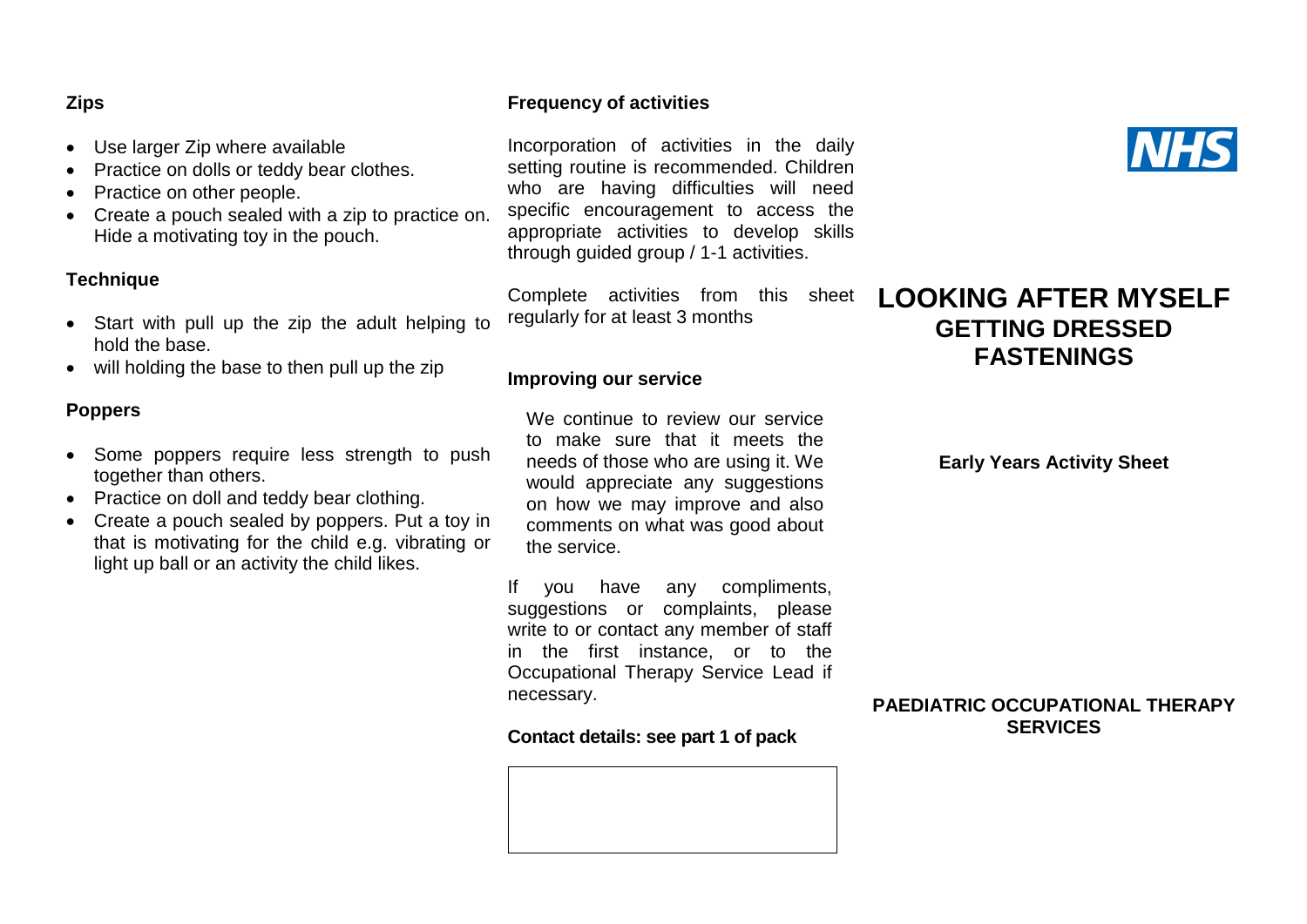#### **INTRODUCTION**

Learning to complete fastenings needs a range of skills including visual attention, hand dexterity and ability to coordinate the hands together.

#### **ACTIVITIES**

To encourage the development of hand skills:

- Threading
- Use of scissors
- Stabilisation activities such as rubbings, stencils
- Squeezing bubble wrap
- Drawing with both hands together.
- Using knife and fork or fork and spoon.
- Play with pegs
- Playdough or therapeutic putty pinching, squeezing, rolling. Encourage both hands to be involved.
- Using playing cards and turning them over.
- Picking up object and moving them into the palm – see how many pegs they can pick up before dropping one.
- Using clothes pegs which need to be squeezed together to open. Play games including picking up objects with the pegs.
- Opening and closing of zips.
- Encourage dressing up play with larger size clothes.

#### **STRATEGIES**

#### **Backward Chaining**

This technique can be useful when learning a range of fastenings. An adult completes all but the last part of the task leaving this part for the child to complete e.g. the adult completes all buttons apart from the last one then half posts the button through encouraging the  $\bullet$ child to pull it through the rest of the way.

 Gradually reduce the help until the child is doing all of one button then the adult does all the buttons except the  $\bullet$ last two and so on.

#### **Buttons**

- Practice using larger buttons at first and gradually reduce the size as the child's skill increases.
- Practice completing buttons on doll and teddy clothing.
- Buttons are easier to grasp if they are flat (instead of concave), large, textured, or sewn slightly above the surface of the garment. Be sure buttonholes are large enough for buttoning ease.

• Create a pouch sealed with buttons and hide a toy or activities by which the child is motivated.

#### **Technique**

- The child will learn front buttons first, and then smaller front and side buttons, and finally back buttons.
- The child will pull the buttonhole edge of shirt over the button that is halfway through.
- The child will pinch button and pull the buttonhole edge of shirt over the button that is just started in the hole. The child will pinch button and start it through hole to button.

![](_page_43_Picture_30.jpeg)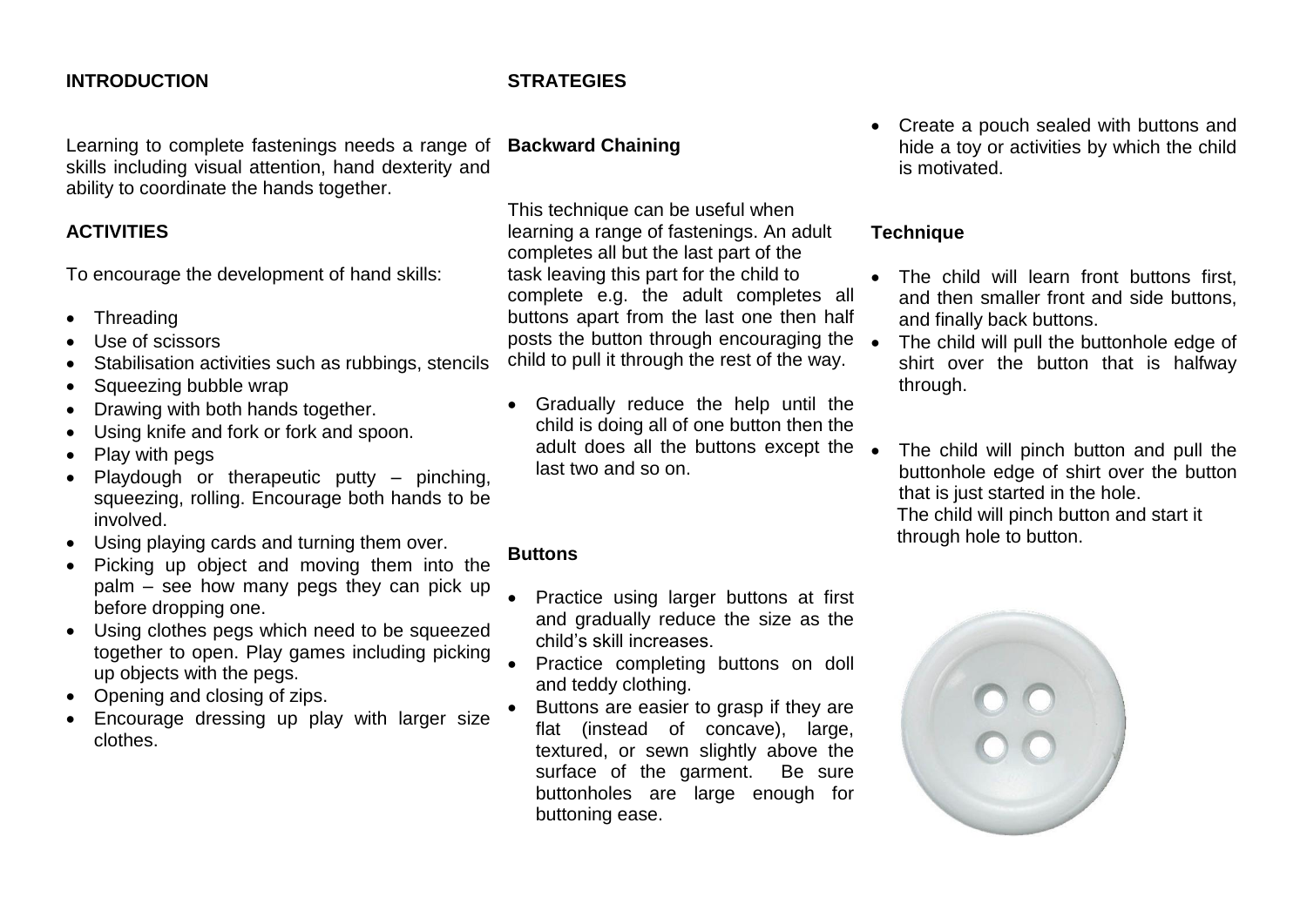#### **Frequency of activities**

Incorporation of activities in the daily setting routine is recommended. Children who are having difficulties will need specific encouragement to access the appropriate activities to develop skills through guided group / 1-1 activities .

Complete activities from this sheet regularly for at least 3 months

#### **Improving our service**

We continue to review our service to make sure that it meets the needs of those who are using it. We would appreciate any suggestions on how we may improve and also comments on what was good about the service.

If you have any compliments, suggestions or complaints, please write to or contact any member of staff in the first instance, or to the Occupational Therapy Service Lead if necessary.

**Contact details: see part 1 of pack**

## **LEARNING TO FOCUS:**

## **ATTENTION**

#### **Early Years Activity Sheet**

![](_page_44_Picture_11.jpeg)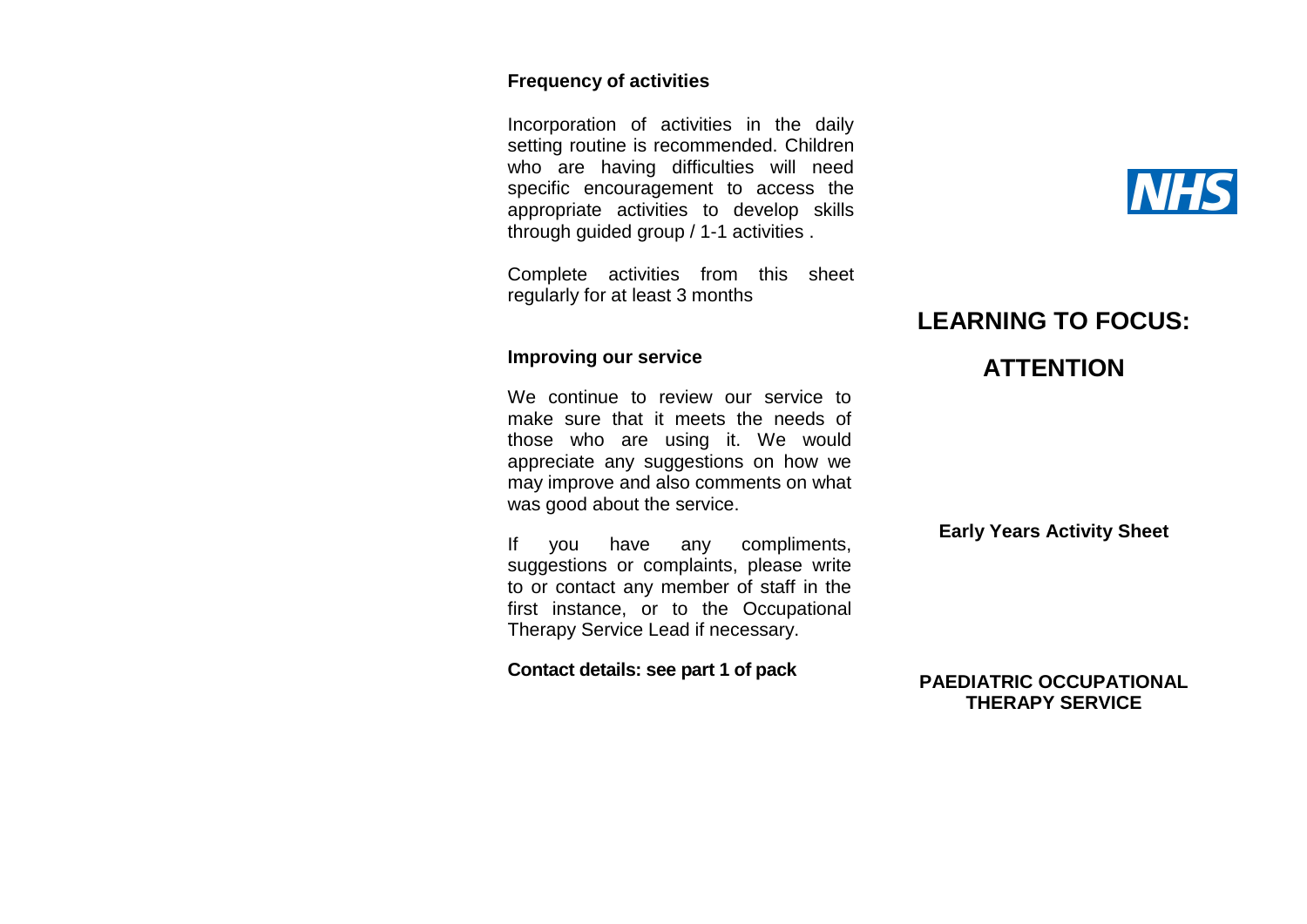The ability to maintain attention on one activity is crucial for skill development and learning. Some children find maintaining attention difficult and will flit between activities, this affects their ability to finish a task successfully.

Carpet time and group activities can be disrupted when children find it difficult to stay with the group and the child misses out on valuable learning opportunities. There are many reasons why a child's attention is short. This leaflet is intended to give some ideas for incorporation into your daily routine which can be of benefit to all children to help them maintain attention.

### **ACTIVITIES**

These activities are appropriate to carry out before and during activities to help maintain concentration

 **Chair push ups**, push self out of chair on straight arms repeat 3-5 times.

![](_page_45_Picture_6.jpeg)

- **Palm presses**, place palms together in 'prayer position' and press firmly together from shoulders.
- **Tug of war:** Children clasp their own hands in front of them, and pull hard, them apart, trying not letting go
- **Reward Chart** Have a visual break down of the activity, on your child's table, which is ticked / given a smiley face, when he completes the parts.
- **Seating** Trial a 'move 'n' sit' cushion (please see resources section at the end of the pack)
- **Hands on head:** Children link fingers in front of them and sit up straight. They then put hands on heads and push down, 5 pushes.
- **Cross Marching** Whole class / individual slow cross march touch opposite hand to knee.
- Give **self a hug**, crossing arms across chest and squeezing shoulders inwards.

The above are activities are all resistive/weight-bearing activities. These activities have a calming and organising effect on the body, your child may benefit from these types of activities before and during seated activities. Some may be incorporated as whole class activities at the start of carpet time and during seated tasks.

#### **STRATEGIES**

 **Discover Motivators –** Experiment with a range of toys, find up to five toys which consistently hold the

child's attention. These toys can then be rewards when the child has completed an activity requested by an adult or one they find more difficult.

- **Now & Next –** either use the actual objects or pictures of the activities to show the child visually what they are expected to do now and what is coming next. The 2<sup>nd</sup> activity should be something they are motivated by.
- **Egg timers** are more visual to enable the to see when the activity has finished.
- A clear routine will help the child understand what is expected and what is coming next
- Picture prompts of good looking. listening and sitting . These can be used as a reminder at the beginning of activities.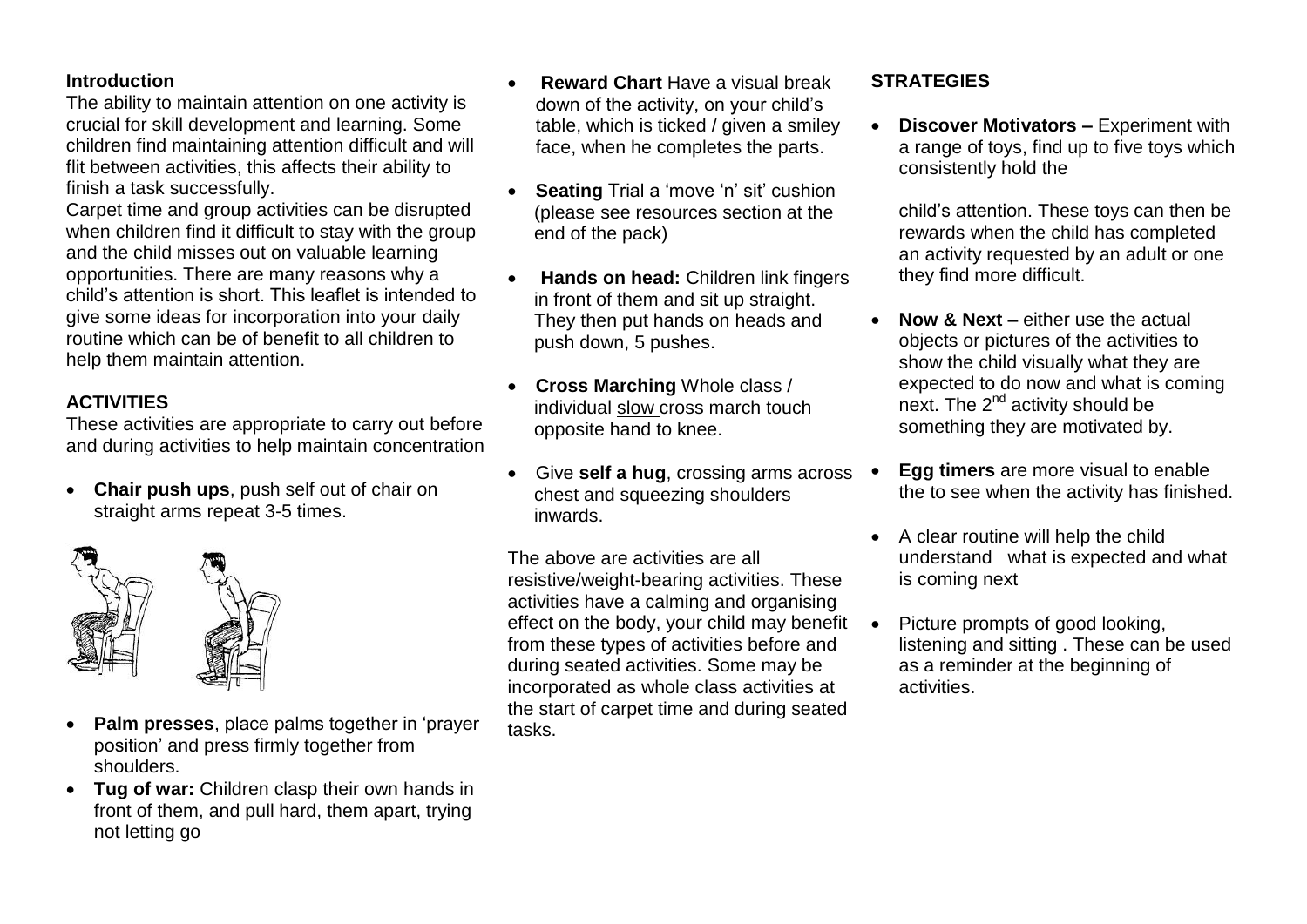#### **Sensory based strategies**

- Encourage 'heavy' activities before needing to pay attention i.e. carry toy boxes to put away/take out, push the big toys in the garden.
- Incorporate warm ups at circle time before starting an activity; press palms down onto table/floor/chair in order to take weight through arms. Count to 5 or 10.
- Provide activities that require push/pull/squeeze, e.g. pushing friend along in a big cardboard box/on trike, pulling apart clay/playdough/theraputty to find motivating objects.

#### **Frequency of activities**

Incorporation of activities in the daily setting routine is recommended. Children who are having difficulties will need specific encouragement to access the appropriate activities to develop skills through guided group / 1-1 activities .

Complete activities from this sheet regularly for at least 3 months **Improving our service**

We continue to review our service to make sure that it meets the needs of those who are using it. We would appreciate any suggestions on how we may improve and also comments on what was good about the service.

If you have any compliments, suggestions or complaints, please write to or contact any member of staff in the first instance, or to the Occupational Therapy Service Lead if necessary.

**Contact details: see part 1 of pack**

## LEARNING TO FOCUS: **SHARING ATTENTION**

Early Years Activity Sheet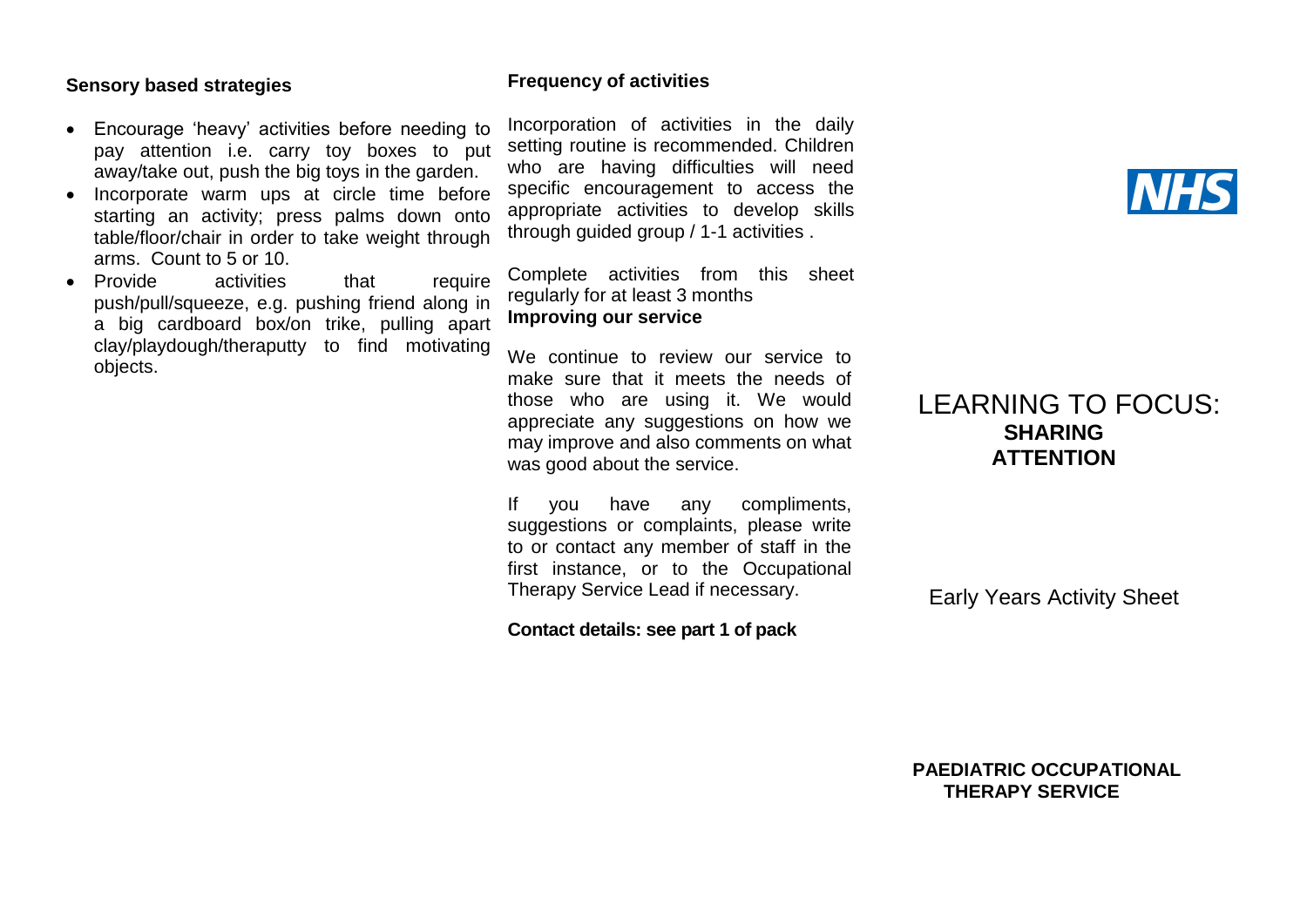The ability to focus on a particular activity while being able to ignore what's going on around us is essential when learning new skills.

#### **ACTIVITIES**

- Play copying turn taking games adult does a mark, child copies. Child does mark – adult copies.
- Use motivating noises "zzzip" when making a horizontal, "weeee" for circles. Progress to directional words when attention achieved e.g. 'down' for vertical.
- Use a variety of chalks / crayons / markers / stampers
- Draw on different surfaces to sustain interest e.g. sugar paper, foil. Textured wall paper,
- $\bullet$  Use pre-writing patterns and shapes,  $-$  |  $\circ$ to make pictures i.e. face, house, favourite animals.
- Have a tray lined with foil use different textures – sand, shaving foam, rice to draw in.

#### **STRATEGIES**

- Trays a box or drawstring bags with a selection of different tabletop activities, e.g. straws and scissors to snip, mark making materials, puzzles.The child chooses a bag. The number of bags to be increased to extend attention.
- A table and chair of correct height, allowing feet to rest flat to floor.
- A 1kg weighted lap cushion may help to sustain sitting. As it provides additional.
- sensory information that children seek which interferes with attention. Information can be obtained from: [www.browfarmwheatproducts.co.u](http://www.browfarmwheatproducts.co.uk/) [k,](http://www.browfarmwheatproducts.co.uk/) or go to [www.ebay.co.uk](http://www.ebay.co.uk/) and type in weighted lap pad.
- Provide a quiet corner with clear boundaries to the physical space and few distractions, e.g. an area screened by bookcases.
- Present an appropriate motivating activity, e.g. bubbles or a novel toy to encourage initial interest in the activity.
- Provide short instructions e.g. "Sit down", and a physical prompt to sit if necessary. Reward sitting with the novel toy.
- Provide descriptive praise e.g. "Good sitting".
- As soon as attention begins to waver, introduce a new activity. A favourite activity may be introduced between other tasks to regain interest ad attention.
- Use a kitchen timer or sand timer to show the end of the activity. Make it part of the game to stay at the table / activity until the sand has gone / timer buzzes

![](_page_47_Picture_20.jpeg)

- Give simple instructions of one or two key words, e.g. "Look……snip!" when using scissors in demonstration.
- Give descriptive praise e.g. "good drawing". Use pictures of good sitting, looking and listening to backup verbal praise. Use your tone of voice to sustain interest, observe and comment on child's effort with simple phrases and few words.
- Allow an activity to continue if child is concentrating. Look for opportunities to extend the activity wherever possible. As soon as attention begins to waver, introduce a new activity. A favourite activity may be introduced between other tasks to regain interest ad attention.
- Use a kitchen timer or sand timer to show the end of the activity. Make it part of the game to stay at the table / activity until the sand has gone / timer buzzes.